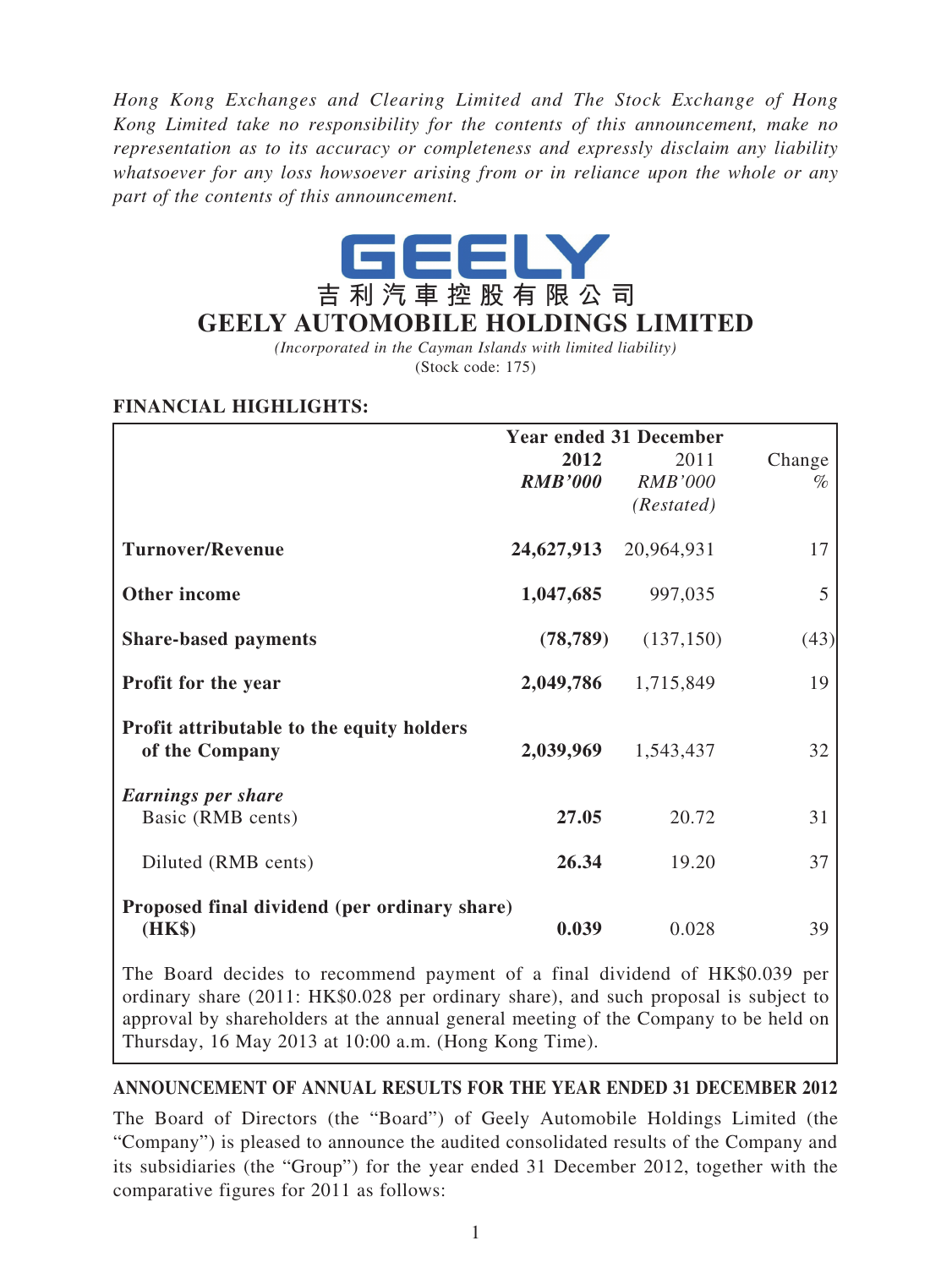# **CONSOLIDATED INCOME STATEMENT**

*FOR THE YEAR ENDED 31 DECEMBER 2012*

|                                                                         | <b>Note</b> | 2012<br><b>RMB'000</b> | 2011<br><b>RMB'000</b><br>(Restated)<br>(Note 4) |
|-------------------------------------------------------------------------|-------------|------------------------|--------------------------------------------------|
| <b>Turnover/Revenue</b>                                                 | 6           | 24,627,913             | 20,964,931                                       |
| Cost of sales                                                           |             | (20,069,092)           | (17, 144, 820)                                   |
| Gross profit                                                            |             | 4,558,821              | 3,820,111                                        |
| Other income                                                            | 7           | 1,047,685              | 997,035                                          |
| Distribution and selling expenses<br>Administrative expenses, excluding |             | (1,483,014)            | (1,359,337)                                      |
| share-based payments                                                    |             | (1,319,308)            | (962,980)                                        |
| Share-based payments                                                    |             | (78, 789)              | (137, 150)                                       |
| Finance costs, net                                                      | 9           | (194, 605)             | (167, 272)                                       |
| Share of results of associates                                          |             | (1,713)                | (7,199)                                          |
| <b>Profit before taxation</b>                                           |             | 2,529,077              | 2,183,208                                        |
| Taxation                                                                | 8           | (479, 291)             | (467, 359)                                       |
| Profit for the year                                                     | 9           | 2,049,786              | 1,715,849                                        |
| <b>Attributable to:</b>                                                 |             |                        |                                                  |
| Equity holders of the Company                                           |             | 2,039,969              | 1,543,437                                        |
| Non-controlling interests                                               |             | 9,817                  | 172,412                                          |
|                                                                         |             | 2,049,786              | 1,715,849                                        |
| <b>Earnings per share</b>                                               |             |                        |                                                  |
| <b>Basic</b>                                                            | 11          | RMB27.05 cents         | RMB20.72 cents                                   |
| Diluted                                                                 | 11          | RMB26.34 cents         | RMB19.20 cents                                   |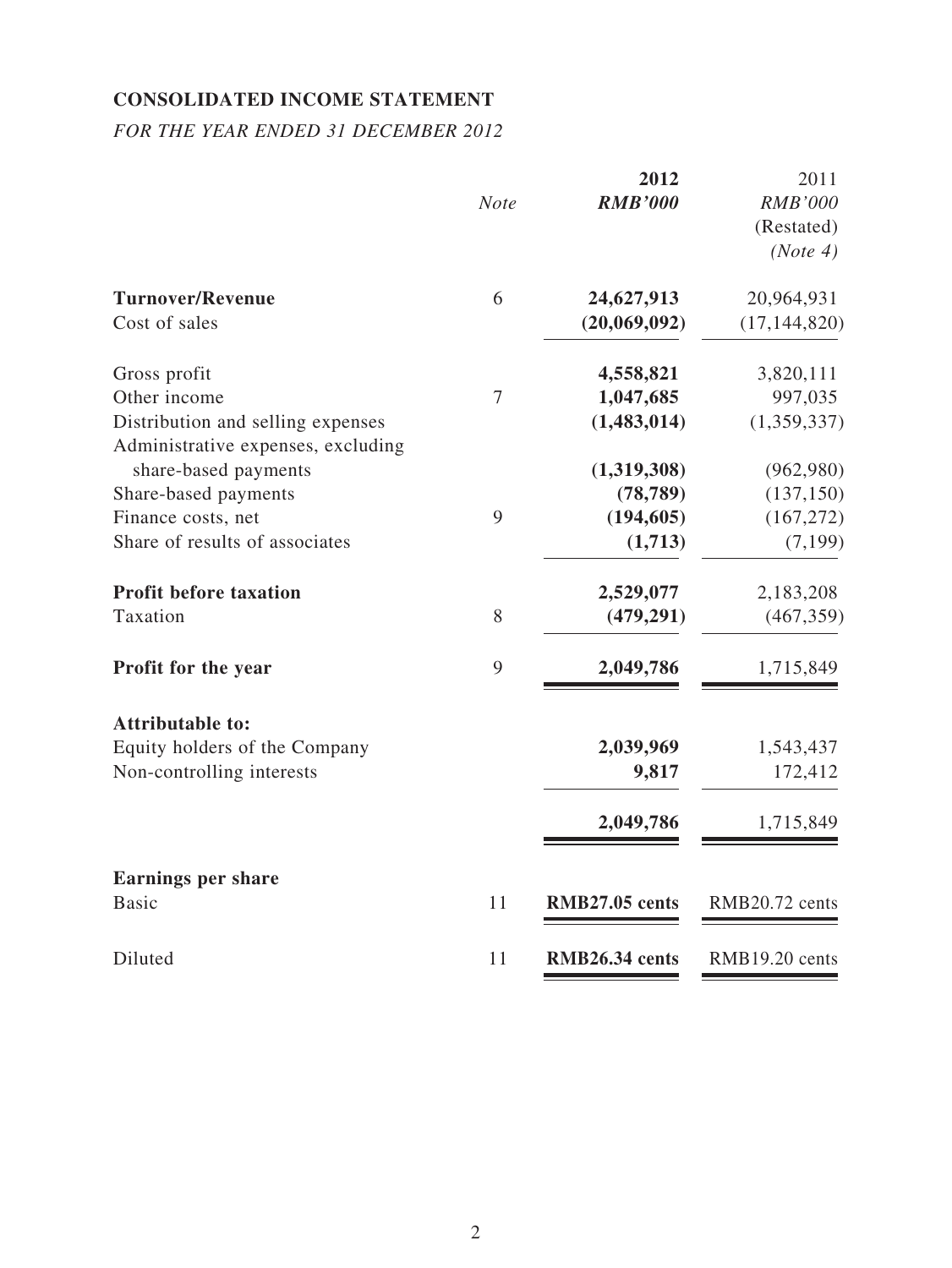# **CONSOLIDATED STATEMENT OF COMPREHENSIVE INCOME**

*FOR THE YEAR ENDED 31 DECEMBER 2012*

|                                         | 2012<br><b>RMB'000</b> | 2011<br><b>RMB'000</b> |
|-----------------------------------------|------------------------|------------------------|
| <b>Profit for the year</b>              | 2,049,786              | 1,715,849              |
| Other comprehensive income:             |                        |                        |
| Exchange differences on translation     |                        |                        |
| of foreign operations recognised        | (1,028)                | (23, 493)              |
| Gain/(Loss) arising on revaluation of   |                        |                        |
| available-for-sale financial assets     | 132                    | (174)                  |
| Total comprehensive income for the year | 2,048,890              | 1,692,182              |
| <b>Attributable to:</b>                 |                        |                        |
| Equity holders of the Company           | 2,039,073              | 1,519,770              |
| Non-controlling interests               | 9,817                  | 172,412                |
|                                         | 2,048,890              | 1,692,182              |
|                                         |                        |                        |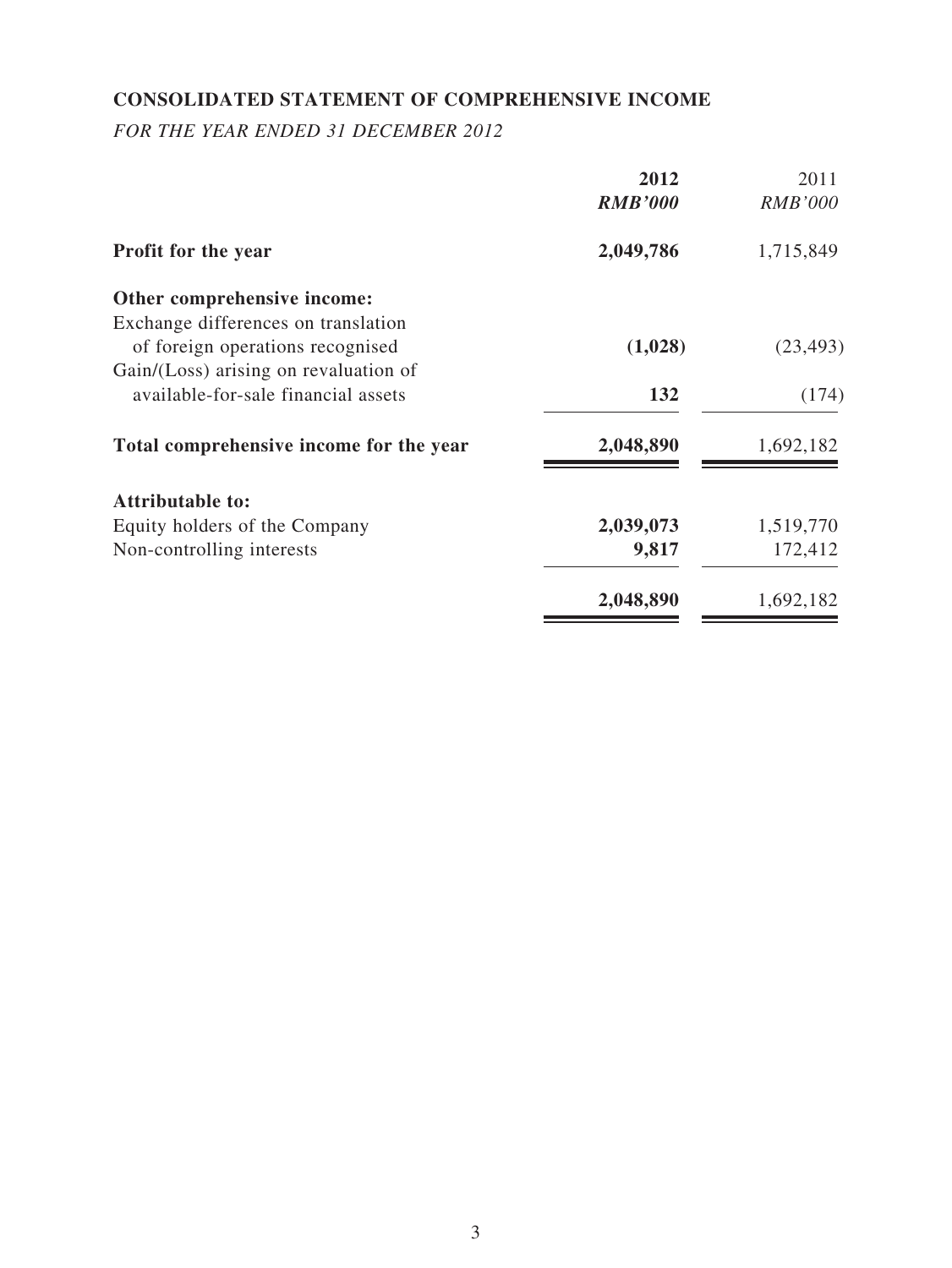# **CONSOLIDATED STATEMENT OF FINANCIAL POSITION**

# *AS AT 31 DECEMBER 2012*

| <b>RMB'000</b><br><b>Note</b><br><b>Non-current assets</b><br>7,007,742<br>Property, plant and equipment<br>2,814,497<br>Intangible assets<br>Goodwill<br>6,222<br>195,165<br>Interests in associates<br>Available-for-sale financial assets<br>3,661<br>1,461,026<br>Prepaid land lease payments<br>16<br>Deferred tax assets<br>36,561<br>11,524,874 | <b>RMB'000</b><br>6,795,825<br>2,221,745<br>6,222<br>83,719<br>3,636<br>1,479,575<br>10,590,722 |
|--------------------------------------------------------------------------------------------------------------------------------------------------------------------------------------------------------------------------------------------------------------------------------------------------------------------------------------------------------|-------------------------------------------------------------------------------------------------|
|                                                                                                                                                                                                                                                                                                                                                        |                                                                                                 |
|                                                                                                                                                                                                                                                                                                                                                        |                                                                                                 |
|                                                                                                                                                                                                                                                                                                                                                        |                                                                                                 |
|                                                                                                                                                                                                                                                                                                                                                        |                                                                                                 |
|                                                                                                                                                                                                                                                                                                                                                        |                                                                                                 |
|                                                                                                                                                                                                                                                                                                                                                        |                                                                                                 |
|                                                                                                                                                                                                                                                                                                                                                        |                                                                                                 |
|                                                                                                                                                                                                                                                                                                                                                        |                                                                                                 |
|                                                                                                                                                                                                                                                                                                                                                        |                                                                                                 |
|                                                                                                                                                                                                                                                                                                                                                        |                                                                                                 |
| <b>Current assets</b>                                                                                                                                                                                                                                                                                                                                  |                                                                                                 |
| 38,144<br>Prepaid land lease payments                                                                                                                                                                                                                                                                                                                  | 37,582                                                                                          |
| 1,822,287<br>Inventories                                                                                                                                                                                                                                                                                                                               | 1,357,506                                                                                       |
| 12<br>13,475,632<br>Trade and other receivables<br>12,214,691                                                                                                                                                                                                                                                                                          |                                                                                                 |
| Financial assets at fair value                                                                                                                                                                                                                                                                                                                         |                                                                                                 |
| 12,676<br>through profit or loss<br>3,816<br>Tax recoverable                                                                                                                                                                                                                                                                                           | 12,225<br>109                                                                                   |
| 313,535<br>Pledged bank deposits                                                                                                                                                                                                                                                                                                                       | 353,532                                                                                         |
| Bank balances and cash<br>4,188,862<br>3,030,391                                                                                                                                                                                                                                                                                                       |                                                                                                 |
|                                                                                                                                                                                                                                                                                                                                                        |                                                                                                 |
| 19,854,952<br>17,006,036                                                                                                                                                                                                                                                                                                                               |                                                                                                 |
| <b>Current liabilities</b>                                                                                                                                                                                                                                                                                                                             |                                                                                                 |
| 13<br>Trade and other payables<br>15, 183, 394<br>12,114,356                                                                                                                                                                                                                                                                                           |                                                                                                 |
| Taxation<br>130,789                                                                                                                                                                                                                                                                                                                                    | 338,768                                                                                         |
| 1,378,933<br><b>Borrowings</b>                                                                                                                                                                                                                                                                                                                         | 2,531,639                                                                                       |
| 16,693,116<br>14,984,763                                                                                                                                                                                                                                                                                                                               |                                                                                                 |
| <b>Net current assets</b><br>3,161,836<br>2,021,273                                                                                                                                                                                                                                                                                                    |                                                                                                 |
| <b>Total assets less current liabilities</b><br>14,686,710<br>12,611,995                                                                                                                                                                                                                                                                               |                                                                                                 |
| <b>CAPITAL AND RESERVES</b>                                                                                                                                                                                                                                                                                                                            |                                                                                                 |
| 152,557<br>14<br>Share capital                                                                                                                                                                                                                                                                                                                         | 139,573                                                                                         |
| 12,734,100<br>Reserves                                                                                                                                                                                                                                                                                                                                 | 9,442,627                                                                                       |
| Equity attributable to equity holders                                                                                                                                                                                                                                                                                                                  |                                                                                                 |
| 12,886,657<br>of the Company                                                                                                                                                                                                                                                                                                                           | 9,582,200                                                                                       |
| Non-controlling interests<br>317,367                                                                                                                                                                                                                                                                                                                   | 567,915                                                                                         |
| 13,204,024<br>10,150,115<br><b>Total equity</b>                                                                                                                                                                                                                                                                                                        |                                                                                                 |
|                                                                                                                                                                                                                                                                                                                                                        |                                                                                                 |
| <b>Non-current liabilities</b>                                                                                                                                                                                                                                                                                                                         |                                                                                                 |
| Convertible bonds<br>15<br>848,649                                                                                                                                                                                                                                                                                                                     | 1,526,760                                                                                       |
| <b>Borrowings</b><br>525,000                                                                                                                                                                                                                                                                                                                           | 842,926                                                                                         |
| 16<br>Deferred tax liabilities<br>109,037                                                                                                                                                                                                                                                                                                              | 92,194                                                                                          |
| 1,482,686                                                                                                                                                                                                                                                                                                                                              | 2,461,880                                                                                       |
| 14,686,710<br>12,611,995                                                                                                                                                                                                                                                                                                                               |                                                                                                 |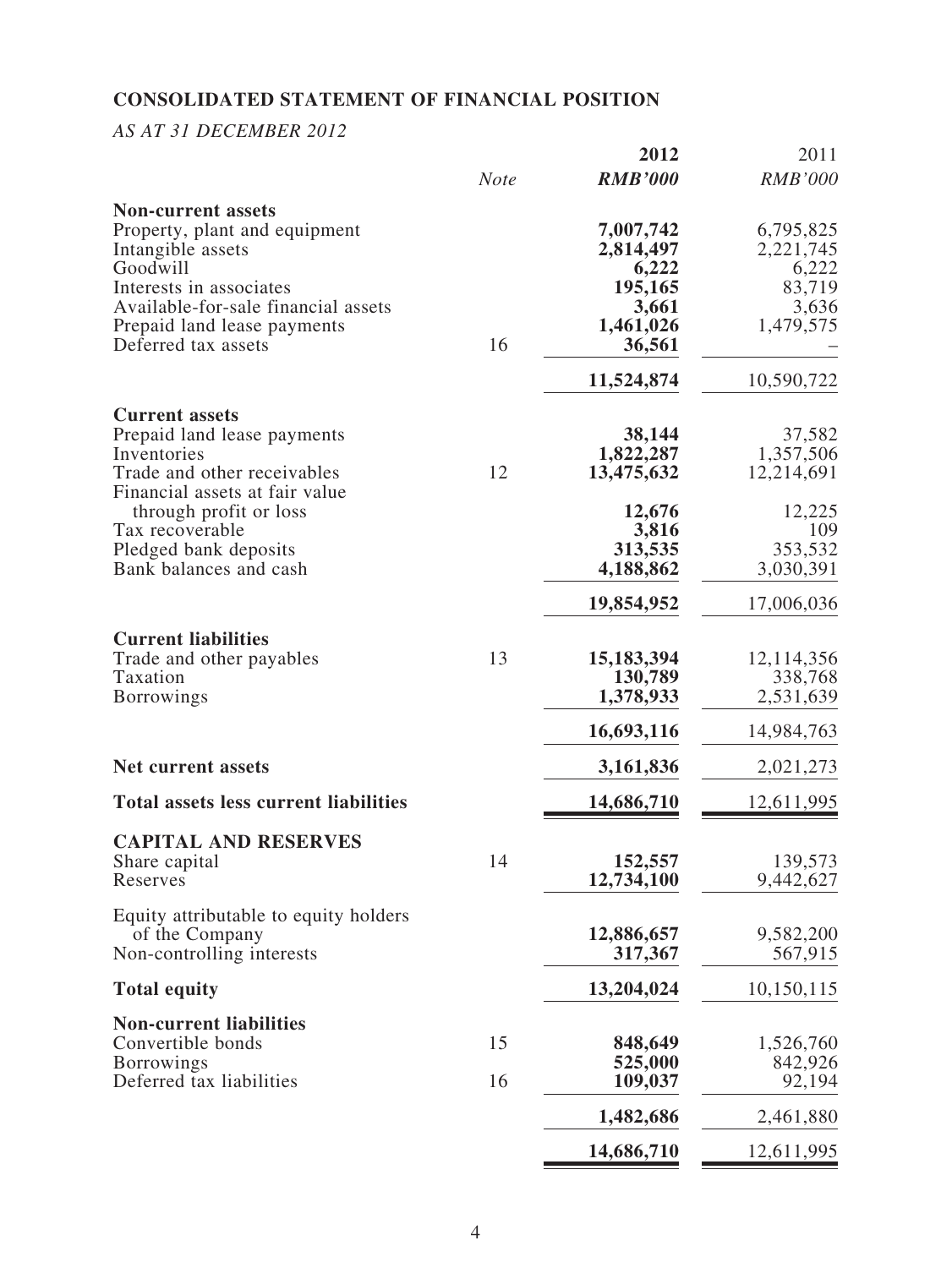# **CONSOLIDATED STATEMENT OF CHANGES IN EQUITY** *FOR THE YEAR ENDED 31 DECEMBER 2012*

|                                                                                                                                                                 | Attributable to equity holders of the Company |                             |                               |                                                     |                                           |                                       |                                                           |                                                     |                               |                                  |                                             |                                  |
|-----------------------------------------------------------------------------------------------------------------------------------------------------------------|-----------------------------------------------|-----------------------------|-------------------------------|-----------------------------------------------------|-------------------------------------------|---------------------------------------|-----------------------------------------------------------|-----------------------------------------------------|-------------------------------|----------------------------------|---------------------------------------------|----------------------------------|
|                                                                                                                                                                 | Share<br>capital<br><b>RMB'000</b>            | Share<br>premium<br>RMB'000 | Capital<br>reserve<br>RMB'000 | <b>Statutory</b><br>and staff<br>reserve<br>RMB'000 | welfare Translation<br>reserve<br>RMB'000 | Share<br>option<br>reserve<br>RMB'000 | Convertible<br>bonds and<br>warrant<br>reserve<br>RMB'000 | Fair value Accumulated<br>reserve<br><b>RMB'000</b> | profits<br>RMB'000            | Sub-total<br>RMB'000             | Non-<br>controlling<br>interests<br>RMB'000 | Total<br>RMB'000                 |
| <b>Balance at 1 January 2011</b>                                                                                                                                | 139,279                                       | 3,459,019                   | 88,059                        | 17,614                                              | 135,698                                   | 283,534                               | 232,864                                                   | $\overline{\phantom{0}}$                            | 3,665,815                     | 8,021,882                        | 1,055,795                                   | 9,077,677                        |
| Profit for the year<br>Other comprehensive income:<br>Exchange differences on translation<br>of foreign operations recognised<br>Loss arising on revaluation of |                                               |                             |                               |                                                     | (23, 493)                                 |                                       |                                                           |                                                     | 1,543,437                     | 1,543,437<br>(23, 493)           | 172,412                                     | 1,715,849<br>(23, 493)           |
| available-for-sale financial assets                                                                                                                             |                                               |                             |                               |                                                     |                                           |                                       |                                                           | (174)                                               |                               | (174)                            |                                             | (174)                            |
| Total comprehensive income<br>for the year                                                                                                                      |                                               |                             |                               |                                                     | (23, 493)                                 |                                       |                                                           | (174)                                               | 1,543,437                     | 1,519,770                        | 172,412                                     | 1,692,182                        |
| Transactions with owners:<br>Utilisation of reserve<br>Shares issued under share option scheme<br>Disposal of partial interest in a                             | 294                                           | 16,189                      |                               | (213)                                               |                                           | (2, 633)                              |                                                           |                                                     | 213<br>$\overline{a}$         | 13,850                           |                                             | 13,850                           |
| subsidiary (without losing control)<br>Acquisition of additional equity                                                                                         |                                               |                             |                               |                                                     |                                           |                                       |                                                           |                                                     | 179                           | 179                              | 1,571                                       | 1,750                            |
| interests in subsidiaries<br>Recognition of share-based payments<br>Transfer upon forfeiture of share options                                                   |                                               |                             |                               |                                                     |                                           | 137,150<br>(165)                      |                                                           |                                                     | 59,785<br>$\sim$<br>165       | 59,785<br>137,150                | (661, 863)                                  | (602, 078)<br>137,150            |
| Dividends paid                                                                                                                                                  |                                               |                             |                               |                                                     |                                           |                                       |                                                           |                                                     | (170, 416)                    | (170, 416)                       |                                             | (170, 416)                       |
| Total transactions with owners                                                                                                                                  | 294                                           | 16,189                      |                               | (213)                                               |                                           | 134,352                               |                                                           |                                                     | (110,074)                     | 40,548                           | (660, 292)                                  | (619, 744)                       |
| Balance at 31 December 2011                                                                                                                                     | 139,573                                       | 3,475,208                   | 88,059                        | 17,401                                              | 112,205                                   | 417,886                               | 232,864                                                   | (174)                                               | 5,099,178                     | 9,582,200                        | 567,915                                     | 10,150,115                       |
| Profit for the year<br>Other comprehensive income:<br>Exchange differences on translation                                                                       |                                               |                             |                               |                                                     |                                           |                                       |                                                           |                                                     | 2,039,969                     | 2,039,969                        | 9,817                                       | 2,049,786                        |
| of foreign operations recognised<br>Gain arising on revaluation of                                                                                              |                                               |                             |                               |                                                     | (1,028)                                   |                                       |                                                           |                                                     |                               | (1,028)                          |                                             | (1,028)                          |
| available-for-sale financial assets                                                                                                                             |                                               |                             |                               |                                                     |                                           |                                       |                                                           | 132                                                 |                               | 132                              |                                             | 132                              |
| Total comprehensive income<br>for the year                                                                                                                      |                                               |                             |                               |                                                     | (1,028)                                   |                                       |                                                           | 132                                                 | 2,039,969                     | 2,039,073                        | 9,817                                       | 2,048,890                        |
| Transactions with owners:<br>Transfer of reserve<br>Shares issued under share option scheme                                                                     | 514                                           | 28,936                      |                               | 42,781                                              |                                           | (5,257)                               |                                                           |                                                     | (42, 781)                     | 24,193                           |                                             | 24,193                           |
| Capital contribution from a<br>non-controlling shareholder<br>Acquisition of additional equity                                                                  |                                               |                             |                               |                                                     |                                           |                                       |                                                           |                                                     |                               |                                  | 245                                         | 245                              |
| interests in subsidiaries<br>Recognition of share-based payments<br>Shares issued upon conversion of                                                            |                                               |                             |                               |                                                     |                                           | 78,789                                |                                                           |                                                     | 15,391<br>$\bar{\phantom{a}}$ | 15,391<br>78,789                 | (259, 777)                                  | (244, 386)<br>78,789             |
| convertible bonds<br>Shares issued upon exercise of warrants<br>Dividends paid                                                                                  | 7,618<br>4,852                                | 795,046<br>648,617          |                               |                                                     |                                           |                                       | (79,666)<br>(59, 927)<br>$\overline{a}$                   |                                                     | (169, 529)                    | 722,998<br>593,542<br>(169, 529) | $\frac{1}{2}$<br>(833)                      | 722,998<br>593,542<br>(170, 362) |
| Total transactions with owners                                                                                                                                  | 12,984                                        | 1,472,599                   |                               | 42,781                                              | $\qquad \qquad \blacksquare$              | 73,532                                | (139, 593)                                                |                                                     | (196, 919)                    | 1,265,384                        | (260, 365)                                  | 1,005,019                        |
| Balance at 31 December 2012                                                                                                                                     | 152,557                                       | 4,947,807                   | 88,059                        | 60,182                                              | 111,177                                   | 491,418                               | 93,271                                                    | (42)                                                | 6,942,228                     | 12,886,657                       | 317,367                                     | 13,204,024                       |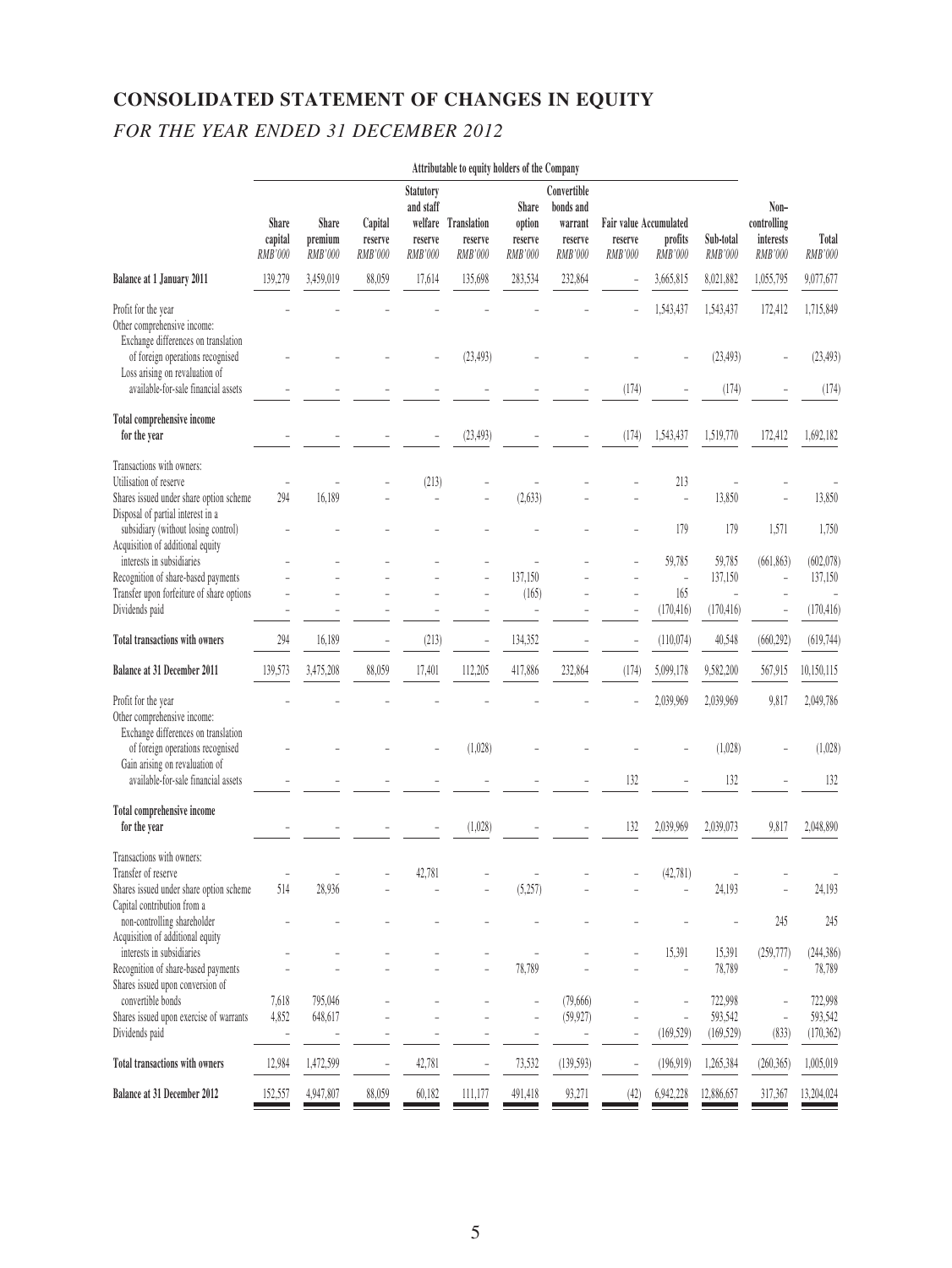# **CONSOLIDATED STATEMENT OF CASH FLOWS**

*FOR THE YEAR ENDED 31 DECEMBER 2012*

|                                                 | 2012                          | 2011           |
|-------------------------------------------------|-------------------------------|----------------|
|                                                 | <b>RMB'000</b><br><b>Note</b> | <b>RMB'000</b> |
| <b>Cash flows from operating activities</b>     |                               |                |
| Profit before taxation                          | 2,529,077                     | 2,183,208      |
| Adjustments for:                                |                               |                |
| Depreciation and amortisation                   | 860,096                       | 641,910        |
| Interest income                                 | (42, 156)                     | (44,084)       |
| Dividend income                                 |                               | (822)          |
| Finance costs                                   | 236,761                       | 211,356        |
| Share of results of associates                  | 1,713                         | 7,199          |
| (Gain)/Loss on disposal of property,            |                               |                |
| plant and equipment                             | (1,883)                       | 3,530          |
| Gain on disposal of intangible assets           | (264)                         | (515)          |
| Gain on disposal of prepaid                     |                               |                |
| land lease payments                             |                               | (5,641)        |
| Net foreign exchange (gain)/loss                | (14, 861)                     | 3,139          |
| Gain on disposal of available-for-sale          |                               |                |
| financial assets                                | (1,176)                       | (1,620)        |
| Unrealised (gain)/loss on financial             |                               |                |
| instruments at fair value through               |                               |                |
| profit or loss that are classified as           |                               |                |
| held for trading (listed investments            |                               |                |
| held for trading)                               | (451)                         | 722            |
| Share-based payment expenses                    | 78,789                        | 137,150        |
| Operating profit before working capital changes | 3,645,645                     | 3,135,532      |
| Inventories                                     | (464, 781)                    | (363, 179)     |
| Trade and other receivables                     | (1,346,684)                   | (2,321,805)    |
| Trade and other payables                        | 3,314,131                     | 1,038,118      |
| Cash from operations                            | 5,148,311                     | 1,488,666      |
| Income taxes paid                               | (710, 712)                    | (280, 726)     |
| Net cash from operating activities              | 4,437,599                     | 1,207,940      |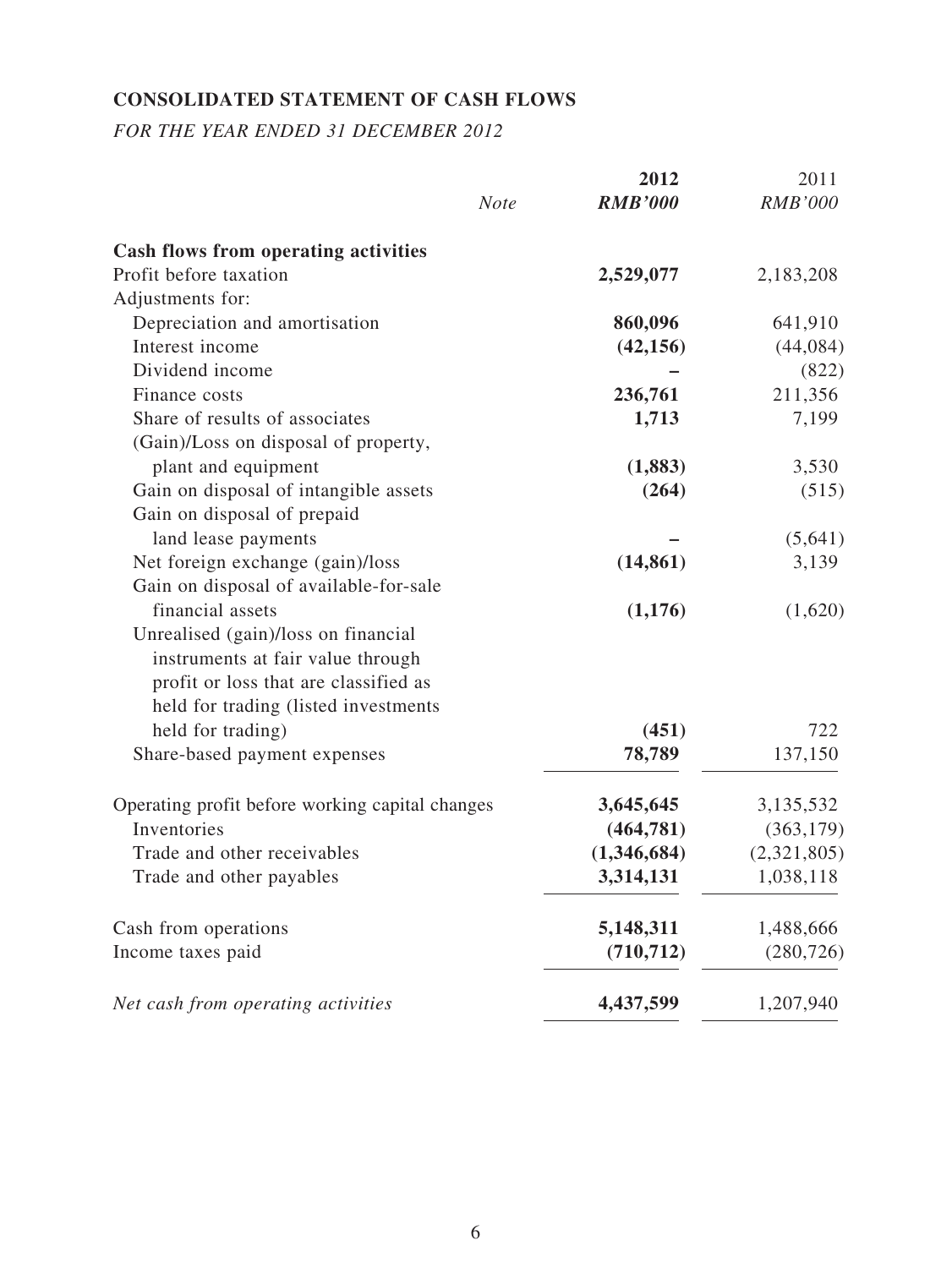|                                                                                          | <b>Note</b> | 2012<br><b>RMB'000</b> | 2011<br><b>RMB'000</b> |
|------------------------------------------------------------------------------------------|-------------|------------------------|------------------------|
| <b>Cash flows from investing activities</b><br>Purchase of property, plant and equipment |             | (1,076,262)            | (1,420,269)            |
| Proceeds from disposal of property,                                                      |             |                        |                        |
| plant and equipment                                                                      |             | 101,640                | 199,406                |
| Addition of prepaid land lease payments                                                  |             | (29, 237)              | (8,327)                |
| Proceeds from disposal of prepaid                                                        |             |                        |                        |
| land lease payments                                                                      |             | 9,478                  | 83,086                 |
| Addition of intangible assets                                                            |             | (816, 624)             | (768, 305)             |
| Proceeds from disposal of                                                                |             |                        |                        |
| intangible assets                                                                        |             | 13,857                 | 18,662                 |
| Change in pledged bank deposits                                                          | 18          | 39,997                 | (110,950)              |
| Acquisition of subsidiaries<br>Acquisition of additional interests                       |             |                        | (398, 023)             |
| in subsidiaries                                                                          |             | (244, 386)             | (602,078)              |
| Proceeds on disposal of partial interest                                                 |             |                        |                        |
| in a subsidiary (without losing control)                                                 |             |                        | 1,750                  |
| Capital contribution from a non-controlling                                              |             |                        |                        |
| shareholder                                                                              |             | 245                    |                        |
| Investment in associates                                                                 |             | (112, 262)             | (90, 918)              |
| Purchase of available-for-sale                                                           |             |                        |                        |
| financial assets                                                                         |             | (180, 814)             | (753, 810)             |
| Proceeds from disposal of                                                                |             |                        |                        |
| available-for-sale financial assets                                                      |             | 181,175                | 851,620                |
| Interest received                                                                        |             | 42,156                 | 44,084                 |
| Dividend received from financial                                                         |             |                        |                        |
| assets at fair value through profit<br>or loss (listed investments)                      |             |                        | 822                    |
|                                                                                          |             |                        |                        |
| Net cash used in investing activities                                                    |             | (2,071,037)            | (2,953,250)            |
|                                                                                          |             |                        |                        |
| <b>Cash flows from financing activities</b><br>Dividends paid                            |             | (170, 362)             | (170, 416)             |
| Proceeds from issuance of shares                                                         |             |                        |                        |
| upon exercise of share options                                                           |             | 24,193                 | 13,850                 |
| Proceeds from issuance of shares upon                                                    |             |                        |                        |
| exercise of warrants                                                                     |             | 593,542                |                        |
| Proceeds from borrowings                                                                 |             | 2,463,410              | 1,942,752              |
| Repayment of borrowings                                                                  |             | (3,923,892)            | (1,227,168)            |
| Interest paid                                                                            |             | (193,061)              | (166, 192)             |
|                                                                                          |             |                        |                        |
| Net cash (used in)/from financing                                                        |             |                        |                        |
| activities                                                                               |             | (1,206,170)            | 392,826                |
|                                                                                          |             |                        |                        |
| Increase/(Decrease) in cash and<br>cash equivalents                                      |             | 1,160,392              | (1,352,484)            |
| Cash and cash equivalents                                                                |             |                        |                        |
| at beginning of year                                                                     |             | 3,030,391              | 4,393,075              |
| Effect of foreign exchange rate changes                                                  |             | (1, 921)               | (10,200)               |
| Cash and cash equivalents at end                                                         |             |                        |                        |
| of year, represented by                                                                  |             |                        |                        |
| Bank balances and cash                                                                   |             | 4,188,862              | 3,030,391              |
|                                                                                          |             |                        |                        |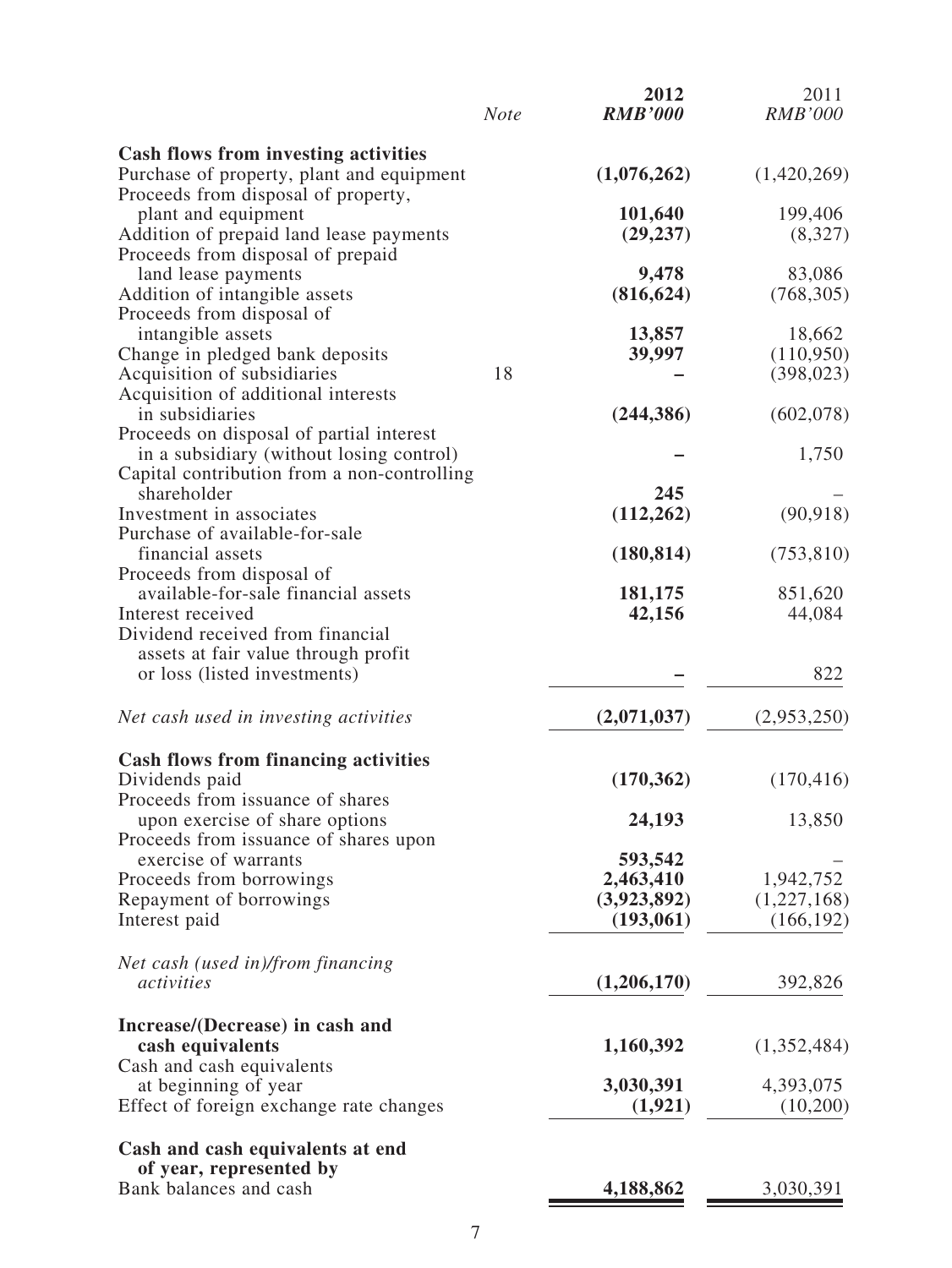## **NOTES TO THE CONSOLIDATED FINANCIAL STATEMENTS**

*FOR THE YEAR ENDED 31 DECEMBER 2012*

### **1. GENERAL INFORMATION AND BASIS OF PREPARATION**

The Company is a public listed limited liability company incorporated in the Cayman Islands as an exempted limited liability company and its shares are listed on The Stock Exchange of Hong Kong Limited (the "SEHK"). At 31 December 2012, the directors consider the ultimate holding company of the Company to be Zhejiang Geely Holding Group Company Limited (浙江吉利控股集團有限 公司), which is incorporated in the People's Republic of China ("PRC").

The consolidated financial statements for the year ended 31 December 2012 comprise the Company and its subsidiaries (together referred to as the "Group") and the Group's interests in associates.

The measurement basis used in the preparation of the consolidated financial statements is the historical cost basis except that the financial instruments classified as available-for-sale or as fair value through profit or loss are stated at their fair value.

The consolidated financial statements are presented in Renminbi ("RMB"), which is also the functional currency of the Company.

### **2. STATEMENT OF COMPLIANCE**

These consolidated financial statements have been prepared in accordance with Hong Kong Financial Reporting Standards ("HKFRSs"), which collective term includes all applicable individual Hong Kong Financial Reporting Standards, Hong Kong Accounting Standards ("HKASs"), and Interpretations issued by the Hong Kong Institute of Certified Public Accountants ("HKICPA"), and the disclosure requirements of the Hong Kong Companies Ordinance. These consolidated financial statements also comply with the applicable disclosure provisions of the Rules Governing the Listing of Securities on the SEHK (the "Listing Rules").

In the current year, the Group has applied for the first time the following new and revised standards, amendments and interpretations (the "new HKFRSs") issued by the HKICPA, which are relevant to and effective for the Group's financial statements for the annual period beginning on 1 January 2012:

| HKFRS 7 (Amendments) | Disclosures – Transfers of Financial Assets                |
|----------------------|------------------------------------------------------------|
| HKAS 12 (Amendments) | Income Taxes – Deferred Tax: Recovery of Underlying Assets |

The adoption of the new HKFRSs had no material impact on how the results and financial position for the current and prior periods have been prepared and presented.

In the current year, the Group has changed the presentation of bank and other interest income. Details are set out in note 4 below.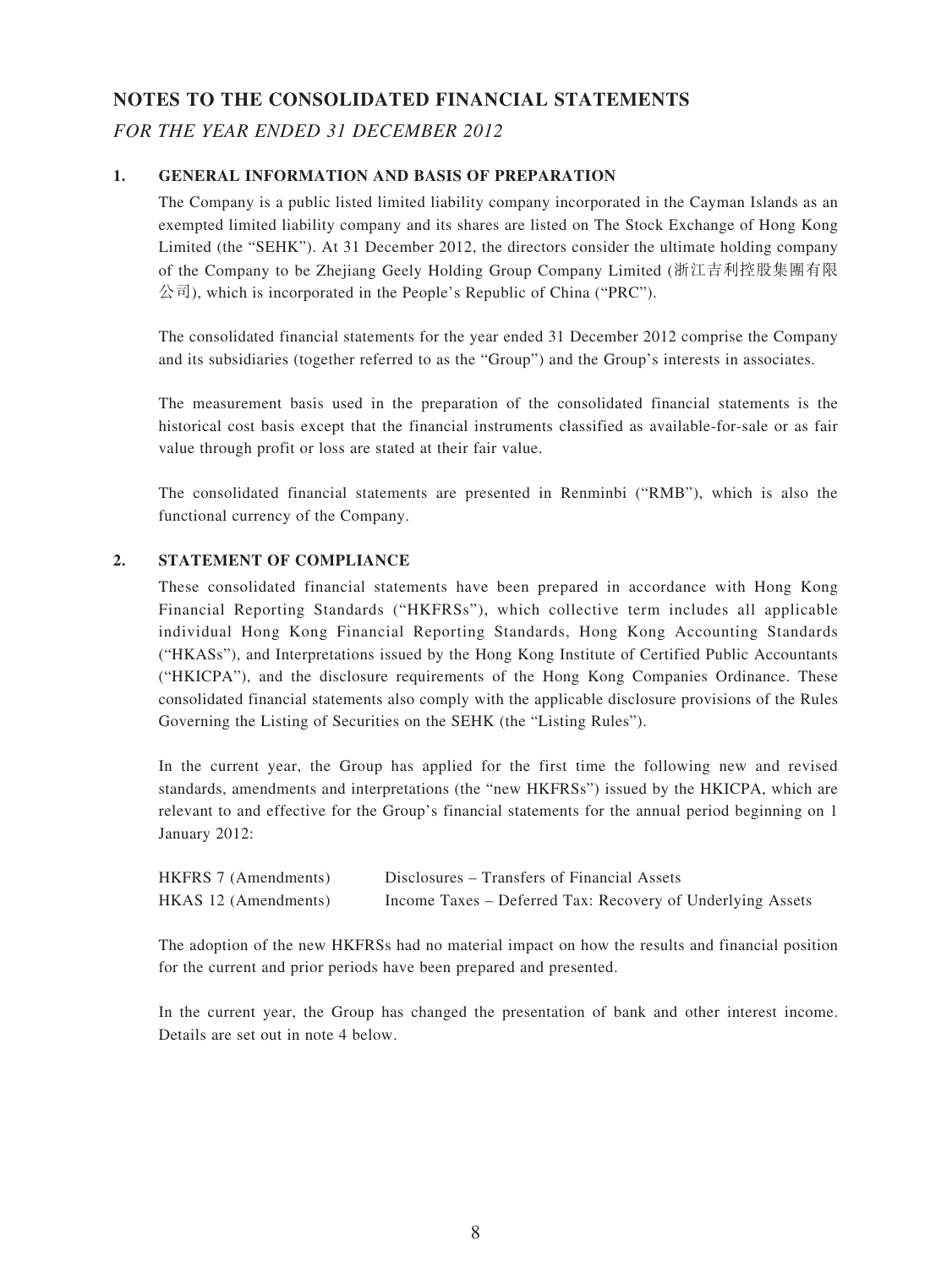### **3. EFFECTS OF APPLICATION OF HKFRSs NOT YET EFFECTIVE**

The Group has not early applied the following new and revised standards, amendments or interpretations relevant to the Group's operations that have been issued but are not yet effective.

| HKAS 1 (Amendments)  | Presentation of Items of Other Comprehensive Income <sup>1</sup>   |
|----------------------|--------------------------------------------------------------------|
| HKAS 27 (Amendments) | Separate Financial Statements $(2011)^2$                           |
| HKAS 28 (Amendments) | Investments in Associates and Joint Ventures $(2011)^2$            |
| HKAS 32 (Amendments) | Offsetting Financial Assets and Financial Liabilities <sup>3</sup> |
| HKFRS 7 (Amendments) | Disclosures – Offsetting Financial Assets and Financial            |
|                      | Liabilities <sup>2</sup>                                           |
| <b>HKFRS 9</b>       | Financial Instruments <sup>4</sup>                                 |
| <b>HKFRS 10</b>      | Consolidated Financial Statements <sup>2</sup>                     |
| <b>HKFRS 11</b>      | Joint Arrangements <sup>2</sup>                                    |
| HKFRS 12             | Disclosure of Interests in Other Entities <sup>2</sup>             |
| <b>HKFRS 13</b>      | Fair Value Measurement <sup>2</sup>                                |

<sup>1</sup> Effective for annual periods beginning on or after 1 July 2012

- <sup>2</sup> Effective for annual periods beginning on or after 1 January 2013
- <sup>3</sup> Effective for annual periods beginning on or after 1 January 2014

<sup>4</sup> Effective for annual periods beginning on or after 1 January 2015

#### **HKAS 1 (Amendments) – Presentation of Items of Other Comprehensive Income**

The HKAS 1 (Amendments) requires an entity to group items presented in other comprehensive income into those that, in accordance with other HKFRSs: (a) will not be reclassified subsequently to profit or loss and (b) will be reclassified subsequently to profit or loss when specific conditions are met. The Group's management expects this will change the current presentation of items in other comprehensive income; however, it will not affect the measurement or recognition of such items.

#### **HKAS 27 (Amendments) – Separate Financial Statements (2011)**

The requirements relating to separate financial statements are unchanged and are included in the amended HKAS 27. The other portions of HKAS 27 are replaced by HKFRS 10.

#### **HKAS 28 (Amendments) – Investments in Associates and Joint Ventures (2011)**

HKAS 28 is amended to be consistent with the requirements of HKFRS 10, HKFRS 11 and HKFRS 12.

#### **HKFRS 9 – Financial Instruments**

Under HKFRS 9, all recognised financial assets that are within the scope of the HKAS 39 Financial Instruments: Recognition and Measurement are subsequently measured at either amortised cost or fair value. Specifically, debt investments that are held within a business model whose objective is to collect the contractual cash flows, and that have contractual cash flows that are solely payments of principal and interest on the principal outstanding are generally measured at amortised cost at the end of subsequent accounting periods. All other debt investments and equity investments are measured at their fair values at the end of subsequent accounting periods.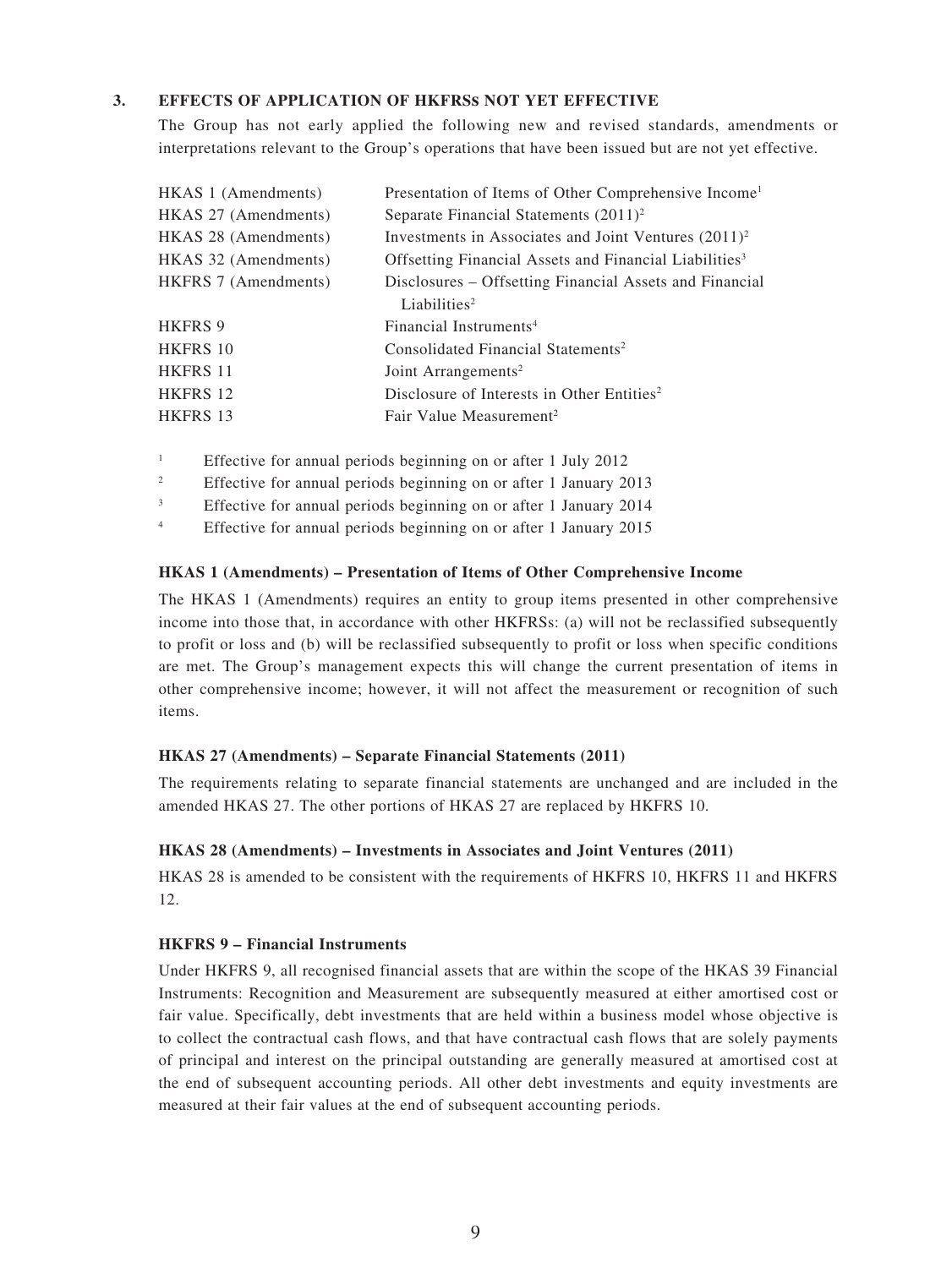In relation to financial liabilities, the significant change relates to financial liabilities that are designated as at fair value through profit or loss. Specifically under HKFRS 9, for all financial liabilities that are designated as at fair value through profit or loss, the amount of change in the fair value of the financial liability that is attributable to changes in the credit risk of that liability is presented in other comprehensive income, unless the presentation of the effects of changes in the liability's credit risk in other comprehensive income would create or enlarge an accounting mismatch in profit or loss. Changes in fair value attributable to a financial liability's credit risk are not subsequently reclassified to profit or loss. Previously, under HKAS 39, the entire amount of the change in the fair value of the financial liability designated as at fair value through profit or loss is presented in profit or loss. The Group is currently assessing the impact of adopting HKFRS 9.

#### **HKFRS 10 – Consolidated Financial Statements**

HKFRS 10 replaces the consolidation guidance in HKAS 27 Consolidated and Separate Financial Statements and HK(SIC) – Int 12 Consolidation – Special Purpose Entities by introducing a single consolidation model for all entities based on control, irrespective of the nature of the investee (i.e., whether an entity is controlled through voting rights of investors or through other contractual arrangements as is common in special purpose entities). Under HKFRS 10, control is based on whether an investor has 1) power over the investee; 2) exposure, or rights, to variable returns from its involvement with the investee; and 3) the ability to use its power over the investee to affect the amount of the returns. The adoption of HKFRS 10 is not expected to have any significant impact to the Group.

#### **HKFRS 11 – Joint Arrangements**

HKFRS 11 introduces new accounting requirements for joint arrangements, replacing HKAS 31 Interests in Joint Ventures. The option to apply the proportional consolidation method when accounting for jointly controlled entities is removed. Additionally, HKFRS 11 eliminates jointly controlled assets to now only differentiate between joint operations and joint ventures. A joint operation is a joint arrangement whereby the parties that have joint control have rights to the assets and obligations for the liabilities. A joint venture is a joint arrangement whereby the parties that have joint control have rights to the net assets. The adoption of HKFRS 11 is not expected to have any significant impact to the Group.

#### **HKFRS 12 – Disclosure of Interests in Other Entities**

HKFRS 12 requires enhanced disclosures about both consolidated entities and unconsolidated entities in which an entity has involvement. The objective of HKFRS 12 is to require information so that financial statement users may evaluate the basis of control, any restrictions on consolidated assets and liabilities, risk exposures arising from involvements with unconsolidated structured entities and non-controlling interest holders' involvement in the activities of consolidated entities. The adoption of HKFRS 12 is not expected to have any significant impact to the Group.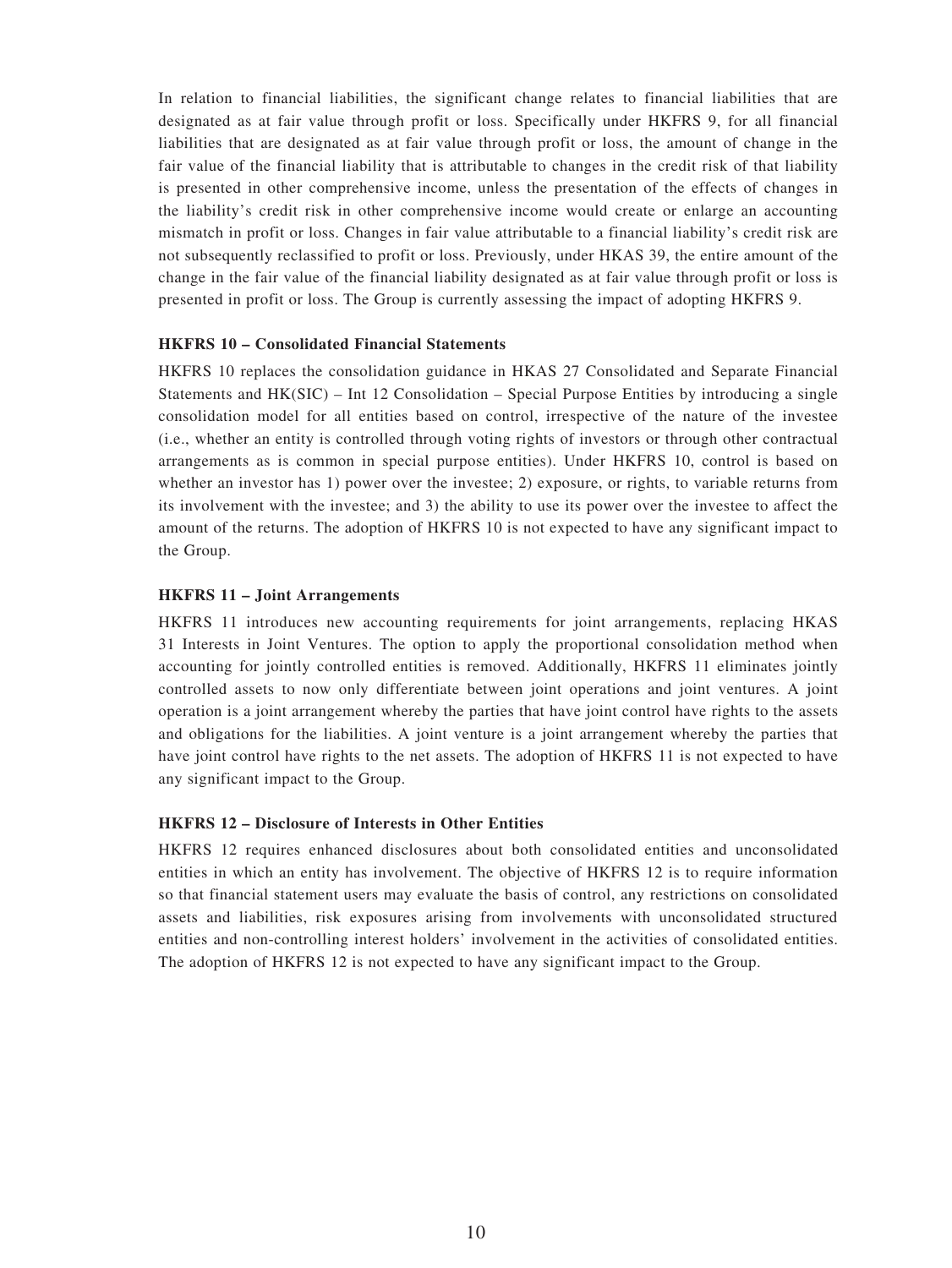#### **HKFRS 13 – Fair Value Measurement**

HKFRS 13 applies when another HKFRS requires or permits fair value measurements or disclosures about fair value measurements (and measurements, such as fair value less costs to sell, based on fair value or disclosures about those measurements), except for certain exemptions. HKFRS 13 requires the disclosures of fair values through a 'fair value hierarchy'. The hierarchy categorises the inputs used in valuation techniques into three levels. The hierarchy gives the highest priority to (unadjusted) quoted prices in active markets for identical assets or liabilities and the lowest priority to unobservable inputs. If the inputs used to measure fair value are categorised into different levels of the fair value hierarchy, the fair value measurement is categorised in its entirety in the level of the lowest level input that is significant to the entire measurement.

The directors of the Company anticipate that the application of other new and revised standards, amendments and interpretations in issue but not yet effective will have no material impact on the results and the financial position of the Group.

#### **4. CHANGE IN PRESENTATION ON BANK AND OTHER INTEREST INCOME**

During the year ended 31 December 2012, the Group changed its presentation on bank and other interest income which was previously included in other income in the consolidated income statement. Subsequent to the change in presentation, bank and other interest income of RMB42,156,000 (2011: RMB44,084,000) was included in net finance costs in the consolidated income statement.

Management believes that the change in presentation results in providing a more appropriate presentation of financial information of the Group. The change in the presentation has been accounted for retrospectively and the other income, net finance costs and segment information in the consolidated financial statements have been restated in prior year.

There was no impact on the profit for the year and earnings per share for the year ended 31 December 2012 and 2011. Prior year consolidated statement of financial position was not affected by this reclassification of items and hence the consolidated statement of financial position as at 1 January 2011 was not presented.

#### **5. SEGMENT INFORMATION**

The Group manages its businesses by business lines. In a manner consistent with the way in which information is reported internally to the Group's most senior executive management for the purposes of resource allocation and performance assessment, the Group has presented the following two reportable segments. No operating segments have been aggregated to form the following reportable segments.

Automobiles and related parts and components: Manufacture and sale of automobiles, automobile parts and related automobile components (excluding gearboxes).

Gearboxes: Manufacture and sale of gearboxes.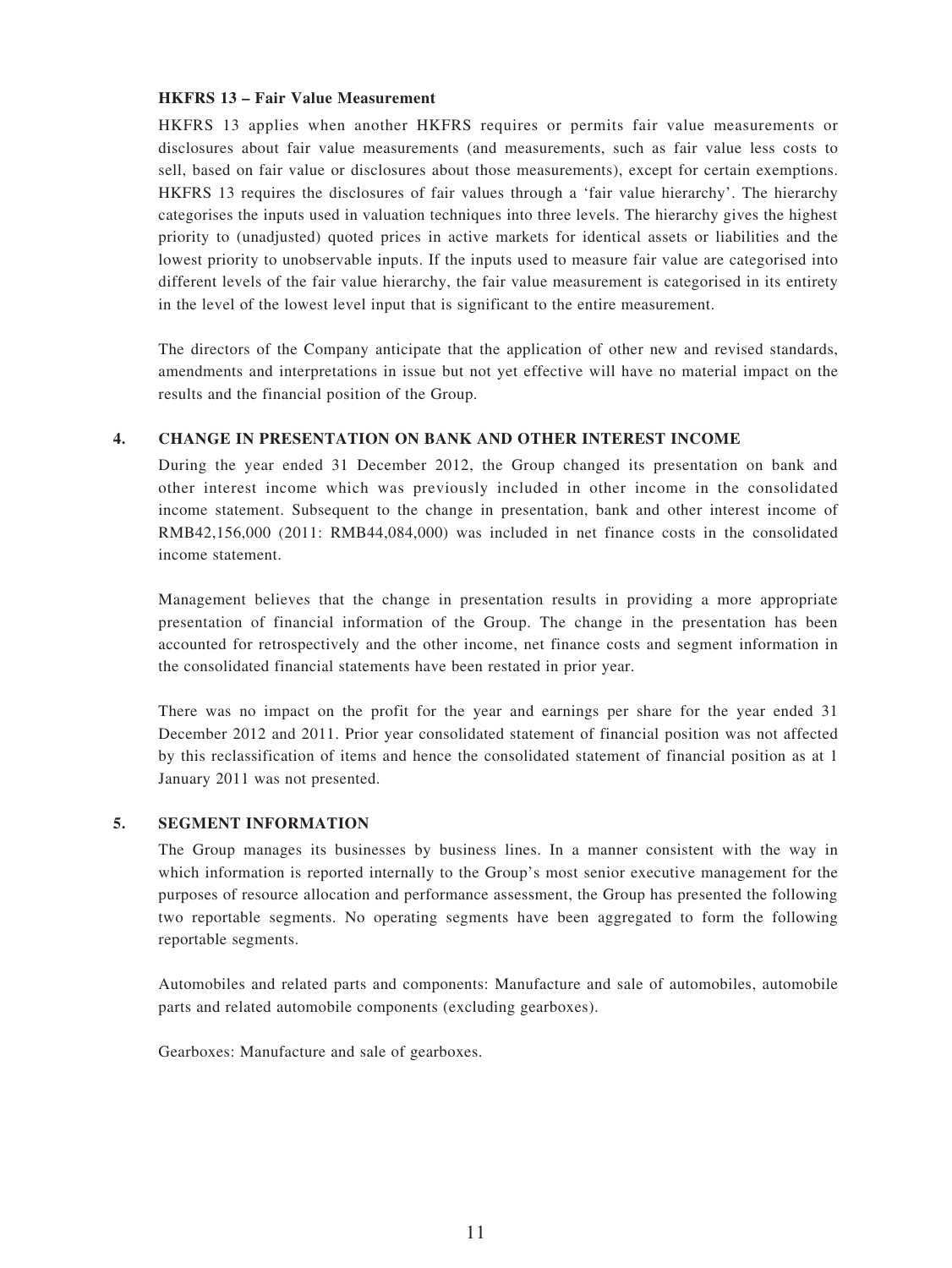The accounting policies of the reportable segments are the same as the Group's accounting policies. Segment profit represents the profit earned by each segment without allocation of corporate income and expenses, directors' emoluments, share of results of associates, net finance costs and taxation. Segment assets include all tangible, intangible assets and current assets with the exception of interests in associates and other corporate assets. This is the measure reported to the Group's chief operating decision maker for the purposes of resource allocation and assessment of segment performance. Inter-segment sales are priced with reference to prices charged to external parties for similar orders.

Information regarding the Group's reportable segments is set out below.

### **Consolidated income statement**

*For the year ended 31 December 2012*

|                                | <b>Automobiles</b> |                  |                |                                 |                |
|--------------------------------|--------------------|------------------|----------------|---------------------------------|----------------|
|                                | and related        |                  |                |                                 |                |
|                                | parts and          |                  |                |                                 |                |
|                                | components         | <b>Gearboxes</b> |                | <b>Unallocated Eliminations</b> | <b>Total</b>   |
|                                | <b>RMB'000</b>     | <b>RMB'000</b>   | <b>RMB'000</b> | <b>RMB'000</b>                  | <b>RMB'000</b> |
| Sales to external customers    | 23,924,077         | 703,836          |                |                                 | 24,627,913     |
| Inter-segment                  | 91,375             | 638,588          |                | (729, 963)                      |                |
| <b>Total segment revenue</b>   | 24,015,452         | 1,342,424        |                | (729, 963)                      | 24,627,913     |
| <b>Segment results</b>         | 2,811,568          | 5,781            |                |                                 | 2,817,349      |
| Finance costs, net             | (93, 029)          | 537              | (101, 918)     | (195)                           | (194, 605)     |
| Corporate and other            |                    |                  |                |                                 |                |
| unallocated expenses           |                    |                  | (105, 652)     |                                 | (105, 652)     |
| Other unallocated income       |                    |                  | 81,948         | (68, 250)                       | 13,698         |
| Share of results of associates | (1,713)            |                  |                |                                 | (1,713)        |
| Profit before taxation         |                    |                  |                |                                 | 2,529,077      |
| Taxation                       |                    |                  |                |                                 | (479, 291)     |
| Profit for the year            |                    |                  |                |                                 | 2,049,786      |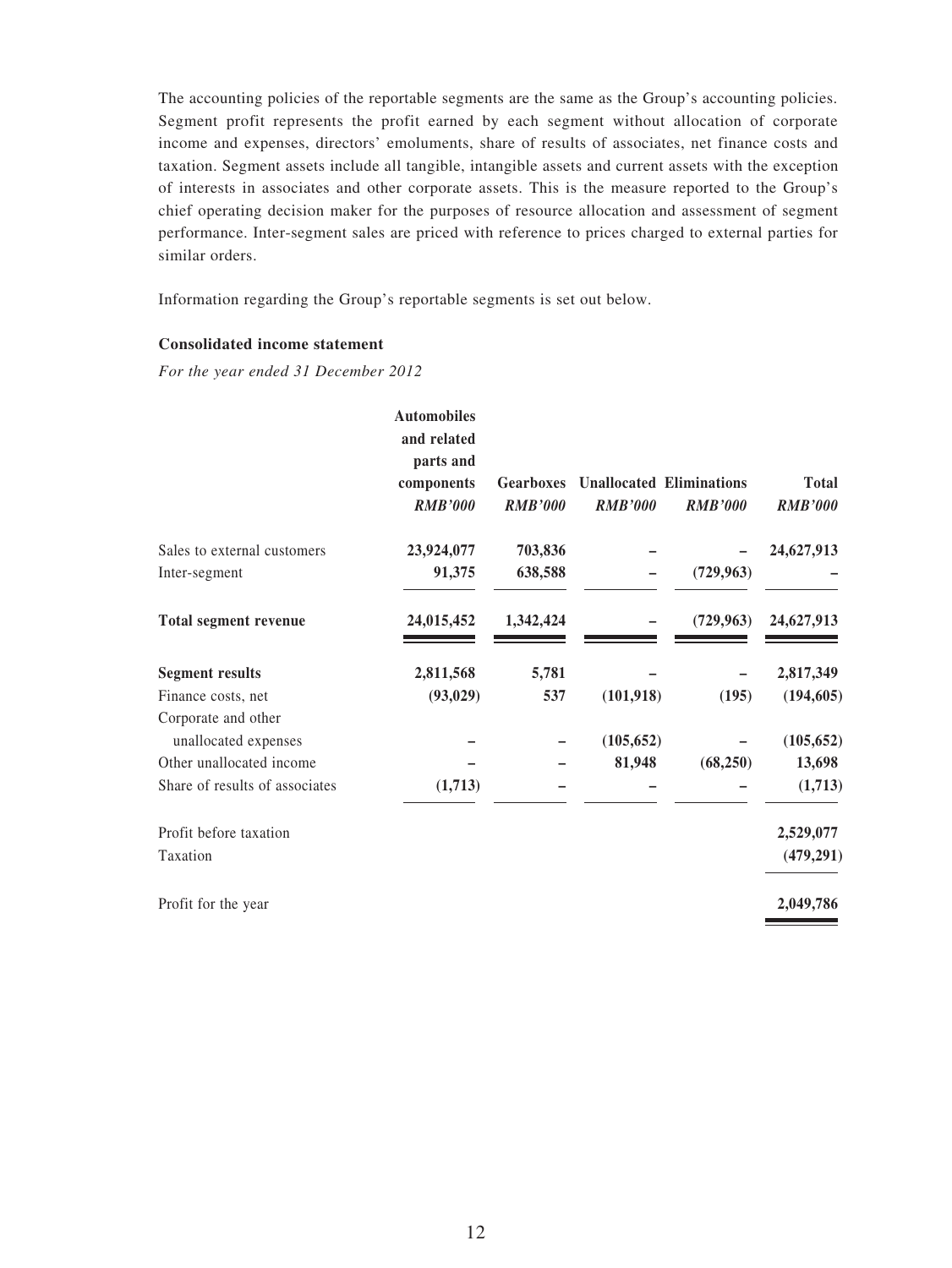### **Consolidated statement of financial position**

*At 31 December 2012*

|                         | <b>Automobiles</b><br>and related<br>parts and<br>components<br><b>RMB'000</b> | <b>Gearboxes</b><br><b>RMB'000</b> | <b>RMB'000</b> | <b>Unallocated Eliminations</b><br><b>RMB'000</b> | <b>Total</b><br><b>RMB'000</b> |
|-------------------------|--------------------------------------------------------------------------------|------------------------------------|----------------|---------------------------------------------------|--------------------------------|
| <b>ASSETS</b>           |                                                                                |                                    |                |                                                   |                                |
| Segment assets          | 28,855,399                                                                     | 1,904,091                          | 425,171        |                                                   | 31,184,661                     |
| Interests in associates | 195,165                                                                        |                                    |                |                                                   | 195,165                        |
|                         | 29,050,564                                                                     | 1,904,091                          | 425,171        |                                                   | 31,379,826                     |
| <b>LIABILITIES</b>      |                                                                                |                                    |                |                                                   |                                |
| Segment liabilities     | 16,136,296                                                                     | 1,033,444                          | 1,006,062      |                                                   | 18,175,802                     |
|                         |                                                                                |                                    |                |                                                   |                                |

### **Other information**

*For the year ended 31 December 2012*

|                                   | <b>Automobiles</b><br>and related<br>parts and<br>components<br><b>RMB'000</b> | Gearboxes<br><b>RMB'000</b> | <b>RMB'000</b> | <b>Unallocated Eliminations</b><br><b>RMB'000</b> | <b>Total</b><br><b>RMB'000</b> |
|-----------------------------------|--------------------------------------------------------------------------------|-----------------------------|----------------|---------------------------------------------------|--------------------------------|
| Capital additions <i>(note)</i>   | 1,739,358                                                                      | 25,029                      | 1,013          |                                                   | 1,765,400                      |
| Amortisation of intangible assets | 197,664                                                                        | 12,776                      |                |                                                   | 210,440                        |
| Amortisation of prepaid           |                                                                                |                             |                |                                                   |                                |
| land lease payments               | 37,060                                                                         | 686                         |                |                                                   | 37,746                         |
| Depreciation of property,         |                                                                                |                             |                |                                                   |                                |
| plant and equipment               | 556,092                                                                        | 55,712                      | 106            |                                                   | 611,910                        |

*Note:* Capital additions are presented before the deduction of the asset-related government grants received (if any).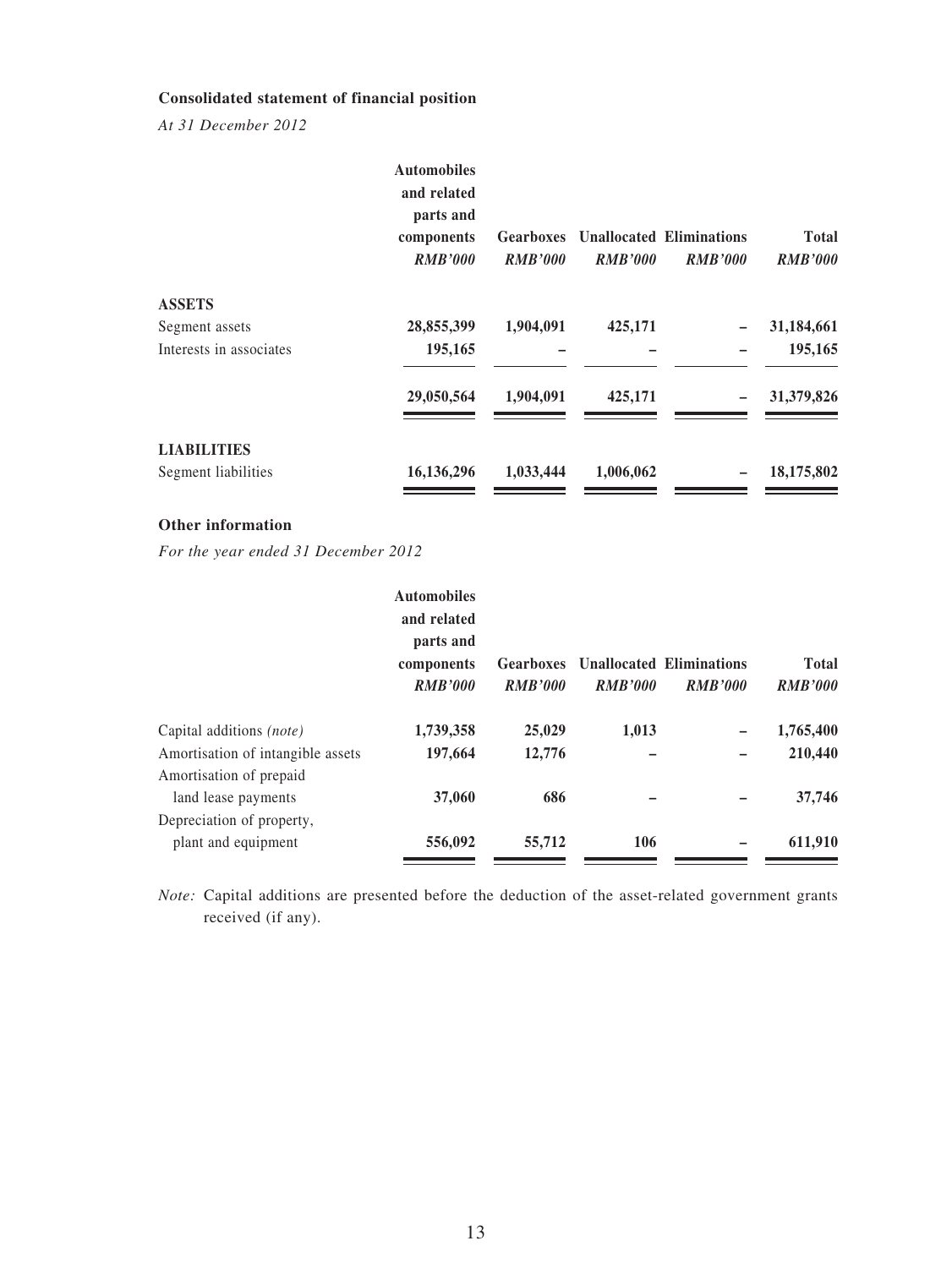### **Consolidated income statement** *(Restated)*

*For the year ended 31 December 2011*

|                                | <b>Automobiles</b><br>and related<br>parts and |                  |                |                                 |              |
|--------------------------------|------------------------------------------------|------------------|----------------|---------------------------------|--------------|
|                                | components                                     | <b>Gearboxes</b> |                | <b>Unallocated Eliminations</b> | <b>Total</b> |
|                                | <b>RMB'000</b>                                 | <b>RMB'000</b>   | <b>RMB'000</b> | <i>RMB'000</i>                  | RMB'000      |
| Sales to external customers    | 20,170,835                                     | 794,096          |                |                                 | 20,964,931   |
| Inter-segment                  | 37,177                                         | 452,275          |                | (489, 452)                      |              |
| <b>Total segment revenue</b>   | 20,208,012                                     | 1,246,371        |                | (489, 452)                      | 20,964,931   |
| <b>Segment results</b>         | 2,495,723                                      | 28,027           |                |                                 | 2,523,750    |
| Finance costs, net             | (75, 465)                                      | 2,765            | (94, 572)      |                                 | (167, 272)   |
| Corporate and other            |                                                |                  |                |                                 |              |
| unallocated expenses           |                                                |                  | (166, 071)     |                                 | (166, 071)   |
| Share of results of associates | (7, 199)                                       |                  |                |                                 | (7, 199)     |
| Profit before taxation         |                                                |                  |                |                                 | 2,183,208    |
| Taxation                       |                                                |                  |                |                                 | (467, 359)   |
| Profit for the year            |                                                |                  |                |                                 | 1,715,849    |

## **Consolidated statement of financial position**

*At 31 December 2011*

|                         | <b>Automobiles</b><br>and related<br>parts and<br>components<br><i>RMB'000</i> | <b>Gearboxes</b><br><i>RMB'000</i> | <i>RMB'000</i> | <b>Unallocated Eliminations</b><br><i>RMB'000</i> | <b>Total</b><br><i>RMB'000</i> |
|-------------------------|--------------------------------------------------------------------------------|------------------------------------|----------------|---------------------------------------------------|--------------------------------|
| <b>ASSETS</b>           |                                                                                |                                    |                |                                                   |                                |
| Segment assets          | 26, 103, 677                                                                   | 1,327,610                          | 188,614        | (106, 862)                                        | 27,513,039                     |
| Interests in associates | 83,719                                                                         |                                    |                |                                                   | 83,719                         |
|                         | 26, 187, 396                                                                   | 1,327,610                          | 188,614        | (106, 862)                                        | 27,596,758                     |
| <b>LIABILITIES</b>      |                                                                                |                                    |                |                                                   |                                |
| Segment liabilities     | 15,329,710                                                                     | 558,271                            | 1,665,524      | (106, 862)                                        | 17,446,643                     |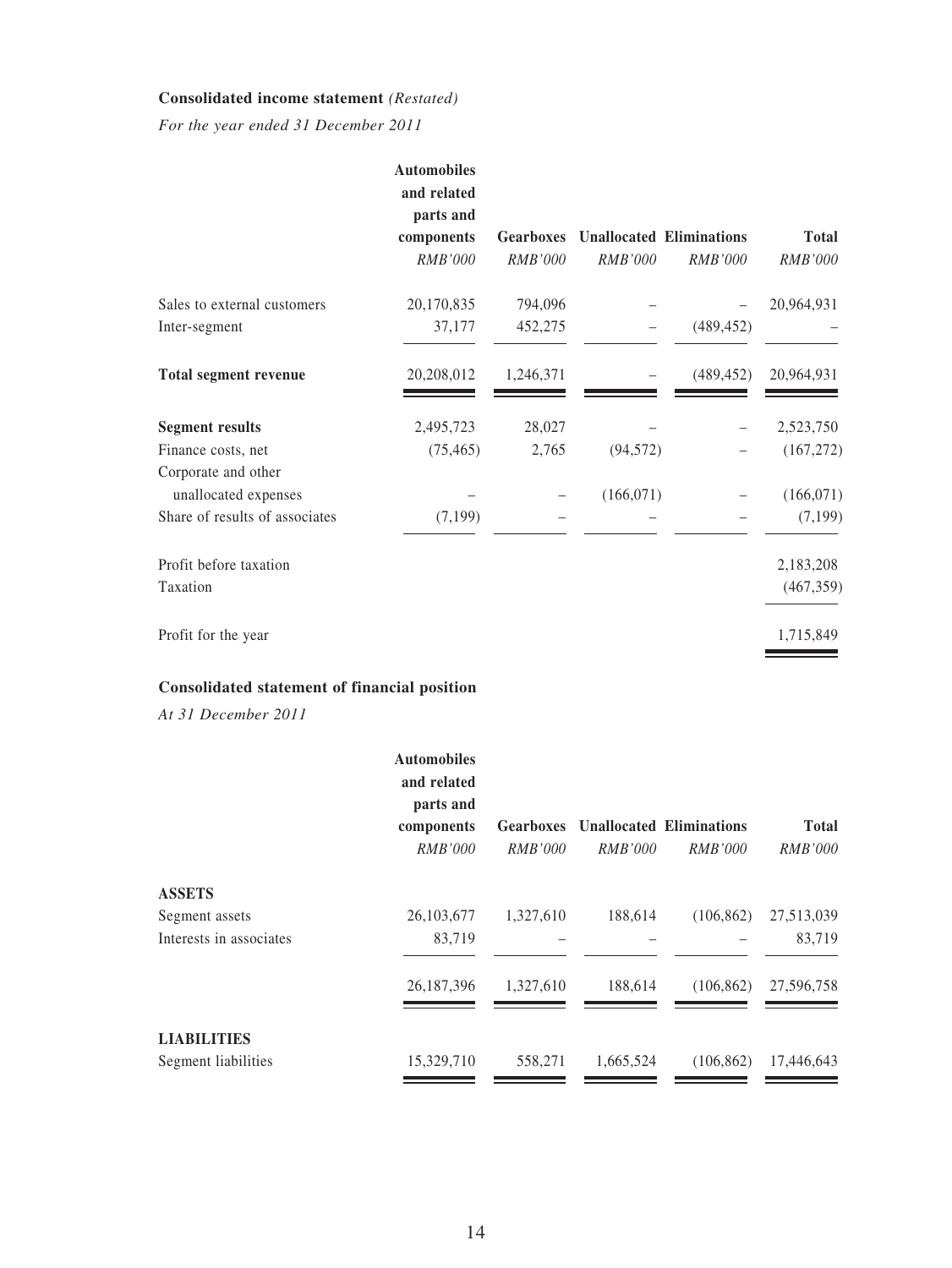#### **Other information**

*For the year ended 31 December 2011*

|                                   | <b>Automobiles</b><br>and related |                  |                |                                 |                |
|-----------------------------------|-----------------------------------|------------------|----------------|---------------------------------|----------------|
|                                   | parts and                         |                  |                |                                 |                |
|                                   | components                        | <b>Gearboxes</b> |                | <b>Unallocated Eliminations</b> | <b>Total</b>   |
|                                   | <i>RMB'000</i>                    | <i>RMB'000</i>   | <i>RMB'000</i> | <i>RMB'000</i>                  | <i>RMB'000</i> |
| Capital additions <i>(note)</i>   | 3,082,437                         | 174,323          | 92             |                                 | 3,256,852      |
| Amortisation of intangible assets | 104,055                           | 6.870            |                |                                 | 110.925        |
| Amortisation of prepaid           |                                   |                  |                |                                 |                |
| land lease payments               | 27,392                            | 1.051            |                |                                 | 28,443         |
| Depreciation of property,         |                                   |                  |                |                                 |                |
| plant and equipment               | 448,128                           | 54,352           | 62             |                                 | 502,542        |

*Note:* Capital additions include those arising from the acquisition of subsidiaries (note 18) and are presented before the deduction of the asset-related government grants received (if any).

#### **Geographical information**

The following tables set out information about the geographical location of (i) the Group's revenue from external customers and (ii) the Group's property, plant and equipment, intangible assets, interests in associates, goodwill and prepaid land lease payments ("specified non-current assets"). The geographical location of customers is based on the location at which the services are provided or the goods are delivered. The geographical location of the specified non-current assets is based on the physical location of the asset, in the case of property, plant and equipment and prepaid land lease payments, the location of the operation to which they are allocated, in the case of intangible assets and goodwill, and the location of operations, in the case of interests in associates.

|                                        | 2012           | 2011           |
|----------------------------------------|----------------|----------------|
|                                        | <b>RMB'000</b> | <b>RMB'000</b> |
| <b>Revenue from external customers</b> |                |                |
| Hong Kong, place of domicile           |                |                |
| <b>PRC</b>                             | 19,304,515     | 18,923,680     |
| Middle East                            | 2,051,605      | 179,139        |
| Europe                                 | 1,779,001      | 595,012        |
| Korea                                  | 684,684        | 803,571        |
| Central and South America              | 305,887        | 230,548        |
| Africa                                 | 215,318        | 144,360        |
| Australia                              | 25,053         | 75,950         |
| Other countries                        | 261,850        | 12,671         |
|                                        | 24,627,913     | 20,964,931     |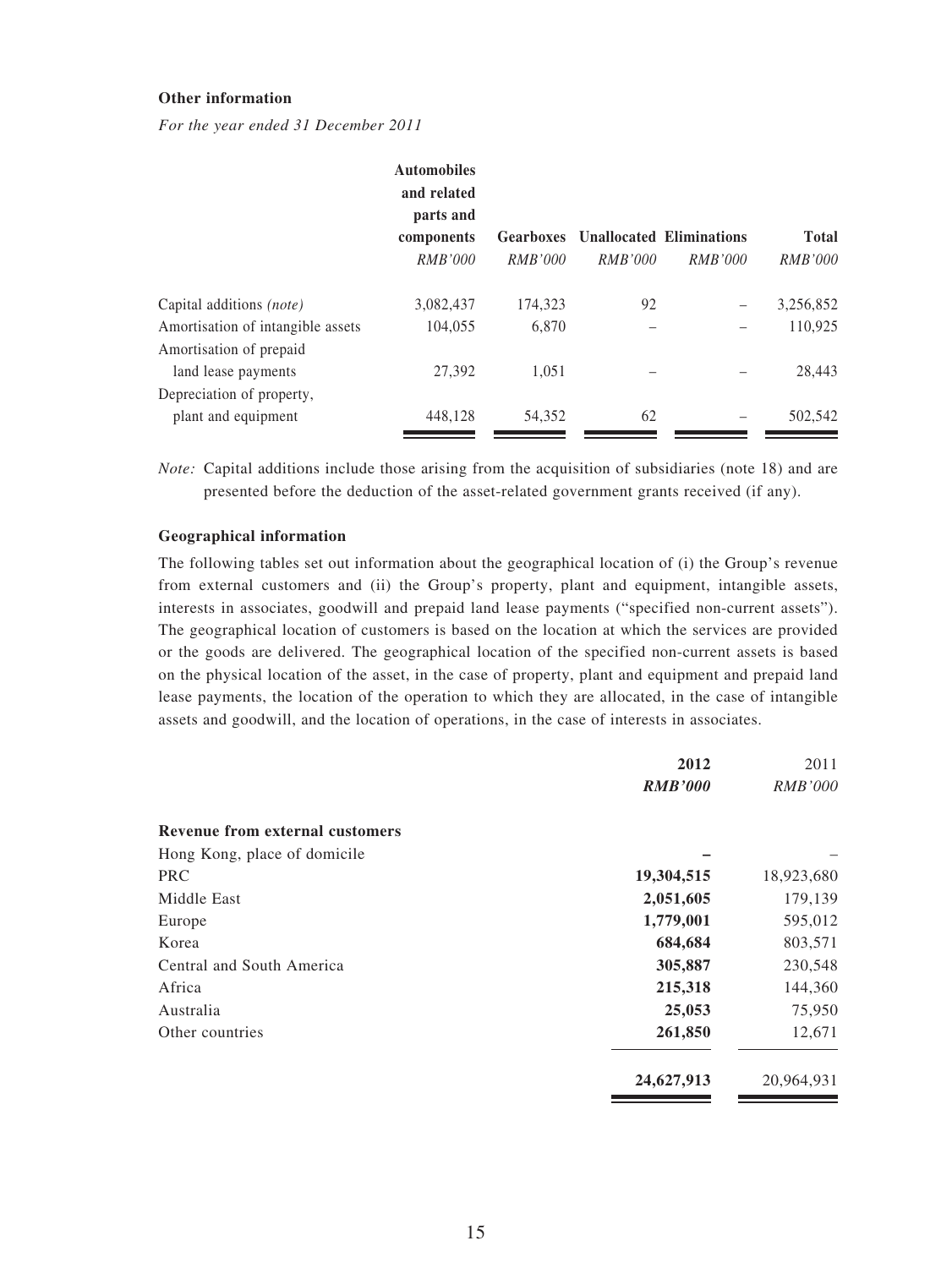|                              | 2012           | 2011           |
|------------------------------|----------------|----------------|
|                              | <b>RMB'000</b> | <i>RMB'000</i> |
| Specified non-current assets |                |                |
| Hong Kong, place of domicile | 64             | 124            |
| <b>PRC</b>                   | 11,140,523     | 10,204,925     |
| Australia                    | 328,985        | 382,037        |
| Other countries              | 15,080         |                |
|                              | 11,484,652     | 10,587,086     |

### **6. TURNOVER/REVENUE**

Turnover/revenue represents the consideration received and receivable from sales, net of discounts, returns and related sales taxes, of automobiles and automobile parts and components.

The Group's customer base is diversified and no customer with whom the transactions has exceeded 10% of the Group's revenue.

### **7. OTHER INCOME**

| 2012           |                                                         |
|----------------|---------------------------------------------------------|
| <b>RMB'000</b> |                                                         |
|                |                                                         |
|                |                                                         |
|                | Dividend income from financial assets at fair value     |
|                | through profit or loss (listed investments)             |
|                | Unrealised gain on financial instruments at fair value  |
|                | through profit or loss that are classified as held      |
| 451            | for trading (listed investments held for trading)       |
| 41,089         | Rental income (note a)                                  |
|                | Net claims income on defective materials purchased      |
| 56,226         | Gain on disposal of scrap materials                     |
| 1,883          | Gain on disposal of property, plant and equipment       |
|                | Gain on disposal of prepaid land lease payments         |
| 264            | Gain on disposal of intangible assets                   |
| 870,119        | Subsidy income from government (note b)                 |
| 1,176          | Gain on disposal of available-for-sale financial assets |
| 12,089         | Gain on sale of moulds                                  |
| 1,826          | Net foreign exchange gain                               |
| 62,562         | Sundry income                                           |
| 1,047,685      |                                                         |
|                |                                                         |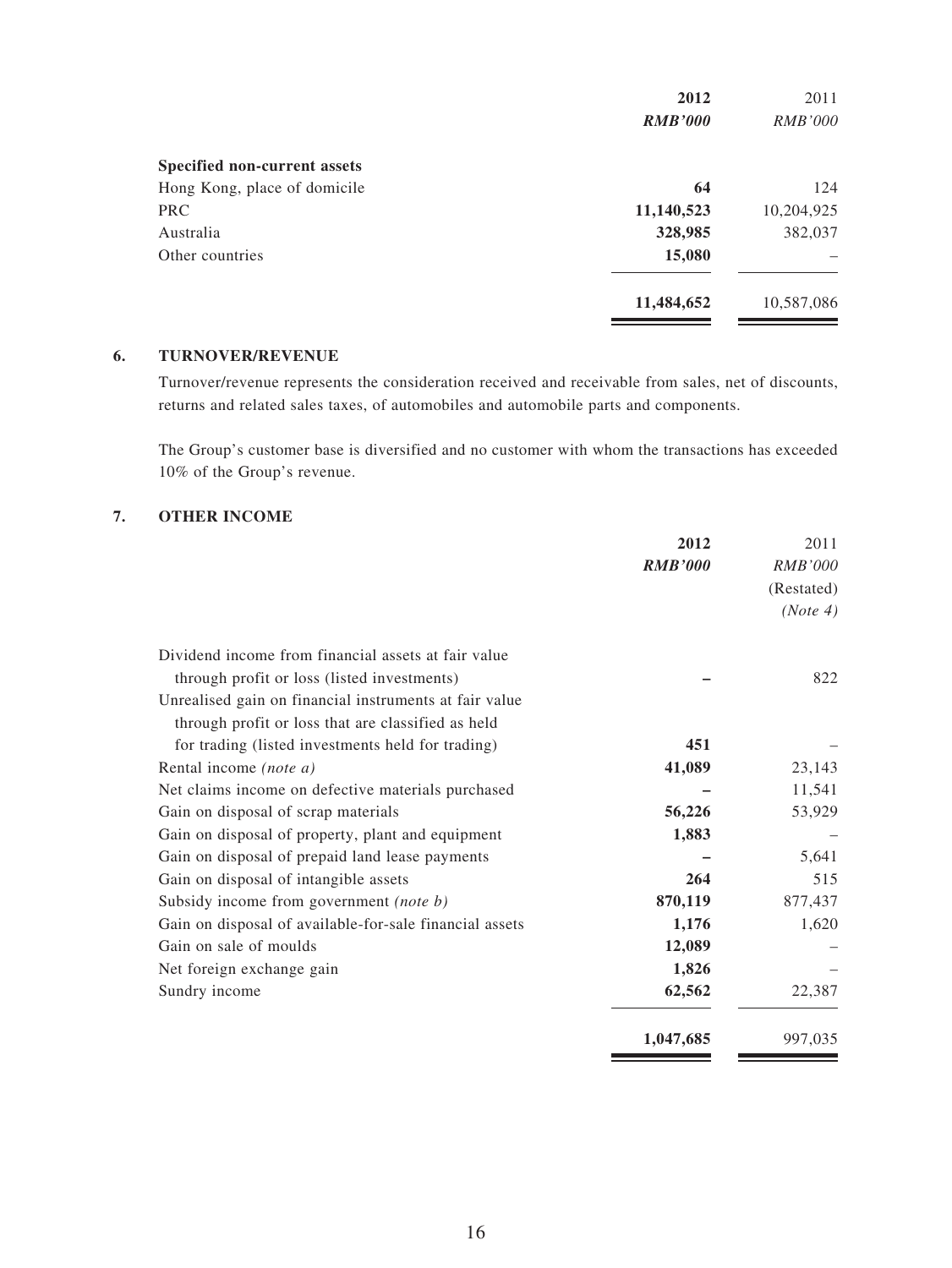#### *Notes:*

- a) Rental income net of outgoings for the year ended 31 December 2012 is RMB31,578,000 (2011: RMB15,890,000).
- b) Subsidy income mainly relates to cash subsidies (excluding any asset-related subsidies) in respect of operating and research and development activities from government which are either unconditional grants or grants with conditions having been satisfied.

#### **8. TAXATION**

|                                      | 2012           | 2011           |
|--------------------------------------|----------------|----------------|
|                                      | <b>RMB'000</b> | <i>RMB'000</i> |
| Current tax:                         |                |                |
| PRC enterprise income tax            | 476,135        | 415,846        |
| Other overseas tax                   | 26,482         | 977            |
| (Over)/Underprovision in prior years | (3,591)        | 31,362         |
|                                      | 499,026        | 448,185        |
| Deferred taxation (note 16)          | (19, 735)      | 19,174         |
|                                      | 479,291        | 467,359        |

Hong Kong profits tax has not been provided for the year as the companies within the Group had no estimated assessable profits in Hong Kong.

Pursuant to the relevant laws and regulations in the PRC, the Group's PRC subsidiary is entitled to an exemption from PRC enterprise income tax for the two years starting from its first profit-making year, followed by a 50% reduction for the next three years. The income tax provision is calculated at the applicable tax rates on the estimated assessable profits for the year based on existing legislation, interpretations and practices in respect thereof.

Taxation arising in other jurisdictions is calculated at the rates prevailing in the relevant jurisdictions.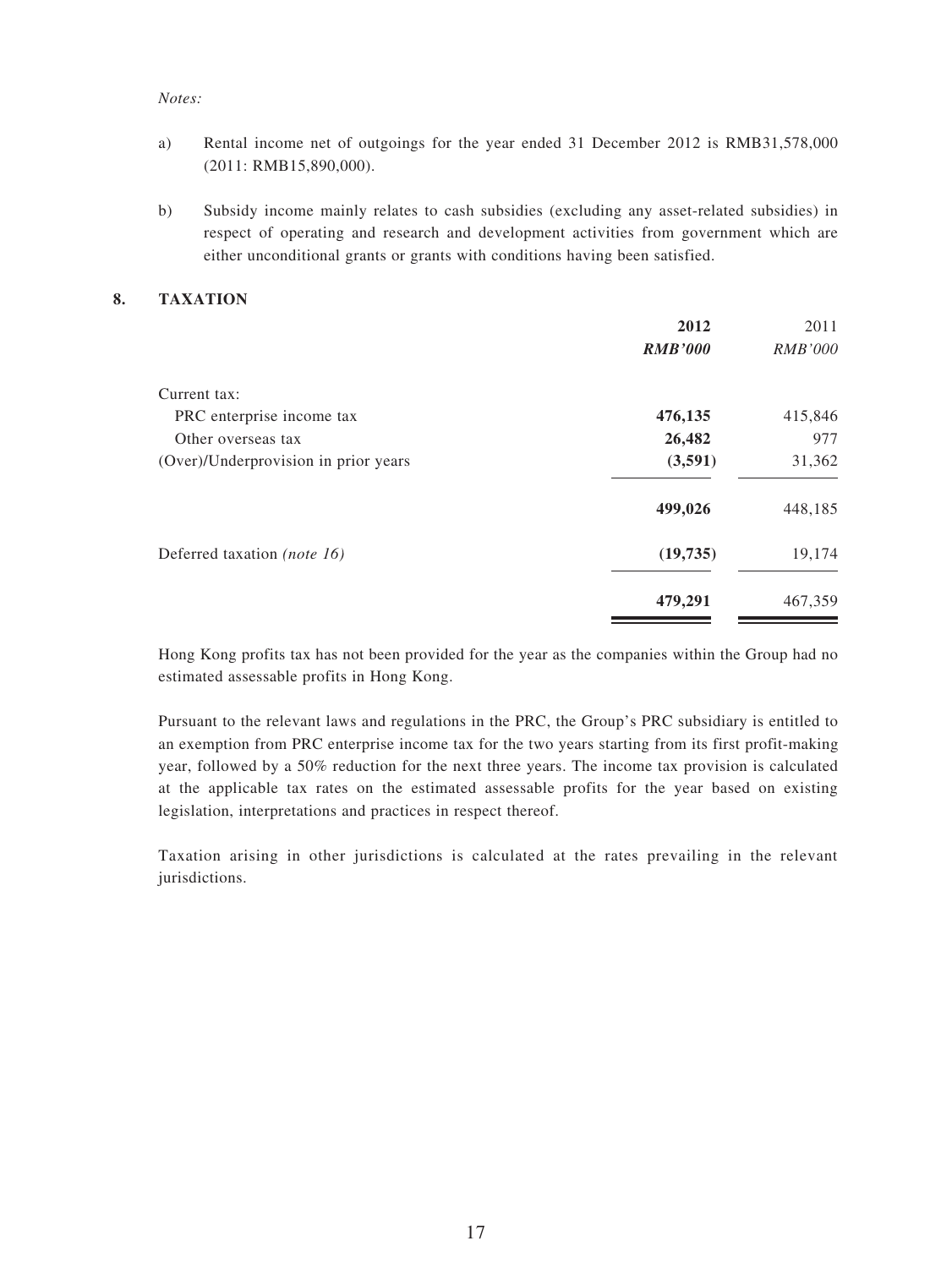The tax charge for the year can be reconciled from the profit before taxation per consolidated income statement as follows:

|                                                         | 2012<br><b>RMB'000</b> | 2011<br><b>RMB'000</b> |
|---------------------------------------------------------|------------------------|------------------------|
| Profit before taxation                                  | 2,529,077              | 2,183,208              |
| Tax at the PRC enterprise income                        |                        |                        |
| tax rate of $25\%$ (2011: $25\%$ )                      | 632,269                | 545,802                |
| Tax effect of expenses not deductible                   |                        |                        |
| in determining taxable profit                           | 105,307                | 152,851                |
| Tax effect of non-taxable income                        | (18,069)               | (46, 486)              |
| Tax effect of unrecognised tax losses                   | 19,132                 | 15,767                 |
| Utilisation of previously unrecognised tax losses       | (11,098)               | (75,300)               |
| Tax effect of different tax rates of entities           |                        |                        |
| operating in other jurisdictions                        | 8,989                  | 21,720                 |
| Deferred tax charge on distributable                    |                        |                        |
| profits withholding tax (note 16)                       | 18,464                 | 29,156                 |
| Effect of tax exemption granted to the PRC subsidiaries | (272, 112)             | (207, 513)             |
| (Over)/Underprovision in prior years                    | (3,591)                | 31,362                 |
| Tax expense for the year                                | 479,291                | 467,359                |

The applicable tax rate is the PRC enterprise income tax rate of 25% (2011: 25%). The Group is also liable to withholding tax on dividends to be distributed from the Group's foreign-invested enterprises in the PRC in respect of its profits generated from 1 January 2008. Deferred tax liability of RMB18,464,000 (2011: RMB29,156,000) was recognised for the distributable profits not yet paid out as dividends that are generated by the PRC subsidiaries of the Company during the year.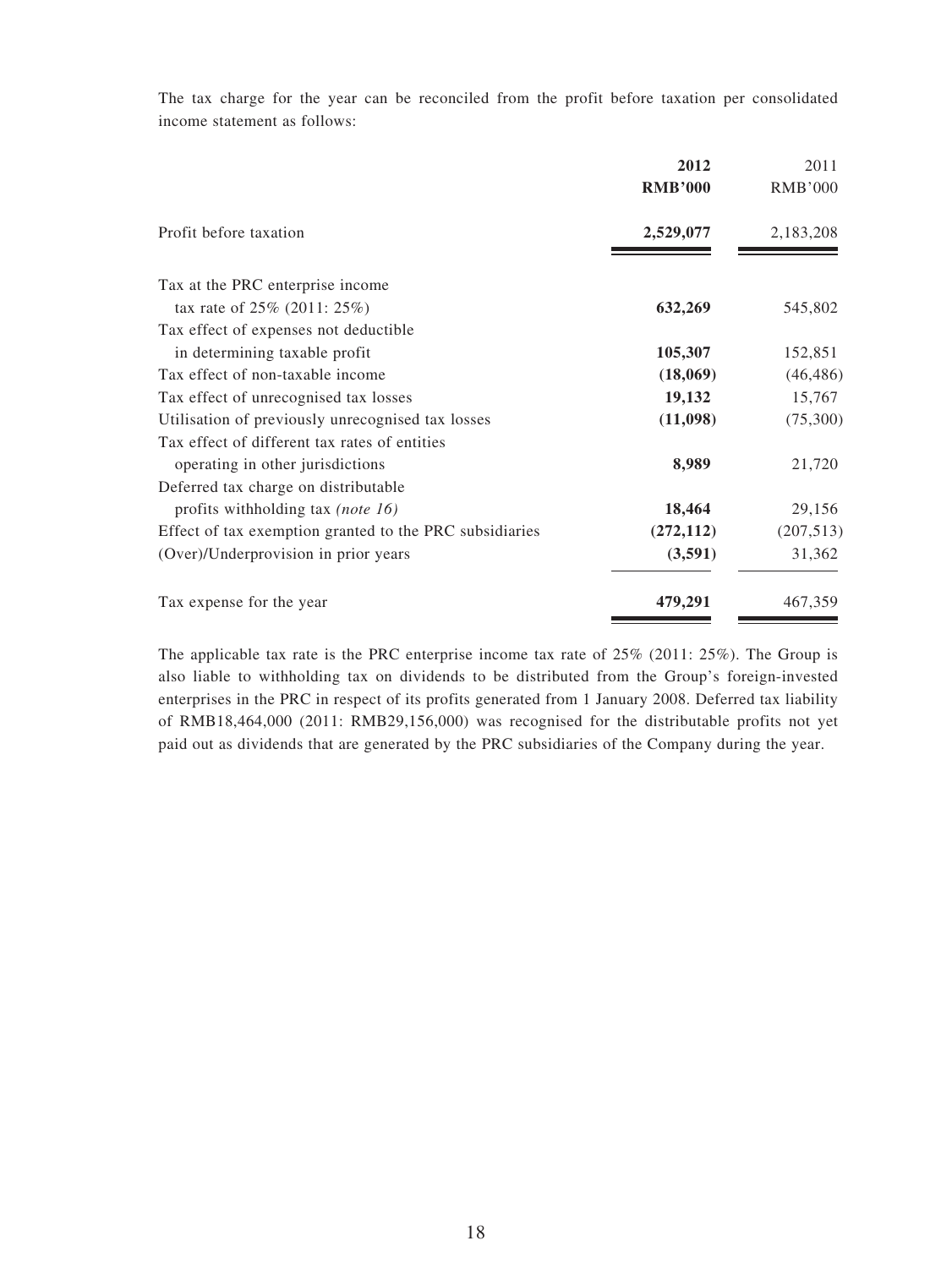## **9. PROFIT FOR THE YEAR**

Profit for the year has been arrived at after charging/(crediting):

|                                                                                                                           | 2012<br><b>RMB'000</b> | 2011<br><b>RMB'000</b><br>(Restated)<br>(Note 4) |
|---------------------------------------------------------------------------------------------------------------------------|------------------------|--------------------------------------------------|
| <b>Finance income and costs</b>                                                                                           |                        |                                                  |
| <b>Finance costs</b><br>Effective interest expense on convertible bonds                                                   | 93,019                 | 93,829                                           |
| Interest on bank borrowings wholly repayable within five years<br>Interest expenses paid to a non-controlling shareholder | 141,843                | 117,242                                          |
| of a subsidiary of the Group<br>Other interest expenses                                                                   | 189<br>1,710           | 285                                              |
|                                                                                                                           | 236,761                | 211,356                                          |
| <b>Finance income</b>                                                                                                     |                        |                                                  |
| Bank and other interest income                                                                                            | (42, 156)              | (44,084)                                         |
| <b>Net finance costs</b>                                                                                                  | 194,605                | 167,272                                          |
|                                                                                                                           | 2012<br><b>RMB'000</b> | 2011<br><b>RMB'000</b>                           |
| Staff costs (including directors' emoluments)                                                                             |                        |                                                  |
| Salaries, wages and other benefits                                                                                        | 1,246,924              | 1,124,999                                        |
| Retirement benefit scheme contributions<br>Recognition of share-based payments                                            | 161,229<br>78,789      | 143,545<br>137,150                               |
|                                                                                                                           | 1,486,942              | 1,405,694                                        |
|                                                                                                                           | 2012<br><b>RMB'000</b> | 2011<br><b>RMB'000</b>                           |
| Other items<br>Cost of inventories recognised as expense (note)                                                           | 20,069,092             | 17,144,820                                       |
| Auditors' remuneration                                                                                                    | 4,946                  | 5,013                                            |
| Depreciation                                                                                                              | 611,910                | 502,542                                          |
| Amortisation of prepaid land lease payments                                                                               | 37,746                 | 28,443                                           |
| Amortisation of intangible assets                                                                                         | 210,440                | 110,925                                          |
| (Gain)/Loss on disposal of property, plant and equipment                                                                  | (1,883)                | 3,530                                            |
| Net foreign exchange (gain)/loss<br>Net claims paid/(income) on defective materials purchased                             | (1,826)<br>20,374      | 22,994<br>(11, 541)                              |
| Operating leases charges on premises                                                                                      | 17,218                 | 10,954                                           |
| Research and development costs                                                                                            | 206,343                | 105,847                                          |
| Unrealised (gain)/loss on financial instruments                                                                           |                        |                                                  |
| at fair value through profit or loss that are classified                                                                  |                        |                                                  |
| as held for trading (listed investments held for trading)                                                                 | (451)                  | 722                                              |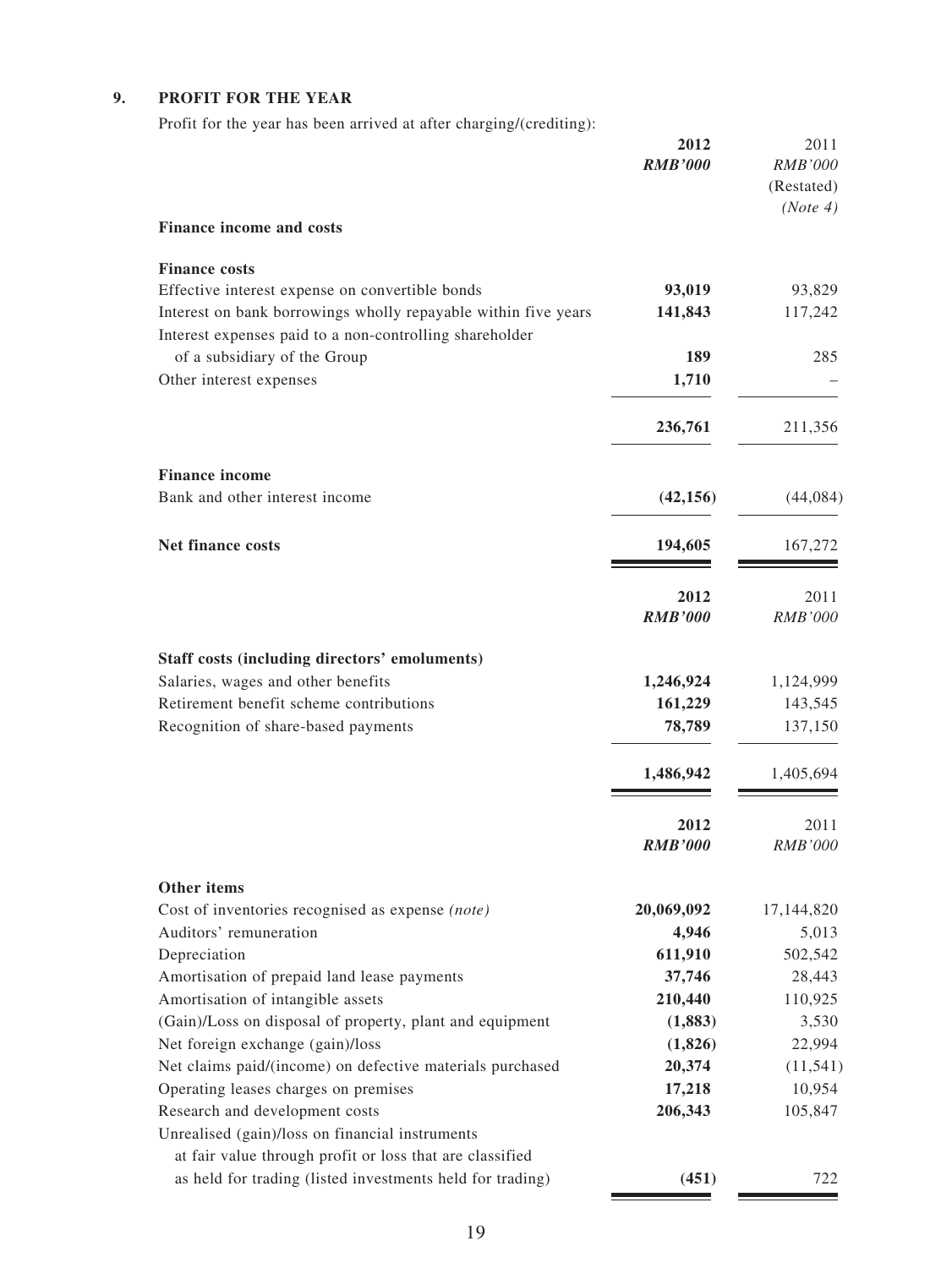*Note:* Cost of inventories recognised as expense included staff costs, depreciation and amortisation expense and operating lease charges, which amount is also included in the respective total amounts disclosed separately for each of these types of expenses.

#### **10. DIVIDENDS**

A final dividend for the year ended 31 December 2011 of HK\$0.028 per share amounting to approximately RMB169,529,000 were paid to the shareholders of the Company during the year.

A final dividend for the year ended 31 December 2012 of HK\$0.039 per share amounting to approximately RMB260,994,000 has been proposed by the Board of Directors after the reporting date. The proposed dividend will be accounted for as an appropriation of accumulated profits in the year ending 31 December 2013 if it is approved by the shareholders in the forthcoming annual general meeting of the Company.

#### **11. EARNINGS PER SHARE**

#### **(a) Basic earnings per share**

The calculation of the basic earnings per share is based on the profit attributable to equity holders of the Company of RMB2,039,969,000 (2011: RMB1,543,437,000) and weighted average number of ordinary shares of 7,541,269,744 shares (2011: 7,450,443,245 shares), calculated as follows:

#### *(i) Weighted average number of ordinary shares*

| 2012          | 2011          |
|---------------|---------------|
| 7,457,460,450 | 7.440.755.450 |
|               |               |
| 16,505,820    | 9,687,795     |
| 26,188,144    |               |
|               |               |
| 41,115,330    |               |
|               |               |
| 7,541,269,744 | 7,450,443,245 |
|               |               |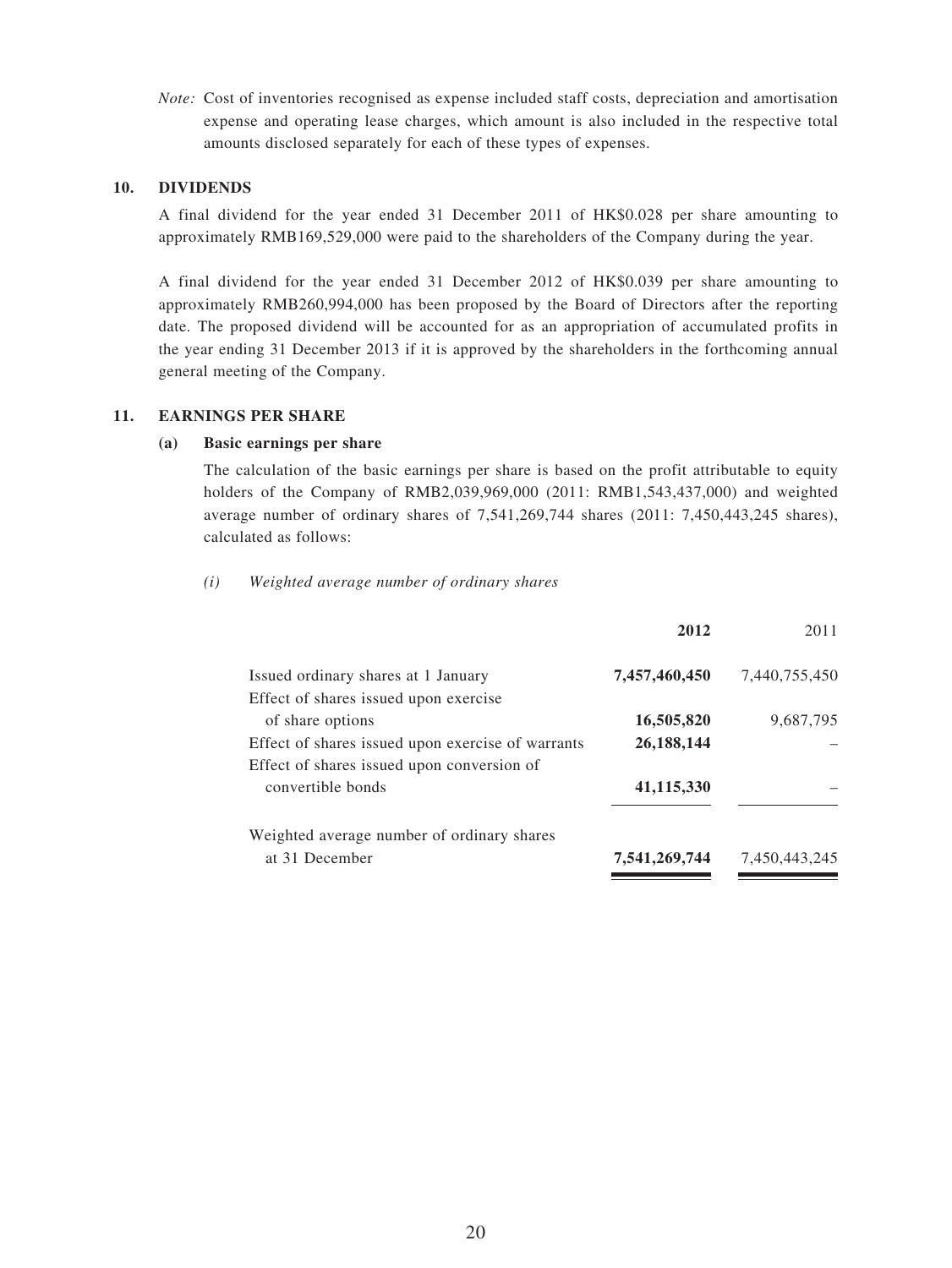### **(b) Diluted earnings per share**

The calculation of diluted earnings per share for the year ended 31 December 2012 is based on the profit attributable to equity holders of the Company of RMB2,132,988,000 (2011: RMB1,637,266,000) and the weighted average number of ordinary shares of 8,099,202,678 shares (2011: 8,528,146,935 shares), calculated as follows:

#### *(i) Profit attributable to equity holders of the Company (diluted)*

|      |                                                                                        | 2012           | 2011           |
|------|----------------------------------------------------------------------------------------|----------------|----------------|
|      |                                                                                        | <b>RMB'000</b> | <b>RMB'000</b> |
|      | Earnings for the purpose of basic earnings<br>per share (Profit attributable to equity |                |                |
|      | holders of the Company)                                                                | 2,039,969      | 1,543,437      |
|      | After tax effect of effective interest on the                                          |                |                |
|      | liability component of convertible bonds                                               | 93,019         | 93,829         |
|      | Earnings for the purpose of diluted                                                    |                |                |
|      | earnings per share                                                                     | 2,132,988      | 1,637,266      |
| (ii) | Weighted average number of ordinary shares (diluted)                                   |                |                |
|      |                                                                                        | 2012           | 2011           |
|      | Weighted average number of ordinary shares                                             |                |                |
|      | for the purpose of basic earnings per share                                            | 7,541,269,744  | 7,450,443,245  |
|      | Effect of deemed conversion of convertible bonds                                       | 548, 133, 381  | 1,008,151,554  |
|      | Effect of deemed exercise of warrants                                                  |                | 39,403,557     |
|      | Effect of deemed issue of shares under the                                             |                |                |
|      | Company's share option scheme                                                          | 9,799,553      | 30,148,579     |
|      | Weighted average number of ordinary shares                                             |                |                |
|      | for the purpose of diluted earnings per share                                          | 8,099,202,678  | 8,528,146,935  |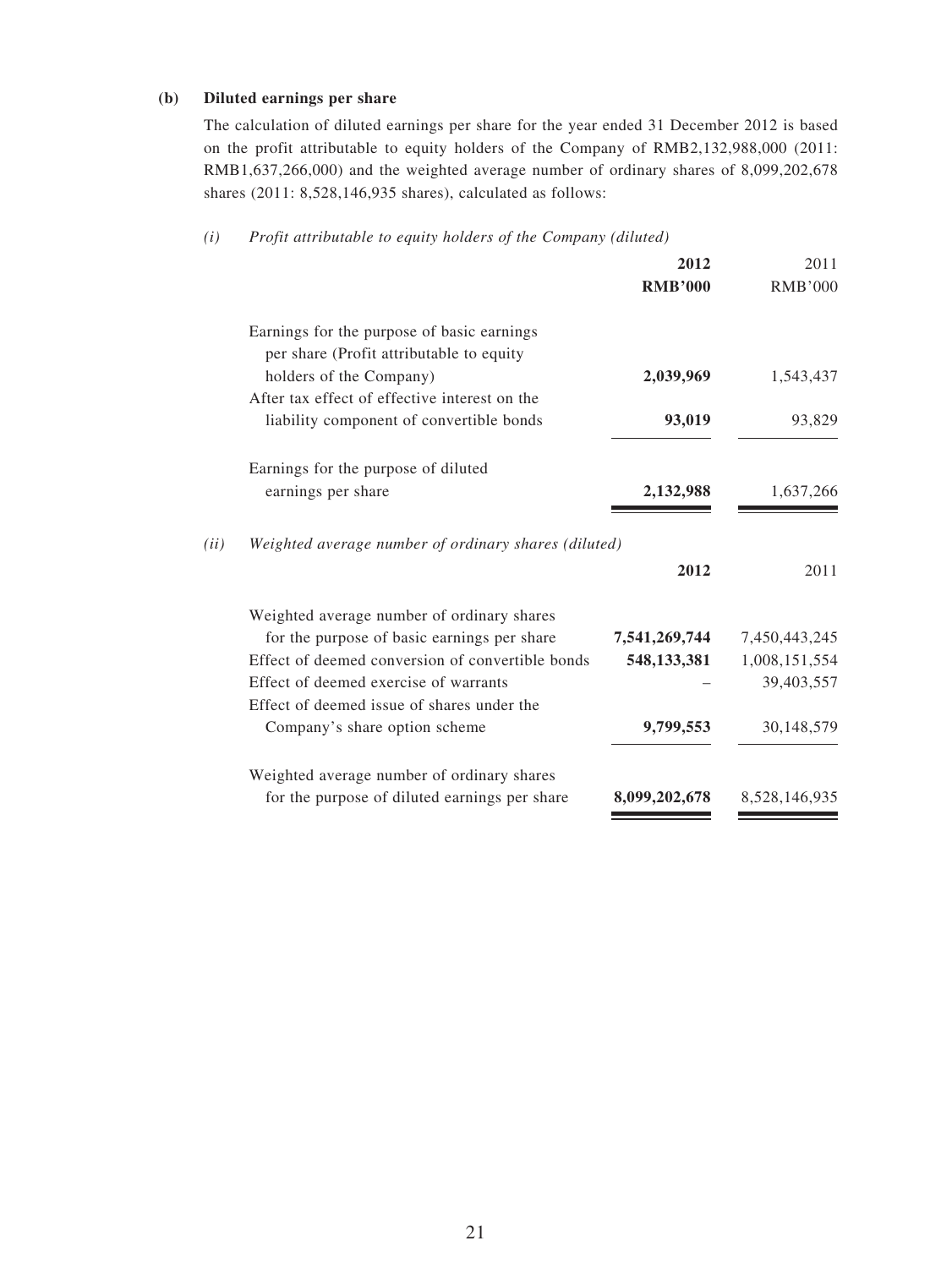### **12. TRADE AND OTHER RECEIVABLES**

|             | 2012           | 2011                                                    |
|-------------|----------------|---------------------------------------------------------|
| <b>Note</b> | <b>RMB'000</b> | <b>RMB'000</b>                                          |
|             |                |                                                         |
|             |                |                                                         |
|             | 1,723,511      | 951,550                                                 |
|             | 55,899         |                                                         |
|             |                |                                                         |
|             | 793,647        | 766,887                                                 |
|             |                | 1,718,437                                               |
| (b)         | 8,996,093      | 8,832,267                                               |
|             |                | 10,550,704                                              |
|             |                |                                                         |
|             |                |                                                         |
|             |                |                                                         |
|             |                | 106,201                                                 |
|             |                |                                                         |
|             |                | 499,927                                                 |
|             | 669,799        | 606,128                                                 |
|             |                |                                                         |
|             | 151,460        | 237,203                                                 |
|             | 817,491        | 614,733                                                 |
|             | 242,748        | 191,524                                                 |
|             | 1,881,498      | 1,649,588                                               |
|             |                |                                                         |
| (c)         |                | 12,635                                                  |
| (c)         | 1,152          | 1,764                                                   |
|             | 1,906,482      | 1,663,987                                               |
|             | 13,475,632     | 12,214,691                                              |
|             | (a)            | 2,573,057<br>11,569,150<br>170,367<br>499,432<br>23,832 |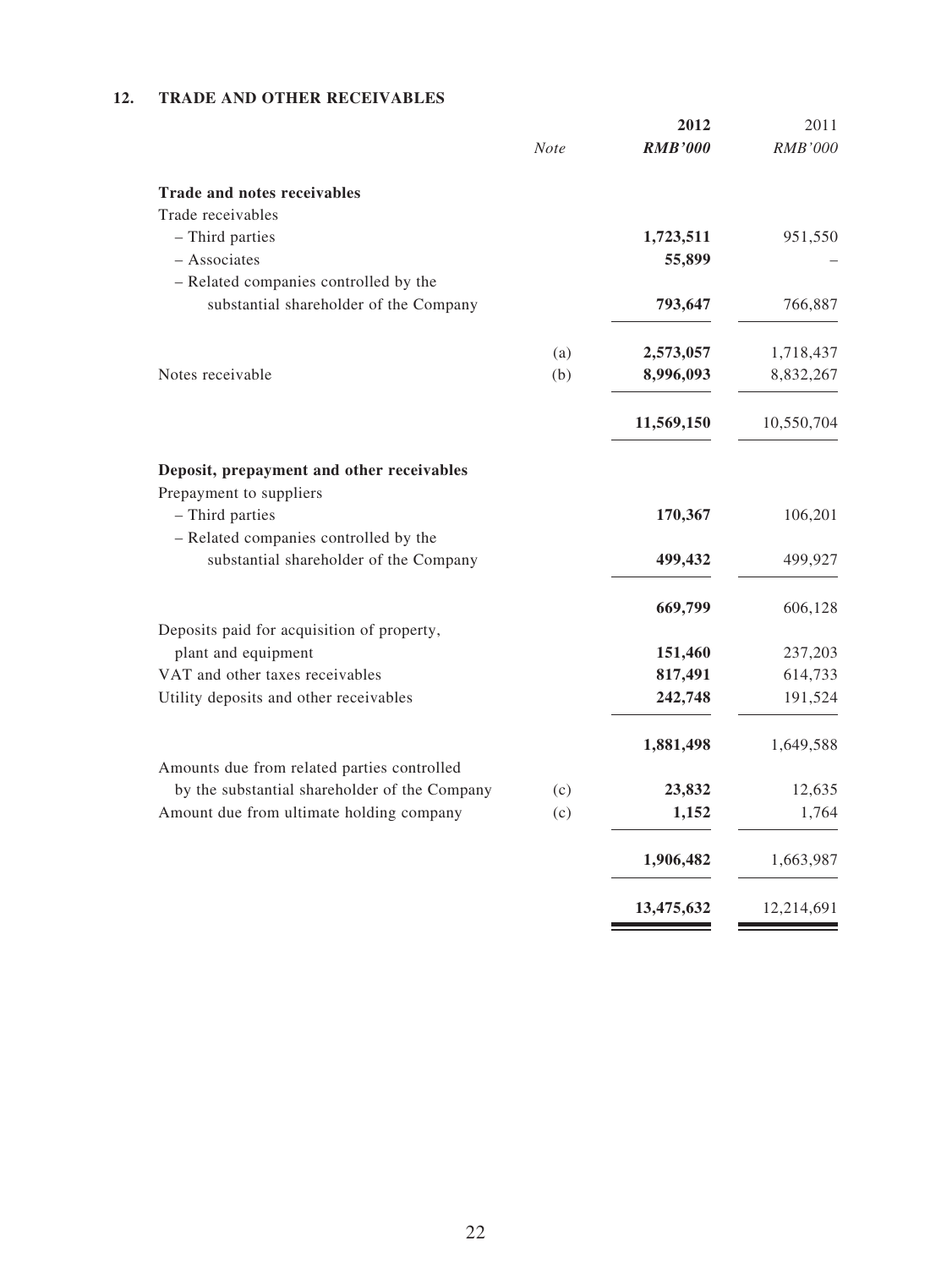#### **(a) Trade receivables**

The Group allows an average credit period of 30 days to 90 days to its local PRC trade customers. The following is an aged analysis of the trade receivables of local PRC trade customers based on invoice dates at the reporting dates:

|                | 2012           | 2011           |
|----------------|----------------|----------------|
|                | <b>RMB'000</b> | <i>RMB'000</i> |
| $0 - 60$ days  | 598,292        | 653,886        |
| $61 - 90$ days | 100,895        | 35,807         |
| Over 90 days   | 280,370        | 155,219        |
|                | 979,557        | 844,912        |
|                |                |                |

For overseas trade customers, the Group allows credit period of 180 days to over 1 year. The following is an aged analysis of the trade receivables of overseas trade customers based on invoice dates at the reporting dates:

|                         | 2012           | 2011           |
|-------------------------|----------------|----------------|
|                         | <b>RMB'000</b> | <b>RMB'000</b> |
| $0 - 60$ days           | 288,305        | 244,832        |
| $61 - 90$ days          | 298,974        | 155,982        |
| $91 - 365 \text{ days}$ | 858,006        | 268,161        |
| Over 1 year             | 148,215        | 204,550        |
|                         | 1,593,500      | 873,525        |

Of the total trade receivables balance at 31 December 2012, RMB402,036,000 (2011: RMB514,051,000) was due from the Group's largest customer. Other than the largest customer, there was one customer (2011: four) who represented more than 10% of the total balance of trade receivables.

The aged analysis of the Group's trade receivables that were past due as at the reporting dates but not impaired is as follows:

|                         | 2012           | 2011           |
|-------------------------|----------------|----------------|
|                         | <b>RMB'000</b> | <b>RMB'000</b> |
| $0 - 30$ days past due  | 148,397        | 77,712         |
| $31 - 60$ days past due | 38,809         | 36,285         |
| $61 - 90$ days past due | 18,524         | 18,526         |
| Over 90 days past due   | 205,284        | 96,503         |
|                         | 411,014        | 229,026        |
|                         |                |                |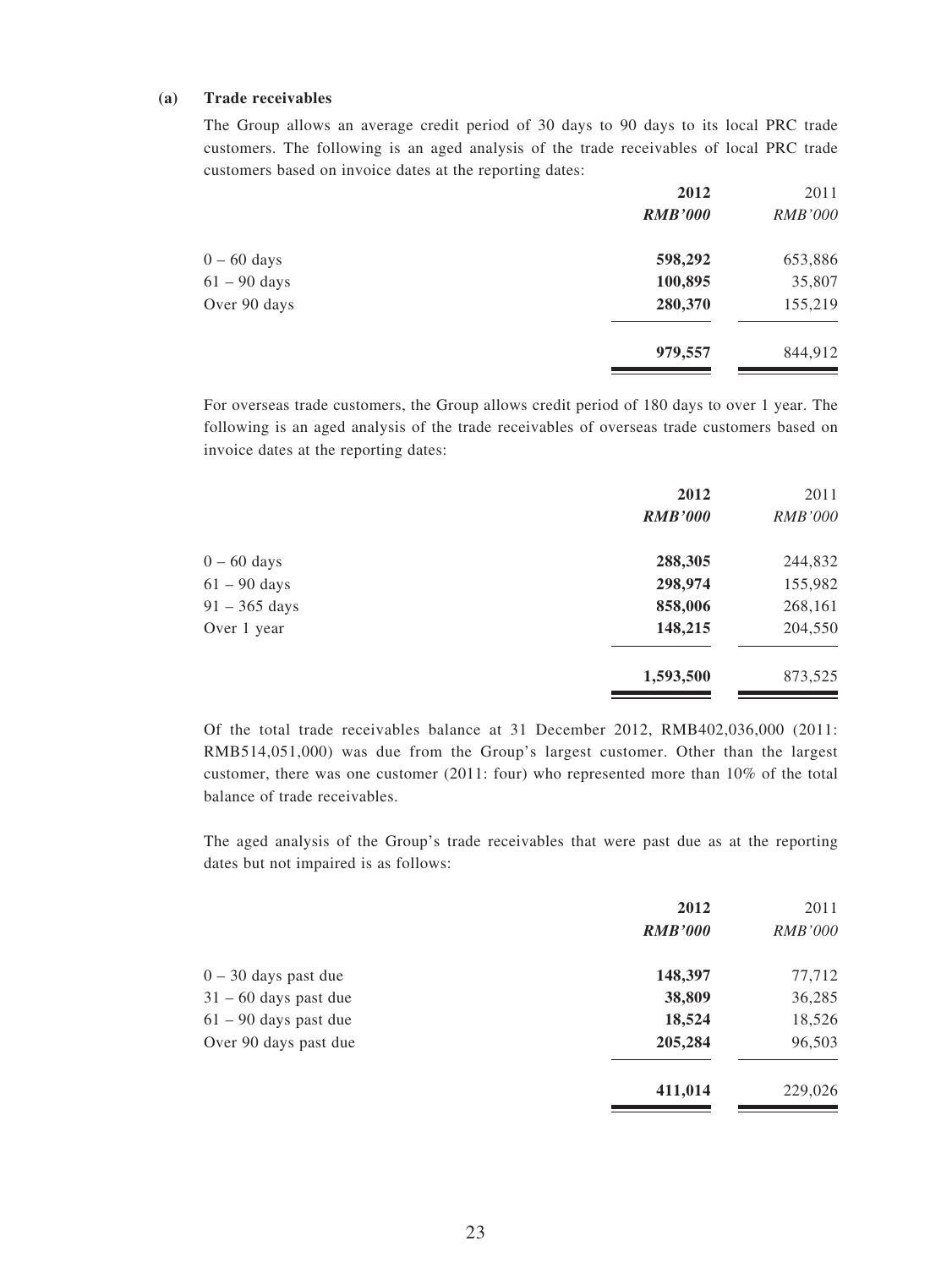As at 31 December 2012, trade receivables of RMB2,162,043,000 (2011: RMB1,489,411,000) were neither past due nor impaired. These related to a large number of diversified customers for whom there was no recent history of default.

The Group does not charge interest on overdue balances. Included in the Group's trade receivables balance were debtors with a carrying amount of RMB411,014,000 (2011: RMB229,026,000) which were past due at the reporting date for which the Group has not provided for impairment loss. The Group did not hold any collateral over these balances. No material impairment has been made to the trade receivables balance. Receivables that were past due but not impaired were mainly due from large corporations with which the Group has long trading history and therefore these debtors are considered to have good credit quality and the balances are still considered to be fully recoverable.

#### **(b) Notes receivable**

All notes receivable are denominated in Renminbi and are notes received from third parties for settlement of trade receivable balances. As at 31 December 2012 and 2011, all notes receivable are guaranteed by established banks in the PRC and have maturities of six months or less from the reporting date.

The Group pledged RMB226,244,000 (2011: RMB457,370,000) notes receivable to banks to secure the Group's notes payable as at 31 December 2012.

#### **(c) Amounts due from related parties/ultimate holding company**

The amounts due from related parties/ultimate holding company are unsecured, interest-free and repayable on demand.

Except for trade and other receivables amounting to RMB113,770,000 (2011: RMB83,558,000) which is expected to be recovered after 1 year from the reporting date, all other trade and other receivables are expected to be recovered or recognised as an expense within 1 year.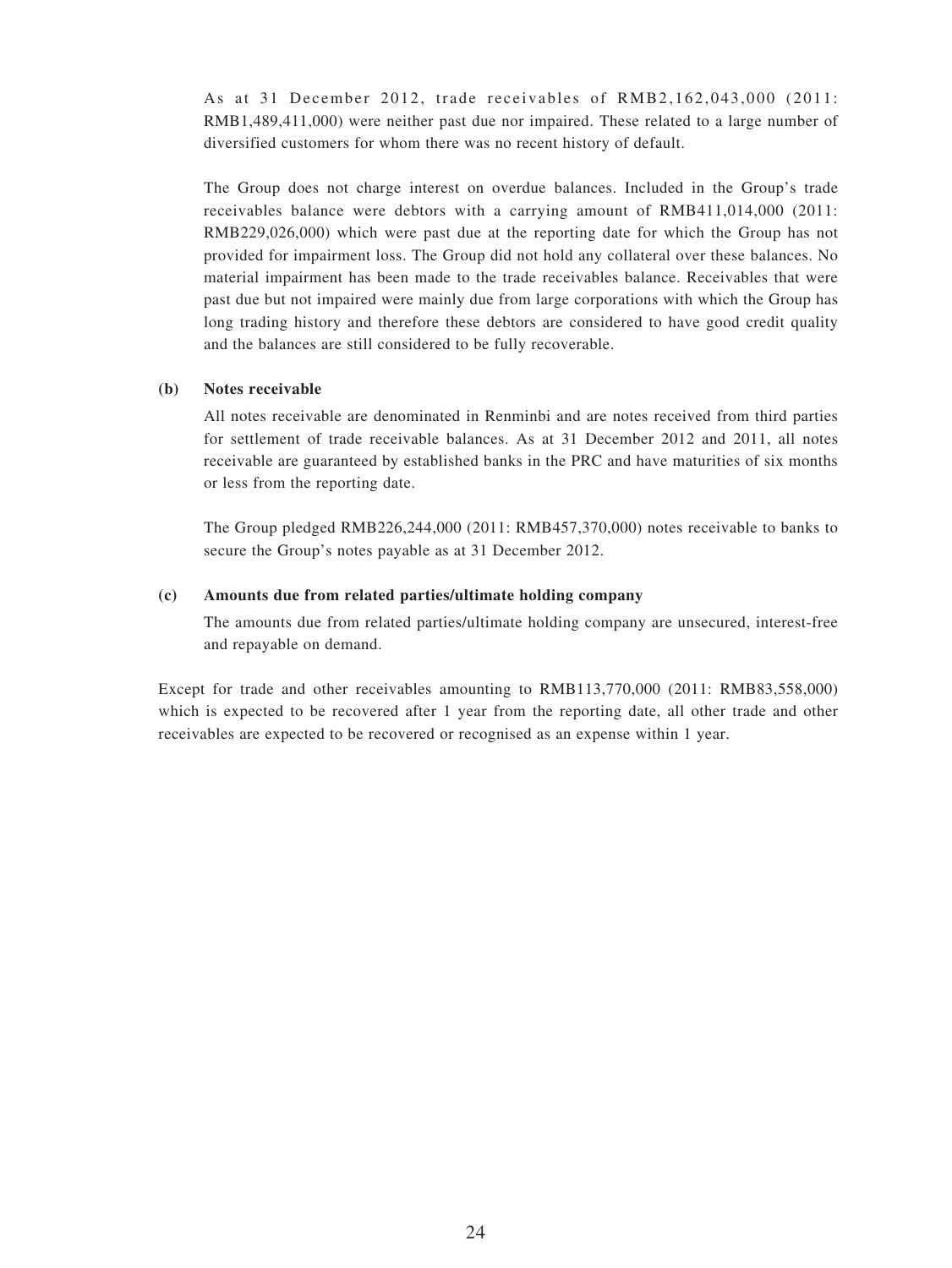### **13. TRADE AND OTHER PAYABLES**

| <b>RMB'000</b><br><b>RMB'000</b><br><b>Note</b><br>Trade and notes payables<br>Trade payables<br>- Third parties<br>6,792,984<br>4,991,644<br>- An associate<br>328,735<br>101,020<br>- Related parties controlled by the<br>substantial shareholder of the Company<br>1,682,207<br>1,288,583<br>8,803,926<br>6,381,247<br>(a)<br>(b)<br>1,010,912<br>Notes payable<br>1,005,189<br>9,814,838<br>7,386,436<br>Other payables<br>Accrued charges and other creditors |
|---------------------------------------------------------------------------------------------------------------------------------------------------------------------------------------------------------------------------------------------------------------------------------------------------------------------------------------------------------------------------------------------------------------------------------------------------------------------|
|                                                                                                                                                                                                                                                                                                                                                                                                                                                                     |
|                                                                                                                                                                                                                                                                                                                                                                                                                                                                     |
|                                                                                                                                                                                                                                                                                                                                                                                                                                                                     |
|                                                                                                                                                                                                                                                                                                                                                                                                                                                                     |
|                                                                                                                                                                                                                                                                                                                                                                                                                                                                     |
|                                                                                                                                                                                                                                                                                                                                                                                                                                                                     |
|                                                                                                                                                                                                                                                                                                                                                                                                                                                                     |
|                                                                                                                                                                                                                                                                                                                                                                                                                                                                     |
|                                                                                                                                                                                                                                                                                                                                                                                                                                                                     |
|                                                                                                                                                                                                                                                                                                                                                                                                                                                                     |
|                                                                                                                                                                                                                                                                                                                                                                                                                                                                     |
|                                                                                                                                                                                                                                                                                                                                                                                                                                                                     |
| Receipts in advance from customers                                                                                                                                                                                                                                                                                                                                                                                                                                  |
| - Third parties<br>2,558,109<br>1,600,910                                                                                                                                                                                                                                                                                                                                                                                                                           |
| - Related parties controlled by the<br>substantial shareholder of the Company<br>209,127<br>1,165,819                                                                                                                                                                                                                                                                                                                                                               |
|                                                                                                                                                                                                                                                                                                                                                                                                                                                                     |
| 2,767,236<br>2,766,729                                                                                                                                                                                                                                                                                                                                                                                                                                              |
| Deferred income related to government                                                                                                                                                                                                                                                                                                                                                                                                                               |
| grants which conditions have not been satisfied<br>223,467<br>34,190                                                                                                                                                                                                                                                                                                                                                                                                |
| Payables for acquisition of property,                                                                                                                                                                                                                                                                                                                                                                                                                               |
| plant and equipment<br>476,149<br>718,615                                                                                                                                                                                                                                                                                                                                                                                                                           |
| Accrued staff salaries and benefits<br>257,102<br>240,338<br>540,115<br>VAT and other taxes payables<br>356,360                                                                                                                                                                                                                                                                                                                                                     |
| 578,723<br>419,188<br>Other accrued charges                                                                                                                                                                                                                                                                                                                                                                                                                         |
|                                                                                                                                                                                                                                                                                                                                                                                                                                                                     |
| 4,842,792<br>4,535,420                                                                                                                                                                                                                                                                                                                                                                                                                                              |
| Amounts due to related parties controlled                                                                                                                                                                                                                                                                                                                                                                                                                           |
| by the substantial shareholder of the Company<br>185,062<br>519,076<br>(c)                                                                                                                                                                                                                                                                                                                                                                                          |
| Amount due to ultimate holding company<br>(d)<br>Loan from a non-controlling shareholder of                                                                                                                                                                                                                                                                                                                                                                         |
| 6,688<br>a subsidiary of the Group<br>6,499<br>(e)                                                                                                                                                                                                                                                                                                                                                                                                                  |
|                                                                                                                                                                                                                                                                                                                                                                                                                                                                     |
| 5,368,556<br>4,727,920                                                                                                                                                                                                                                                                                                                                                                                                                                              |
| 15,183,394<br>12,114,356                                                                                                                                                                                                                                                                                                                                                                                                                                            |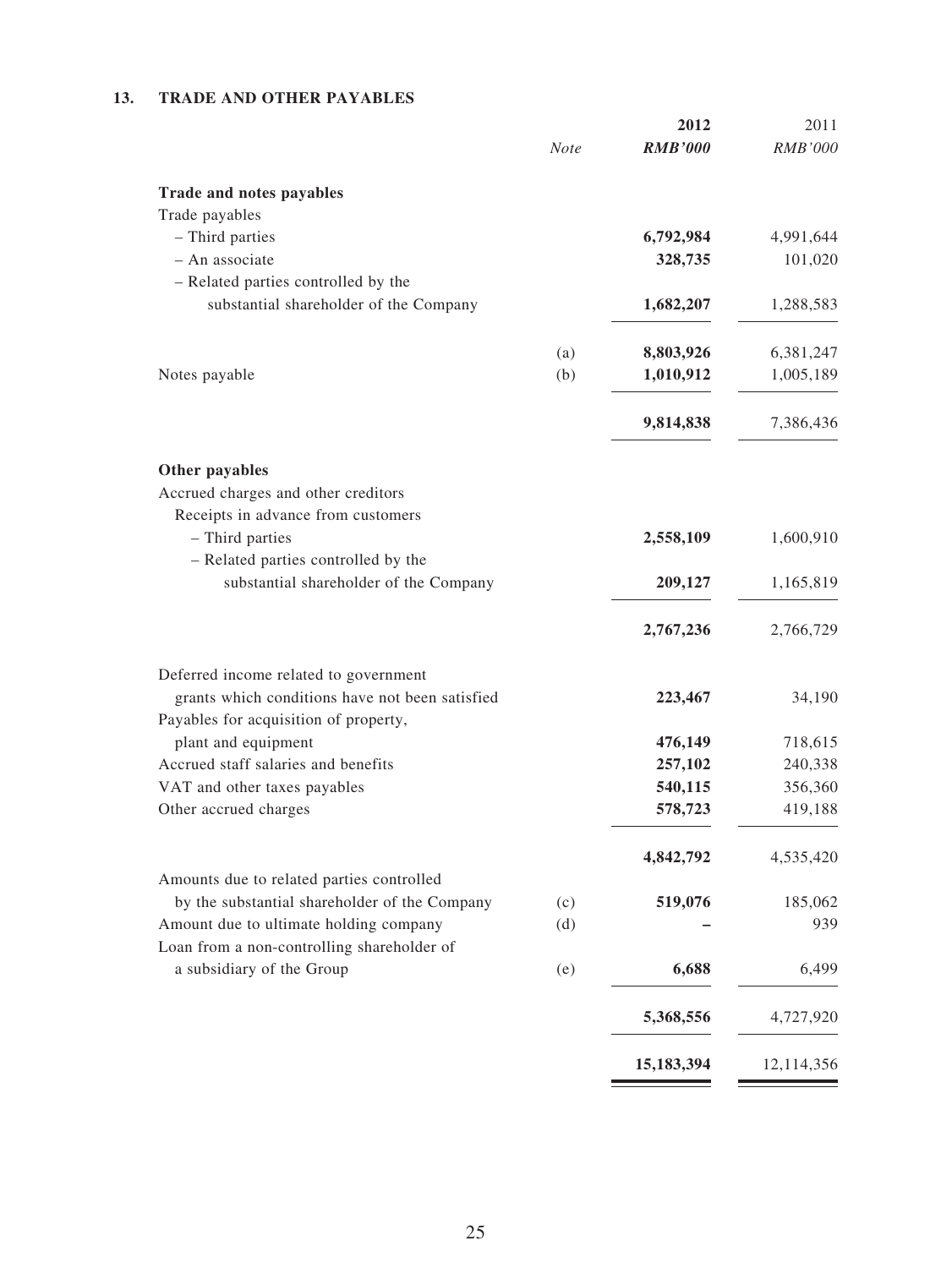#### **(a) Trade payables**

The following is an aged analysis of trade payables based on invoice dates at the reporting dates:

|                | 2012           | 2011           |
|----------------|----------------|----------------|
|                | <b>RMB'000</b> | <i>RMB'000</i> |
| $0 - 60$ days  | 7,293,119      | 5,120,325      |
| $61 - 90$ days | 847,784        | 700,064        |
| Over 90 days   | 663,023        | 560,858        |
|                | 8,803,926      | 6,381,247      |
|                |                |                |

Trade payables do not carry interest. The average credit period on purchase of goods is 60 days.

#### **(b) Notes payable**

All notes payable are denominated in Renminbi and are notes paid to third parties for settlement of trade payable balances. As at 31 December 2012 and 2011, all notes payable have maturities of less than 1 year from the reporting date.

#### **(c) Amounts due to related parties**

The amounts due to related parties controlled by the substantial shareholder of the Company are unsecured, interest-free and repayable on demand.

### **(d) Amount due to ultimate holding company**

The amount due to ultimate holding company was unsecured, interest-free and was fully repaid during the year.

#### **(e) Loan from a non-controlling shareholder of a subsidiary of the Group**

Loan from a non-controlling shareholder of a subsidiary of the Group is unsecured, interest bearing at 5% to 6.56% (2011: 2.78% to 6.56%) per annum and repayable within one year.

Except for other payables amounting to nil (2011: RMB36,765,000) which is expected to be payable after 1 year from the reporting date, all other trade and other payables are expected to be settled or recognised as income within 1 year.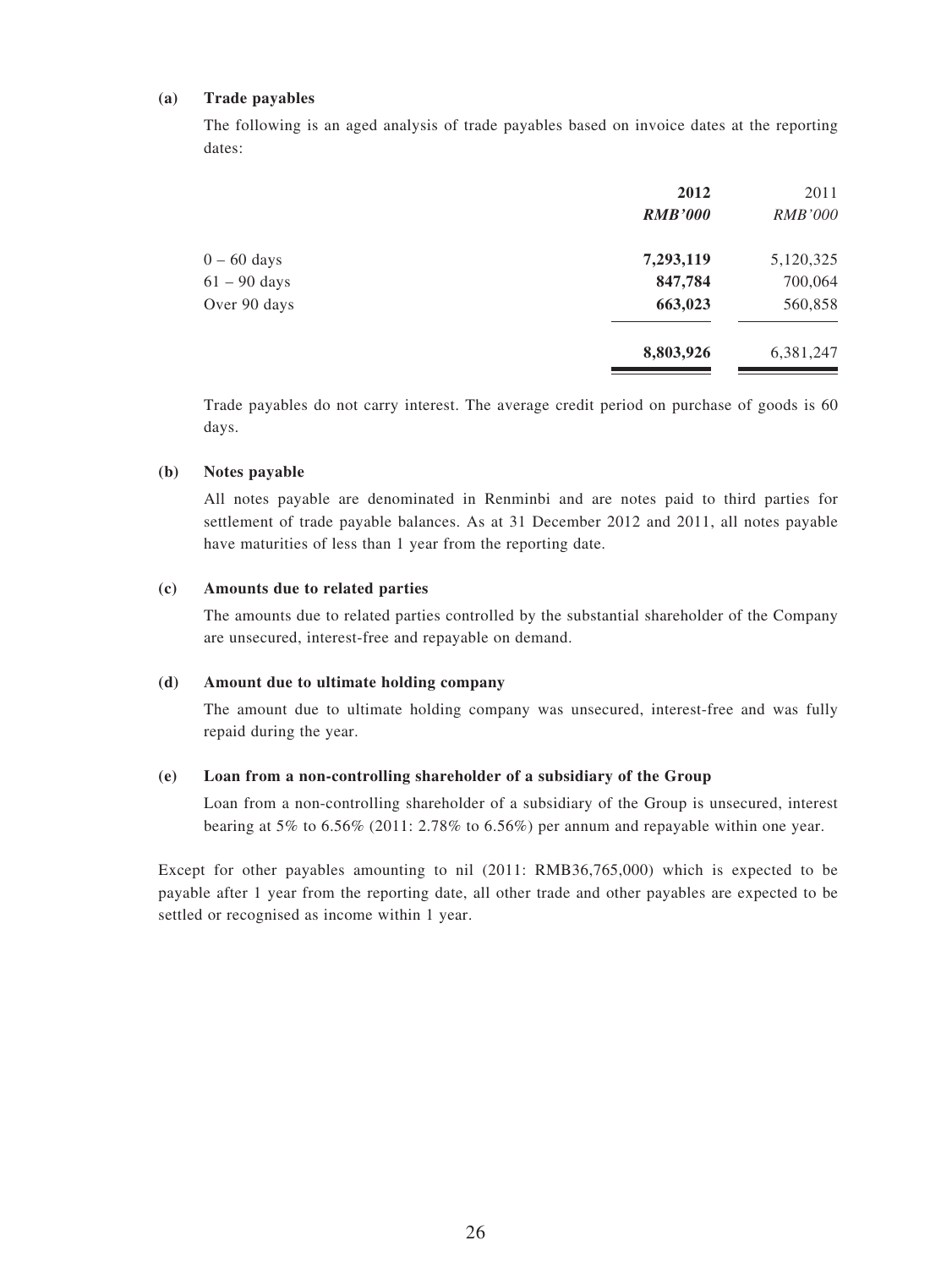#### **14. SHARE CAPITAL**

|                                                     | <b>Number of shares</b> | <b>Nominal value</b><br><b>RMB'000</b> |
|-----------------------------------------------------|-------------------------|----------------------------------------|
| Authorised:                                         |                         |                                        |
| Ordinary shares of HK\$0.02 each                    |                         |                                        |
| At 31 December 2011 and 31 December 2012            | 12,000,000,000          | 246,720                                |
| Issued and fully paid:                              |                         |                                        |
| Ordinary shares of HK\$0.02 each                    |                         |                                        |
| At 1 January 2011                                   | 7,440,755,450           | 139,279                                |
| Shares issued under share option scheme             | 16,705,000              | 294                                    |
| At 31 December 2011 and 1 January 2012              | 7,457,460,450           | 139,573                                |
| Shares issued under share option scheme             |                         |                                        |
| (note a)                                            | 31,705,000              | 514                                    |
| Shares issued upon conversion of convertible        |                         |                                        |
| bonds (note b)                                      | 470,256,584             | 7,618                                  |
| Shares issued upon exercise of warrants (note $c$ ) | 299,526,900             | 4,852                                  |
| At 31 December 2012                                 | 8,258,948,934           | 152,557                                |

*Notes:*

- (a) During the year, options were exercised to subscribe for 31,705,000 ordinary shares in the Company at a consideration of approximately RMB24,193,000 of which approximately RMB514,000 was credited to share capital and the balance of RMB23,679,000 was credited to the share premium account. As a result of the exercise of options, RMB5,257,000 has been transferred from the share option reserve to the share premium account.
- (b) During the year, convertible bonds with principal amount of RMB769,834,000 (approximately HK\$873,878,000) were converted by the investors into 470,256,584 ordinary shares of the Company at a conversion price of HK\$1.8583 per share, of which approximately RMB7,618,000 was credited to share capital and the balance of RMB715,380,000 was credited to the share premium account. As a result of the conversion of convertible bonds, RMB79,666,000 has been transferred from the convertible bonds and warrant reserve to the share premium account.
- (c) During the year, all the warrants of the Company were exercised by the investors and converted into 299,526,900 ordinary shares of the Company at an exercise price of RMB1.9816 per share, of which approximately RMB4,852,000 was credited to share capital and the balance of RMB588,690,000 was credited to the share premium account. As a result of the exercise of warrants, RMB59,927,000 has been transferred from the convertible bonds and warrant reserve to the share premium account.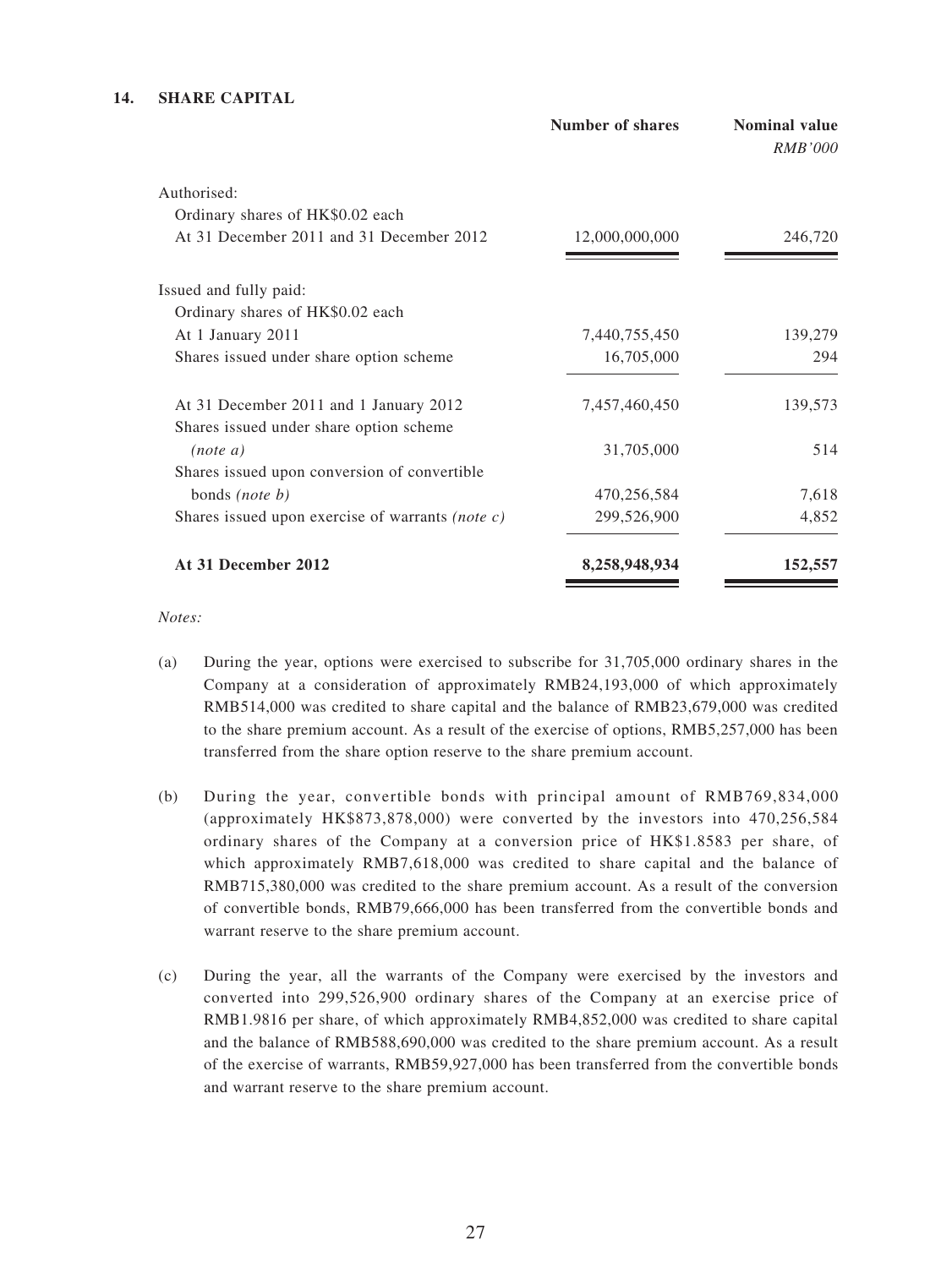#### **15. CONVERTIBLE BONDS**

On 22 September 2009, the Company entered into an agreement ("Subscription Agreement") pursuant to which certain investors ("Investors") have agreed to subscribe for convertible bonds and warrants (collectively, the "Instruments") of the Company. The Subscription Agreement was subsequently supplemented by agreements in which the Company and Investors agreed the redenomination of the Instruments from Hong Kong dollar to Renminbi. The Company has issued a principal amount of RMB1,671 million (approximately HK\$1,897 million) 3% coupon convertible bonds due 2014 ("CB 2014").

The CB 2014 are convertible into fully paid ordinary shares of HK\$0.02 each of the Company at an initial conversion price of RMB1.67 (equivalent to HK\$1.9) per share, subject to adjustment in certain events. Upon the payment of final dividends for the year ended 31 December 2011, the conversion price of the CB 2014 was changed from RMB1.651 (equivalent to HK\$1.8742) per share to RMB1.637 (equivalent to HK\$1.8583) per share from 10 July 2012 in accordance with the provisions of CB 2014.

During the year ended 31 December 2012, a partial conversion of CB 2014 in the principal amount of RMB769,834,000 (approximately HK\$873,878,000) were converted by the Investors into ordinary shares at a conversion price of HK\$1.8583 per share (2011: nil).

#### **Redemption**

The bondholders of CB 2014 have the option to require the Company to redeem any outstanding bonds held by them at any time on the third anniversary of the issue of the bonds and on each date falling at intervals of 6 months thereafter until the maturity date of the bonds.

Unless previously converted or redeemed, the CB 2014 will be redeemed at 100% of their outstanding principal amount on 11 November 2014.

The CB 2014 contains a liability component and a conversion option which is included in the equity of the Company.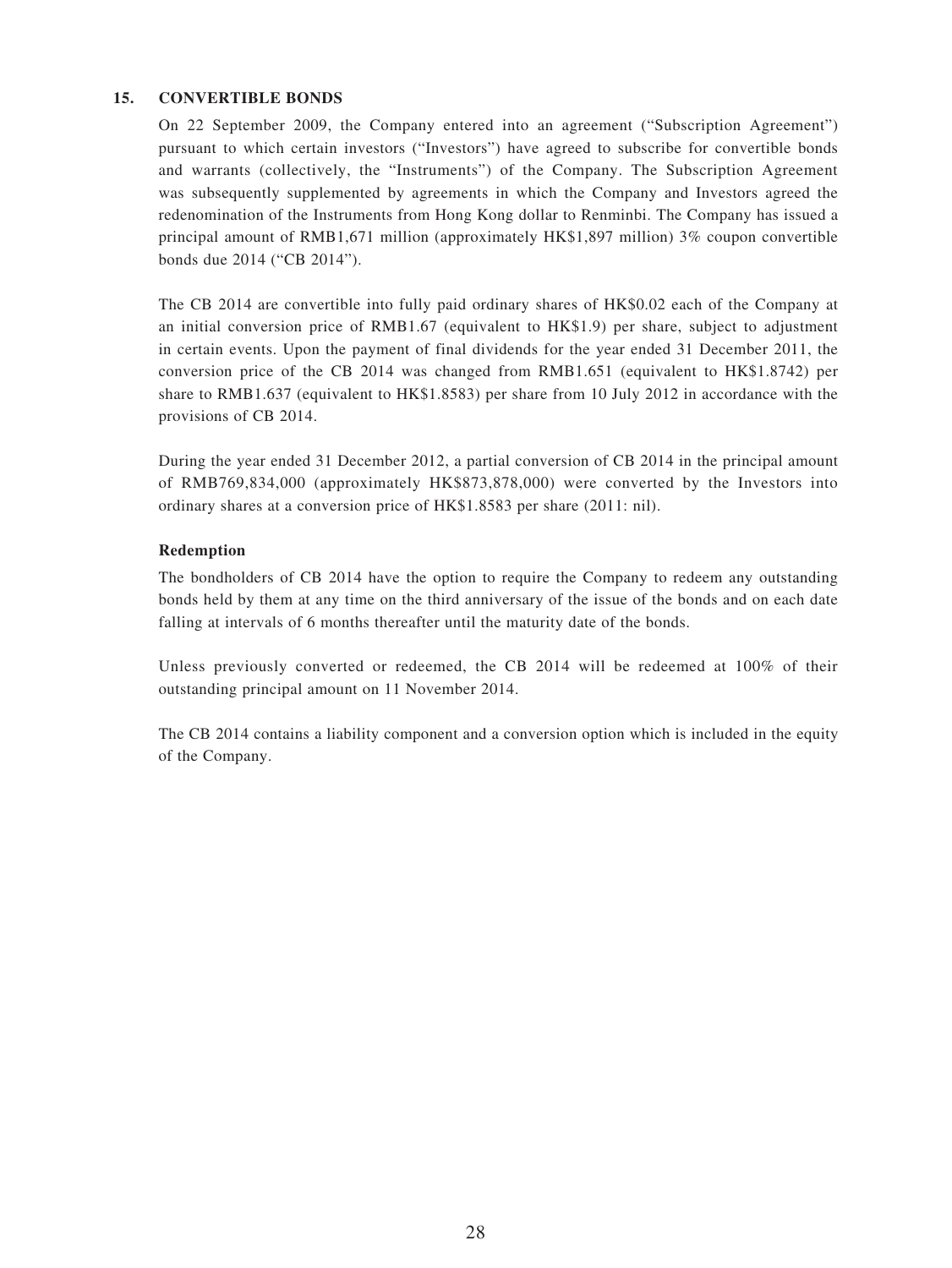The movements of the convertible bonds for the year are set out below:

| 2012           | 2011           |
|----------------|----------------|
| <b>RMB'000</b> | <i>RMB'000</i> |
|                |                |
| 1,533,889      | 1,488,725      |
| 93,019         | 93,829         |
| (49,320)       | (48, 665)      |
| (722, 998)     |                |
| 854,590        | 1,533,889      |
|                |                |
| 848,649        | 1,526,760      |
|                |                |
| 5,941          | 7,129          |
| 854,590        | 1,533,889      |
|                |                |

The principal amount outstanding as at 31 December 2012 is RMB901,313,000 (2011: RMB1,671,147,000).

CB 2014 contains two components, liability and equity elements. The equity element is presented in equity as convertible bonds reserve. The effective interest rate of the liability component on initial recognition is 6.582% per annum. The redemption option of CB 2014 is included as a liability component and not separately recognised. The liability component is measured at amortised cost.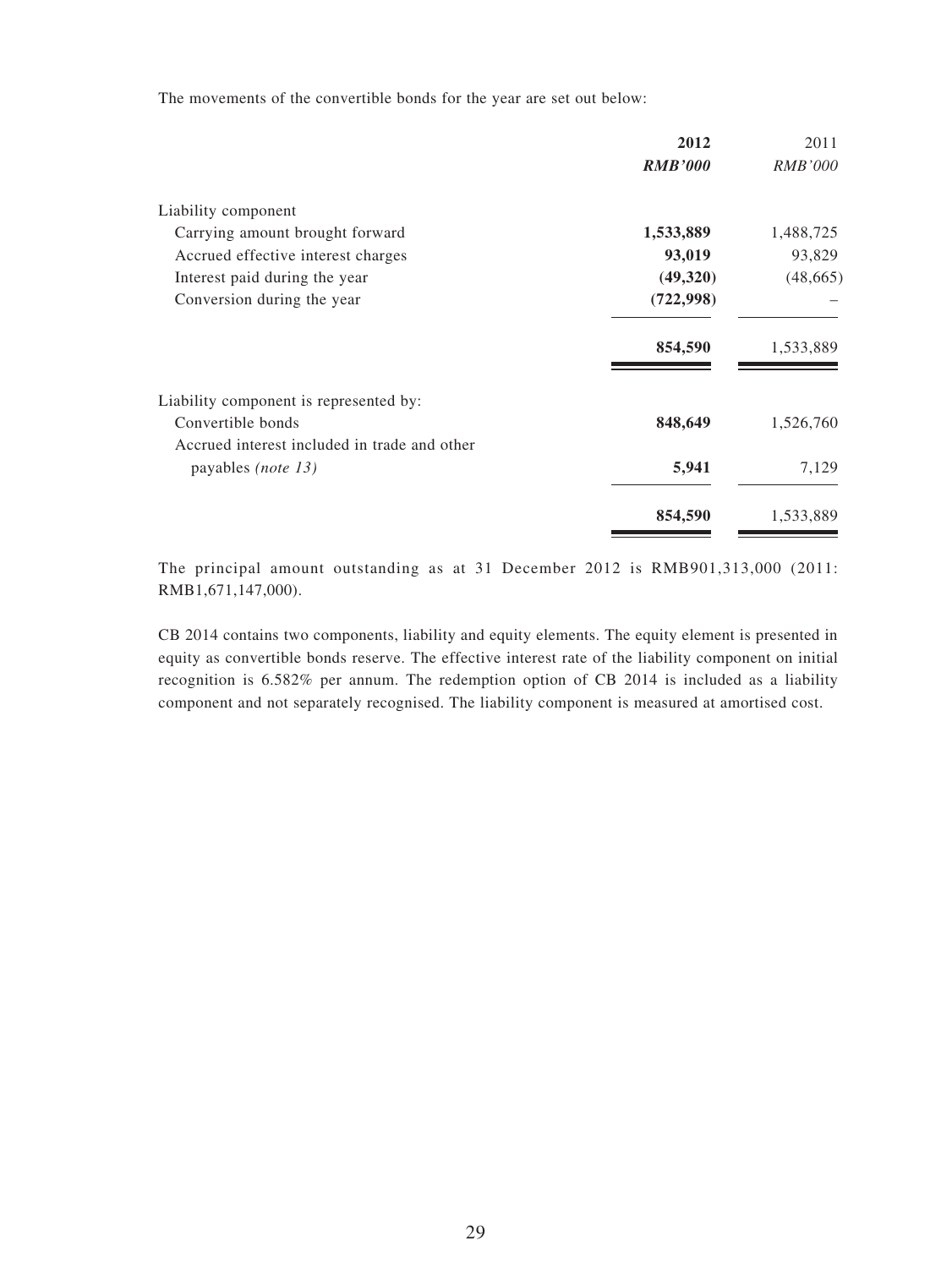### **16. DEFERRED TAXATION**

The following is the deferred taxation recognised and movements thereon during the year:

|                                                                               | 2012           | 2011           |
|-------------------------------------------------------------------------------|----------------|----------------|
|                                                                               | <b>RMB'000</b> | <i>RMB'000</i> |
| At 1 January                                                                  | 92,194         | 73,013         |
| Exchange differences                                                          | 17             |                |
| (Credit)/Charge to the consolidated income statement ( <i>note</i> $\delta$ ) | (19, 735)      | 19,174         |
| At 31 December                                                                | 72,476         | 92,194         |

#### **Deferred tax assets**

|                                             | <b>Provisions</b> | <b>Others</b>  | <b>Total</b>   |
|---------------------------------------------|-------------------|----------------|----------------|
|                                             | <i>RMB'000</i>    | <i>RMB'000</i> | <i>RMB'000</i> |
| At 1 January 2011                           | 17,965            |                | 17,965         |
| Exchange differences                        | (850)             |                | (850)          |
| Credit to the consolidated income statement | 4,062             |                | 4,062          |
| At 31 December 2011 and 1 January 2012      | 21,177            |                | 21,177         |
| Exchange differences                        | 232               |                | 232            |
| (Charge)/Credit to the consolidated income  |                   |                |                |
| statement                                   | (2,846)           | 36,561         | 33,715         |
| At 31 December 2012                         | 18,563            | 36,561         | 55,124         |
|                                             |                   |                |                |

### **Deferred tax liabilities**

|                                                         | Undistributed<br>profit of<br>subsidiaries<br><i>RMB'000</i> | Accelerated<br>tax<br>depreciation<br><i>RMB'000</i> | <b>Total</b><br><i>RMB'000</i> |
|---------------------------------------------------------|--------------------------------------------------------------|------------------------------------------------------|--------------------------------|
| At 1 January 2011                                       | 67,247                                                       | 23,731                                               | 90,978                         |
| Exchange differences                                    |                                                              | (843)                                                | (843)                          |
| Charge/(Credit) to the consolidated income<br>statement | 29,156                                                       | (5,920)                                              | 23,236                         |
| At 31 December 2011 and 1 January 2012                  | 96,403                                                       | 16,968                                               | 113,371                        |
| Exchange differences                                    |                                                              | 249                                                  | 249                            |
| Charge/(Credit) to the consolidated income<br>statement | 18,464                                                       | (4, 484)                                             | 13,980                         |
| At 31 December 2012                                     | 114,867                                                      | 12,733                                               | 127,600                        |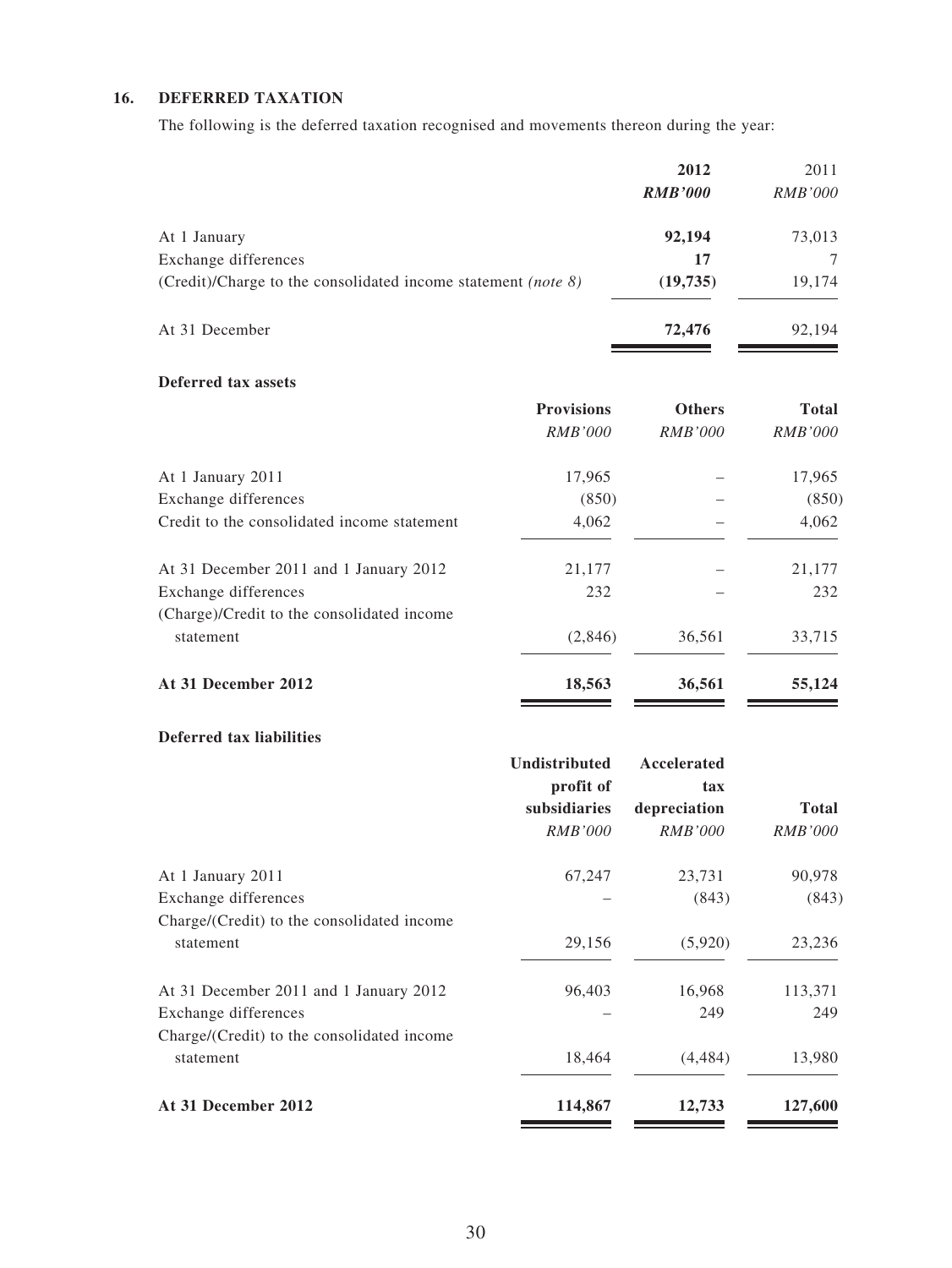The deferred tax assets have been offset against certain deferred tax liabilities on the consolidated statement of financial position as they are related to the same group entity and related to tax levied by the same tax authority. The amounts recognised in the consolidated statement of financial position are as follows:

|                                                         | 2012           | 2011           |
|---------------------------------------------------------|----------------|----------------|
|                                                         | <b>RMB'000</b> | <i>RMB'000</i> |
| Deferred tax assets recognised in the consolidated      |                |                |
| statement of financial position                         | (36, 561)      |                |
| Deferred tax liabilities recognised in the consolidated |                |                |
| statement of financial position                         | 109,037        | 92,194         |
| Net deferred tax liabilities                            | 72,476         | 92.194         |

Withholding tax is imposed on dividends declared in respect of profits earned by PRC subsidiaries from 1 January 2008 onwards. Deferred taxation has been provided in the consolidated financial statements in respect of temporary differences attributable to the profits earned by the PRC subsidiaries based on the expected dividends payout ratio of these PRC subsidiaries. The unrecognised temporary differences attributable to the profits earned by the PRC subsidiaries amounting to approximately RMB1,178 million (2011: RMB1,602 million).

At the reporting date, the Group has unused tax losses of approximately RMB185 million (2011: RMB168 million) available for offset against future profits that may be carried forward for 5 years from the year of incurring the loss. No deferred tax asset has been recognised in respect of the tax losses due to the unpredictability of future profit streams.

#### **17. WARRANTS**

During the year ended 31 December 2009, the Company issued 299,526,900 warrants to certain investors with a subscription price of HK\$1 for all the warrants. The warrants are convertible into fully paid ordinary shares of HK\$0.02 each of the Company at an initial exercise price of RMB2.0262 (equivalent to HK\$2.3) per share, subject to adjustment in certain events. Upon the payment of final dividends for the year ended 31 December 2011, the exercise price of the warrants were adjusted from RMB1.9986 (equivalent to HK\$2.2687) per share to RMB1.9816 (equivalent to HK\$2.2494) per share from 10 July 2012 in accordance with the provisions of the warrants. The warrants are exercisable in part or in whole at any time from the issue date of the warrants on 11 November 2009 to the fifth anniversary of the issuance of the warrants and are freely transferable, but in minimum tranches of 250,000 warrants. The warrants have been classified as equity instruments of the Company.

During the year, all of the warrants issued have been fully exercised (2011: nil).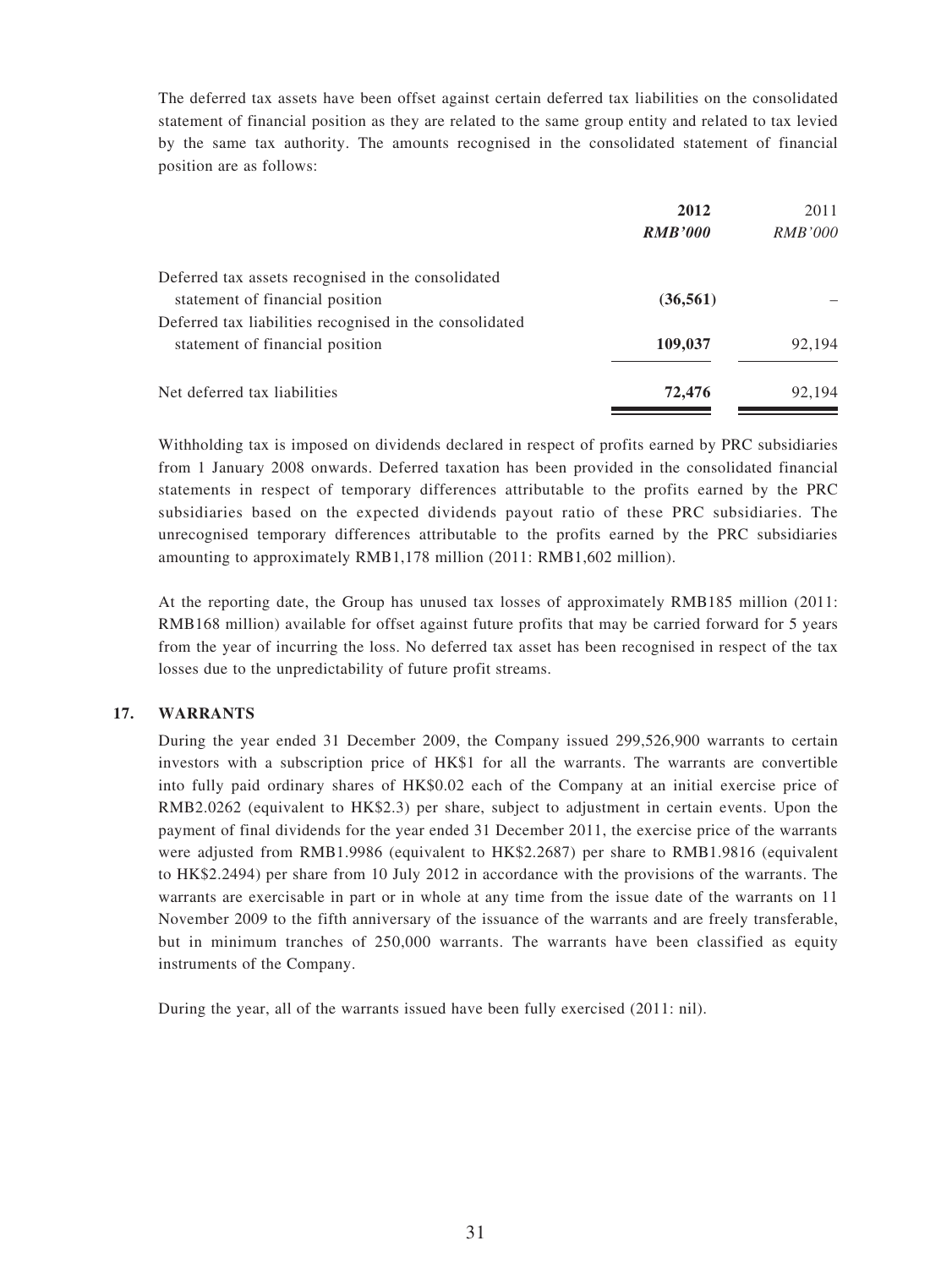### **18. ACQUISITION OF ASSETS AND LIABILITIES THROUGH ACQUISITION OF SUBSIDIARIES**

On 21 January 2011, the Company entered into agreements with Zhejiang Geely Holding Group Company Limited and its subsidiary to acquire 100% interests in Ningbo Vision Automobile Parts and Components Company Limited ("Ningbo Vision") and Shandong Geely Gearbox Company Limited ("Shandong Geely") for cash considerations of RMB437.3 million and RMB20 million respectively. There is a further capital injection of RMB80 million for Shandong Geely immediately after the completion of its acquisition. The acquisition of Ningbo Vision and Shandong Geely was completed during the year. Details of the acquisition have been set out in the Company's announcement dated 21 January 2011.

Ningbo Vision and Shandong Geely have not engaged in any operating activities, and did not have sufficient workforce and all necessary plant and equipment ready for production at the acquisition dates and the acquisition was accounted for as purchases of assets and liabilities of which no goodwill was recognised.

The assets and liabilities acquired in the acquisition of Ningbo Vision and Shandong Geely at the acquisition dates are as follows:

|                                          | <b>Carrying amount</b><br><i>RMB'000</i> |
|------------------------------------------|------------------------------------------|
| The assets and liabilities acquired:     |                                          |
| Property, plant and equipment            | 541,776                                  |
| Intangible assets                        | 155,839                                  |
| Prepaid land lease payments              | 194,003                                  |
| Trade and other receivables              | 41,038                                   |
| Inventories                              | 7,732                                    |
| Cash and cash equivalents                | 59,319                                   |
| Trade and other payables                 | (542, 365)                               |
|                                          | 457,342                                  |
| Total consideration satisfied by:        |                                          |
| Cash                                     | 457,342                                  |
| Net cash outflow arising on acquisition: |                                          |
| Cash consideration paid                  | (457, 342)                               |
| Bank balances and cash acquired          | 59,319                                   |
|                                          | (398, 023)                               |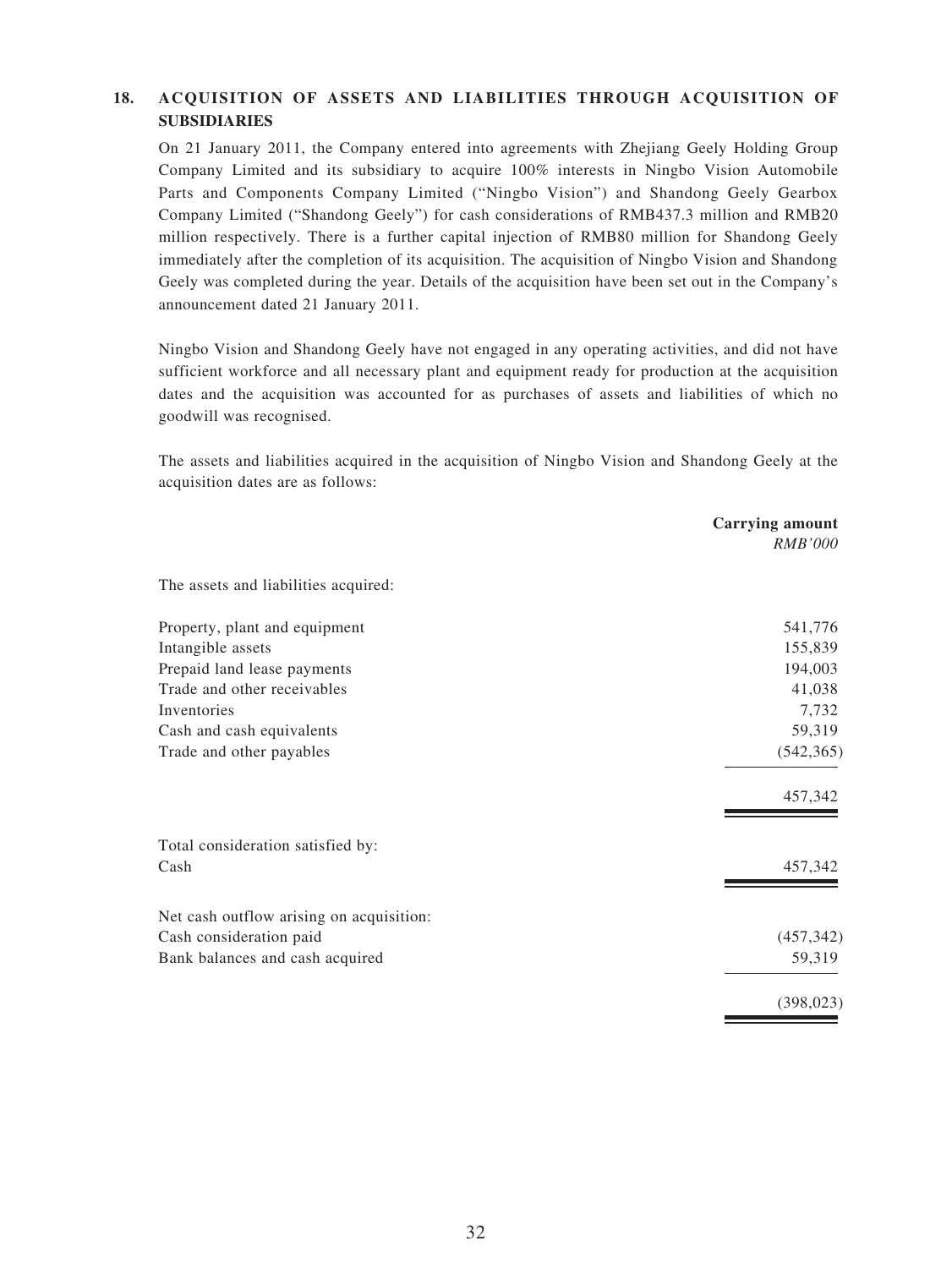### **19. EVENTS AFTER THE REPORTING DATE**

### **Formation of a new joint venture**

On 1 February 2013, a subsidiary of the Company entered into a Framework Agreement with Zhejiang Kandi Vehicles Co., Ltd. ("Kandi Vehicles"), a third party, pursuant to which the parties agreed to establish a new joint venture with registered capital of RMB1,000 million (the "JV Company") to engage in the investment, research and development, production, marketing and sales of electric vehicles in the PRC. Details of the JV Company have been set out in the Company's announcement dated 1 February 2013.

Pursuant to the terms of the Framework Agreement, the JV Company will acquire certain assets of the Group by way of acquisition of a subsidiary. The Group is currently finalising the principal terms with Kandi Vehicles and is not yet in a position to state whether the disposal would have any material impact on the Group's financial statements.

### **Disposal of a subsidiary**

On 5 February 2013, a subsidiary of the Company entered into an agreement with Shanghai Maple Automobile Company Limited ("Shanghai Maple"), a related company controlled by the substantial shareholder of the Company, pursuant to which the Group conditionally agrees to dispose of its 51% interest in the registered capital of Shanghai LTI Automobile Components Company Limited ("Shanghai LTI"), a non-wholly owned subsidiary of the Company, to Shanghai Maple at a consideration of RMB173,350,000. The disposal is expected to be completed in 2013 and is not expected to have any material effect on the results of the Group. Details of the proposed disposal have been set out in the Company's announcement dated 5 February 2013.

## **MANAGEMENT DISCUSSION AND ANALYSIS**

### **Financial Review**

Overall, our financial performance in 2012 beat our original expectations with total revenue increased by 17% to RMB24.63 billion for the year ended 31 December 2012, reflecting a continued improvement in the product mix which resulted in a higher average ex-factory price. Profit attributable to the equity holders of the Company grew faster, up 32% to RMB2.04 billion, helped by the acquisition of additional 8% stakes in major operating subsidiaries (with details set out in the Company's circular dated 12 December 2011) completed in phases from December 2011 to February 2012. The Group's product mix continued to improve in 2012. Our flagship mid-sized sedan model "EC7", with retail prices ranging from RMB79,800 to RMB113,800, remained the Group's most popular model in term of sales volume, which accounted for 29% of the Group's total sales volume in 2012. Total net profit of the Group was up 19% from RMB1.72 billion in 2011 to RMB2.05 billion in 2012. After accounting for noncontrolling interests, net profit attributable to shareholders of the Company was up 32% from RMB1.54 billion in 2011 to RMB2.04 billion in 2012. The strong operational cash flow during the year combined with the full exercise of all the warrants and the partial conversion of the convertible bonds in November 2012 (with details set out in the Company's announcement dated 29 November 2012) had resulted in much stronger financial position of the Group with net cash of RMB1.7 billion at the end of 2012 compared with a net debt of RMB1.5 billion a year ago.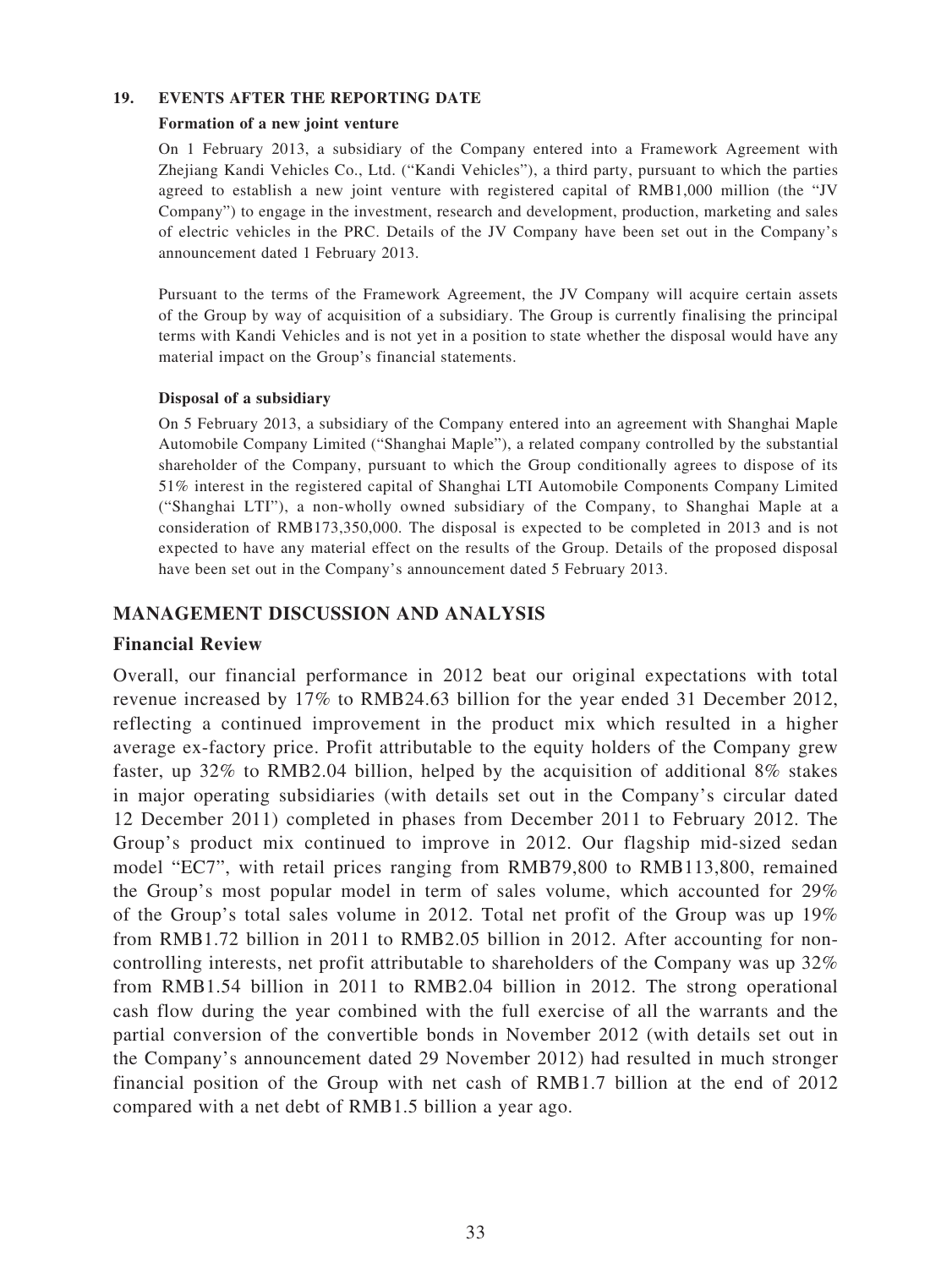## **Business Overview**

China's sedan market remained stable in 2012. Demand for Sport Utility Vehicles ("SUVs") continued to grow fast, offsetting the slower growth in the sales of sedans and Multi-purpose Vehicles ("MPVs") during the year. On the positive front, the sales of indigenous brand sedans in China have showed sign of recovery since the fourth quarter of 2012, after two consecutive years of negative growth caused by the expiration of the automobile stimulation programme at the end of 2010. Having given its efforts to enhance product and service quality over the past few years, the Group has benefited from the recovery of the demand for affordable vehicles and achieved better than expected sales performance in 2012. While the overall growth in the Chinese sedan market only stabilised at 6% in 2012, the recovery in our domestic sales coupled with the continued strong growth in our export sales boosted our total year-on-year sales volume growth of over 15% in 2012, compared to our original target of 9% growth and the 1% overall sales volume growth we achieved in 2011.

The Group sold a total of 483,483 units of vehicles in 2012, up 15% from 2011, of which 21% or 101,908 units were sold abroad, up 157% from last year. In the Chinese market, the Group's sales volume in 2012 was flat at 381,575 units compared with 2011, as the negative growth in the first eight months of 2012 was offset by the recovery of our domestic sales since September 2012. "EC7" and new models launched during the year like "GX7", "GC7", "SC3" and "SC6" were the major contributors to the sales volume growth in 2012.

## **Outlook**

The Group's overall competitiveness has strengthened significantly over the past few years following the success of its strategic transformation to improve brand image, product and service quality, technology and innovation, and the synergy benefits from its recent acquisitions and strategic alliances, thus putting the Group in a much stronger position to meet any new market challenges in the future. In addition, the Group's financial position has improved significantly, thanks to strong operational cash flow, reduced debt and increased equity after the partial conversion of its convertible bonds and full exercise of all of its warrants. This should allow the Group to continue investing for the future, further enhancing its core strength in powertrain technologies, customer satisfaction and supply chains, so as to ensure sustainable growth in the longer-run.

In 2013, the Group plans to offer automatic transmissions in most of its major models, thus significantly enhancing the attractiveness of its products. The Group will continue to replace its older models with more sophisticated new models with more advanced powertrain technologies. Further, more new SUV models and the first MPV model are scheduled to be launched by the Group within the year, further broadening the Group's product range. Most of the new models launched in 2012 have continued to perform well in 2013 so far and should continue to support the Group's overall sales volume growth in 2013. This, together with the additional growth contribution from exports, should allow the Group to speed up its sales growth in 2013. As a result, the Group's Board of Directors set our 2013 sales volume target at 560,000 units, up 16% from 2012.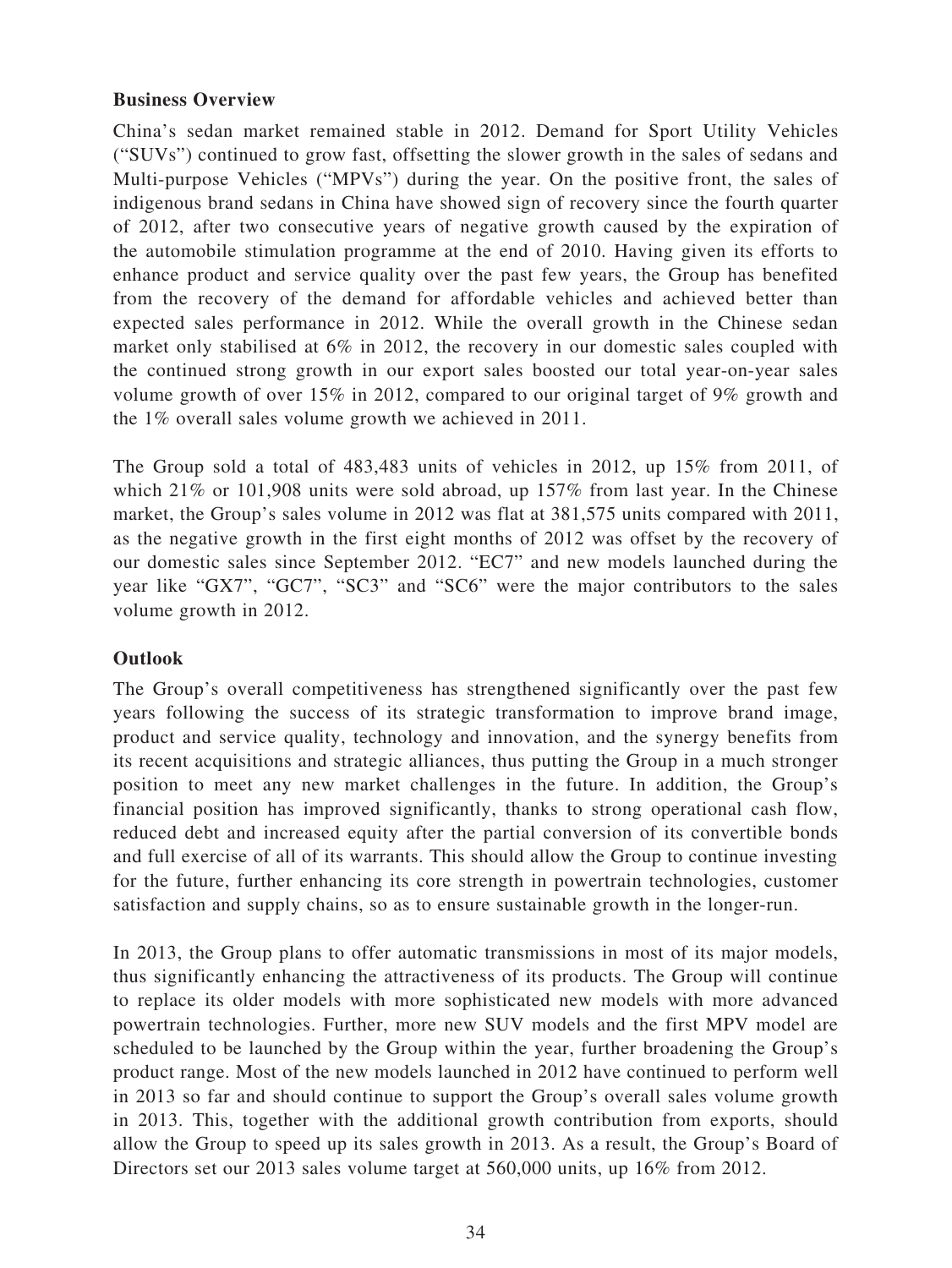## **CAPITAL STRUCTURE AND TREASURY POLICIES**

The Group funds its short-term working capital requirement mainly through its own operational cash flow, short-term bank loans from commercial banks in China and the payment credit from its suppliers. For its longer-term capital expenditures including product and technology development costs, and investment in the construction, expansion and upgrading of production facilities, the Group's strategy is to fund these longer-term capital commitments by a combination of its operational cash flow, bank borrowings and fund raising exercises in the capital market. As at 31 December 2012, the Group's shareholders' funds amounted to approximately RMB12.9 billion (as at 31 December 2011: approximately RMB9.6 billion). The Company issued around 31.7 million ordinary shares upon exercise of share options during the year. On 27 November 2012, the Company received conversion notices from the investors for the partial conversion of the "3% coupon Convertible Bonds due in 2014" or "CB 2014" issued by the Company in 2009 in the principal amount of RMB769.8 million at a conversion price of HK\$1.8583 per share, resulting in the issue of 470.3 million new shares to the investors. On the same day, the investors also submitted exercise notices to the Company for the full exercise of all the warrants due in 2014 issued by the Company in 2009 at RMB1.9816 per share, resulting in the issue of an additional 299.5 million shares to the investors. Total proceeds from the exercise of the warrants amounted to RMB593.5 million, which is available to the Group for its capital expenditures, potential acquisitions and general corporate purposes.

## **EXPOSURE TO FOREIGN EXCHANGE RISK**

The Group considers that fluctuations in exchange rate do not impose a significant risk to the Group since the Group's operations are principally in the Mainland China and the Group's assets and liabilities are mainly denominated in Renminbi, the functional currency of the Group.

## **LIQUIDITY AND FINANCIAL RESOURCES**

As at 31 December 2012, the Group's current ratio (current assets/current liabilities) was about 1.19 (as at 31 December 2011: 1.13) and the gearing ratio of the Group was about 21.4% (as at 31 December 2011: 51.2%) which was calculated on the Group's total borrowings to total shareholders' equity. As at 31 December 2012, the increase in receivables was mainly due to (a) the continuous strong sales momentum for the Group's models particularly in the fourth quarter of the current year (i.e. the traditional peak season for automobile industry) and the Group received huge amount of notes receivable from its customers during that period; and (b) thanks to the relatively low interest environment and net cash level, the Group did not opt to discount these notes receivable without recourse but waited to hold them until maturity during most of the times in 2012. In addition, in order to secure an adequate supply of automobile parts & components (in particular, steel, out-sourced engines and other high-end electronic parts & components) from the Group's supply chain during the peak season in the fourth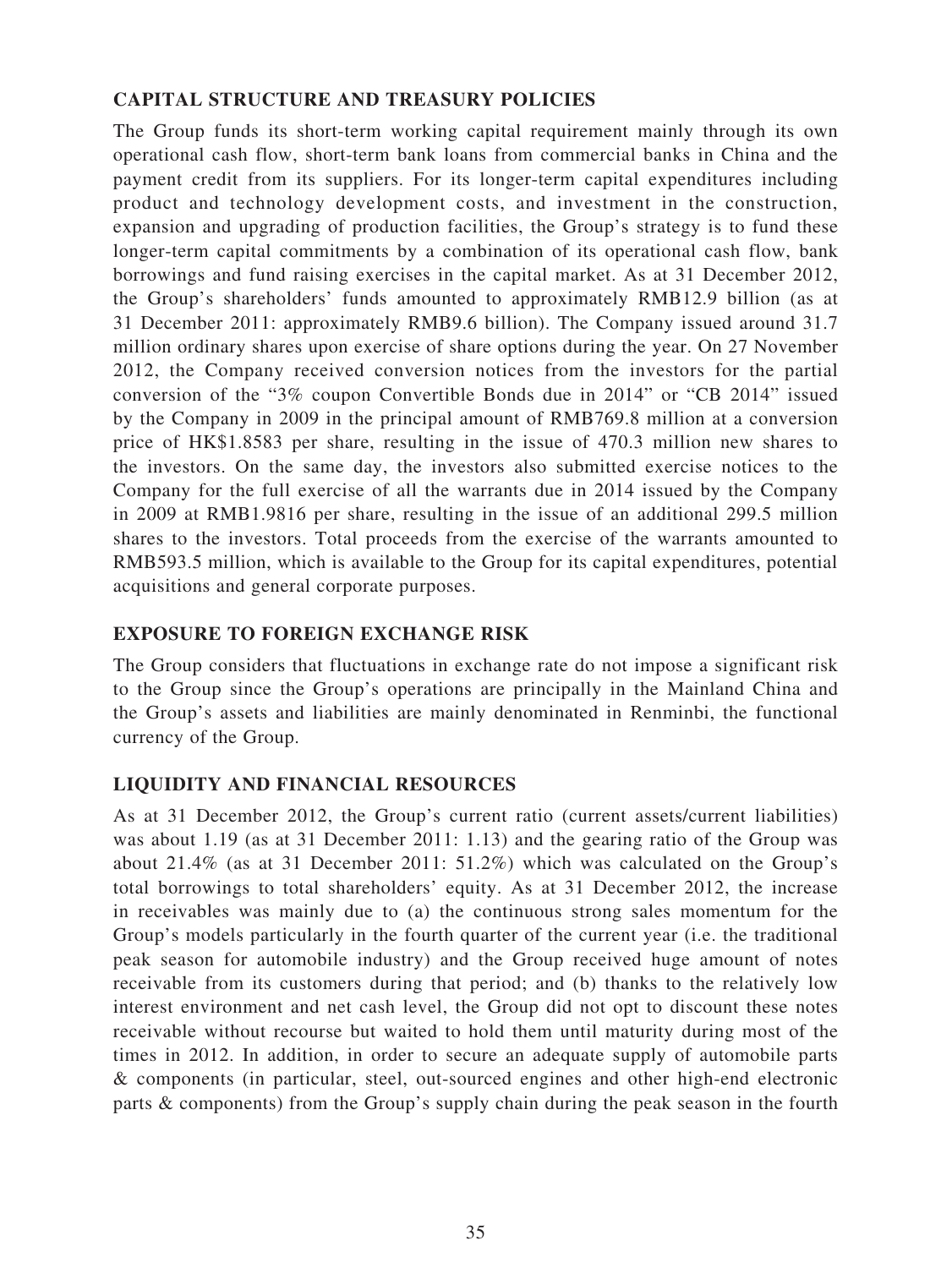quarter of 2012, the Group had to prepay these inventories to its suppliers towards the end of 2012. Separately, the strong sales momentum for the Group's products also drove its dealers to pay in advance in order to secure adequate inventories at their sales premises at the year end. As at 31 December 2012, the receipts in advance from customers represented almost 17% (as at 31 December 2011: 18%) of the total current liabilities. Accordingly, the net effect of the above resulted in an increase in current ratio at the end of year 2012 over the previous year.

Total borrowings (excluding trade and other payables) as at 31 December 2012 amounted to approximately RMB2.8 billion (as at 31 December 2011: approximately RMB4.9 billion) were mainly the Group's convertible bonds and bank borrowings. For the Company's convertible bonds, they were unsecured, interest-bearing and repaid on early redemption or maturity. For the bank borrowings, they were mostly secured, interest-bearing and repaid on maturity. The significant decrease in gearing ratio during the year was mainly due to a combination of (a) the substantial decrease of Company's convertible bonds as a result of its partial conversion in November 2012; (b) the decrease in the Group's borrowings thanks to the improved cash reserve for repayment of borrowings upon maturity; and (c) the increase in equity as a result of a combination of issue of additional shares upon partial conversion of convertible bonds and full exercise of warrants and the record-high profit attained by the Group in the year of 2012. Should other opportunities arise requiring additional funding, the Directors believe the Group is in a good position to obtain such financing.

## **EMPLOYEES' REMUNERATION POLICY**

As at 31 December 2012, the total number of employees of the Group was about 18,512 (as at 31 December 2011: 17,288). Employees' remuneration packages are based on individual experience and work profile. The packages are reviewed annually by the management who takes into account the overall performance of the working staff and market conditions. The Group also participates in the Mandatory Provident Fund Scheme in Hong Kong and state-managed retirement benefit scheme in the PRC. In addition, employees are eligible for share options under the share option scheme adopted by the Company.

# **PURCHASE, SALE OR REDEMPTION OF THE COMPANY'S LISTED SECURITIES**

Neither the Company nor any of its subsidiaries purchased, sold or redeemed any of the Company's listed securities during the year ended 31 December 2012.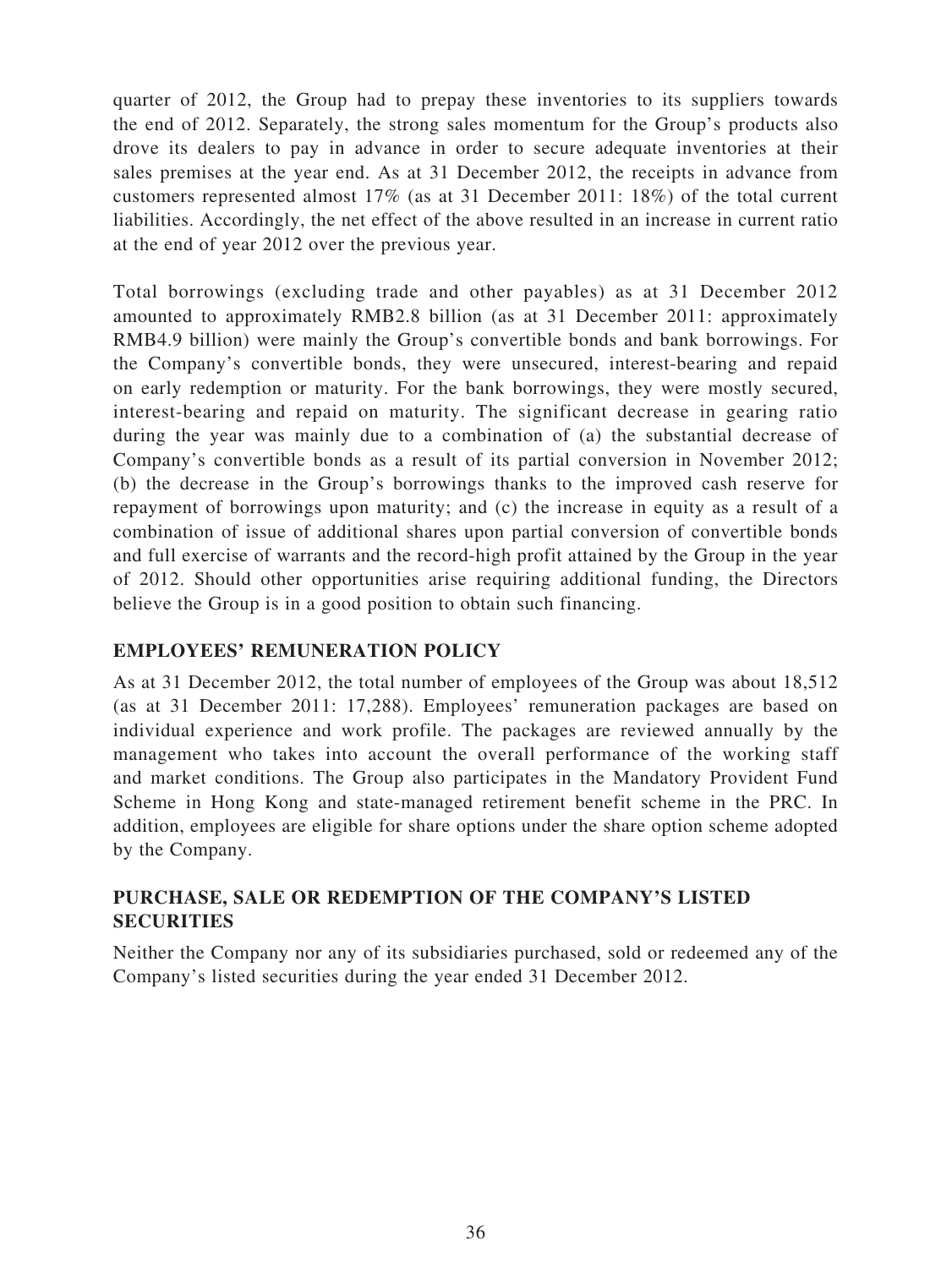## **PROPOSED FINAL DIVIDEND**

The directors have recommended the payment of a final dividend of HK\$0.039 per ordinary share for the year ended 31 December 2012. The proposed dividend payments are subject to approval by the shareholders at the annual general meeting of the Company to be held on Thursday, 16 May 2013 at 10:00 a.m. (Hong Kong Time). Upon shareholders' approval at the upcoming annual general meeting, the proposed final dividend will be paid in July 2013 to shareholders whose names shall appear on the register of members of the Company on 31 May 2013.

## **CLOSING OF REGISTER OF MEMBERS**

The register of members of the Company will be closed from 14 May 2013 to 16 May 2013, both dates inclusive, during which period no transfer of shares will be registered. In order to establish entitlements of attending and voting at the forthcoming annual general meeting of the Company to be held on 16 May 2013, all completed transfer forms accompanied by the relevant share certificates must be lodged with the Company's Share Registrar in Hong Kong, Union Registrars Limited, at 18/F., Fook Lee Commercial Centre, Town Place, 33 Lockhart Road, Wan Chai, Hong Kong, for registration not later than 4:00 p.m. on 13 May 2013.

The register of members of the Company will be closed from 29 May 2013 to 31 May 2013, both dates inclusive, during which period no transfer of shares will be registered. In order to qualify for the proposed final dividend, all completed transfer forms accompanied by the relevant share certificates must be lodged with the Company's Share Registrar in Hong Kong, Union Registrars Limited, at 18/F., Fook Lee Commercial Centre, Town Place, 33 Lockhart Road, Wan Chai, Hong Kong, for registration not later than 4:00 p.m. on 28 May 2013.

## **CORPORATE GOVERNANCE**

In regard to the review of the code on corporate governance practices (the "former Code") set out in Appendix 14 of the Rules Governing the Listing of Securities (the "Listing Rules") conducted by The Stock Exchange of Hong Kong Limited (the "Stock Exchange") in the year end of 2011, the Stock Exchange adopted most of its proposals to the former Code and the Corporate Governance Code and Corporate Governance Report (the "CG Code") was adopted in replacement of the former Code with effect from 1 April 2012.

Both the former Code and CG Code applied to the Company for the financial year ended 31 December 2012, save for code provision ("CP") E.1.2, the Company had met with all of the CPs of the former Code; and save for CPs E.1.2 and A.6.7 (which is a new CP in the CG Code after being upgraded from the non-mandatory Recommended Best Practices ("RBPs") of the former Code), the Company had complied with all of the CPs and adopted some of the RBPs of the CG Code. Considered reasons for the deviation from CPs E.1.2 and A.6.7 are discussed in the paragraphs below.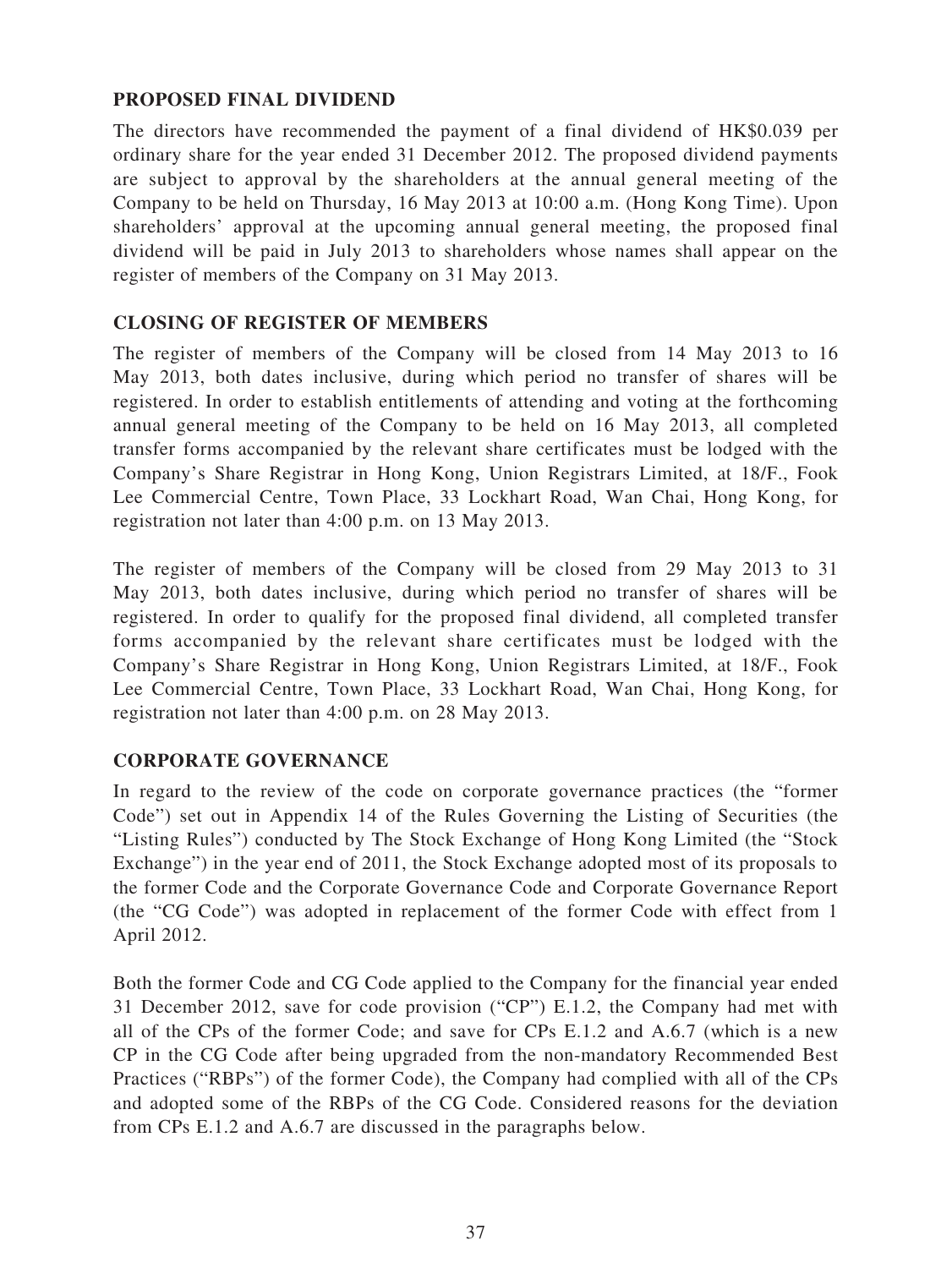CP E.1.2 (applicable to both the former Code and the CG Code) provides that the chairman of the Board and the chairman of respective Board committees shall attend the annual general meeting of the Company and CP A.6.7 (applicable to the CG Code only) stipulates that the independent non-executive Directors and the non-executive Director shall attend the general meetings of the Company. If the chairman of the Board could not attend the general meetings of the Company in person, he would assign an executive Director, who shall report to him on any enquiries shareholders of the Company might have, to attend the general meeting on his behalf. Further, the Company would facilitate a conference call for shareholders of the Company and the chairman of the Board to discuss any specific enquiries with respect to the businesses contemplated in the general meeting if they so wish. Other Directors would be invited to attend the general meeting via conference call. In addition, the Company's external auditors shall attend its annual general meeting to answer questions about the conduct of the audit, the preparation and content of the auditors' report, accounting policies and auditor independence.

The Company held its annual general meeting on 18 May 2012. Due to business commitment in the PRC, Mr. Li Shu Fu, the chairman of the Board, was unable to attend the general meeting in person. Mr. Ang Siu Lun, Lawrence, an executive Director, Mr. Lee Cheuk Yin, Dannis, an independent non-executive Director and the chairman of the Audit Committee, Mr. Yeung Sau Hung, Alex, an independent non-executive Director and the chairman of the Remuneration Committee, and Grant Thornton Hong Kong Limited, the Company's external auditors, attended the annual general meeting physically and answered questions raised by the shareholders of the Company. Mr. Fu Yu Wu, an independent non-executive Director and the chairman of the Nomination Committee, and Mr. Wang Yang, an independent non-executive Director, and other executive Directors attended the meeting via conference call.

To approve the discloseable and continuing connected transactions (details are set out in the Company's circular dated 6 December 2012) for the Company, the Company held an extraordinary general meeting on 24 December 2012. Due to business commitment in the PRC, Mr. Li Shu Fu, the chairman of the Board, was unable to attend the general meeting in person. Mr. Ang Siu Lun, Lawrence, an executive Director, Mr. Lee Cheuk Yin, Dannis, an independent non-executive Director and the chairman of the Audit Committee, Mr. Yeung Sau Hung, Alex, an independent non-executive Director and the chairman of the Remuneration Committee, the Company's financial adviser, and the independent financial adviser attended the extraordinary general meeting physically and answered questions raised by the shareholders of the Company. Mr. Fu Yu Wu, an independent non-executive Director and the chairman of the Nomination Committee, and Mr. Wang Yang, an independent non-executive Director, and other executive Directors attended the meeting via conference call.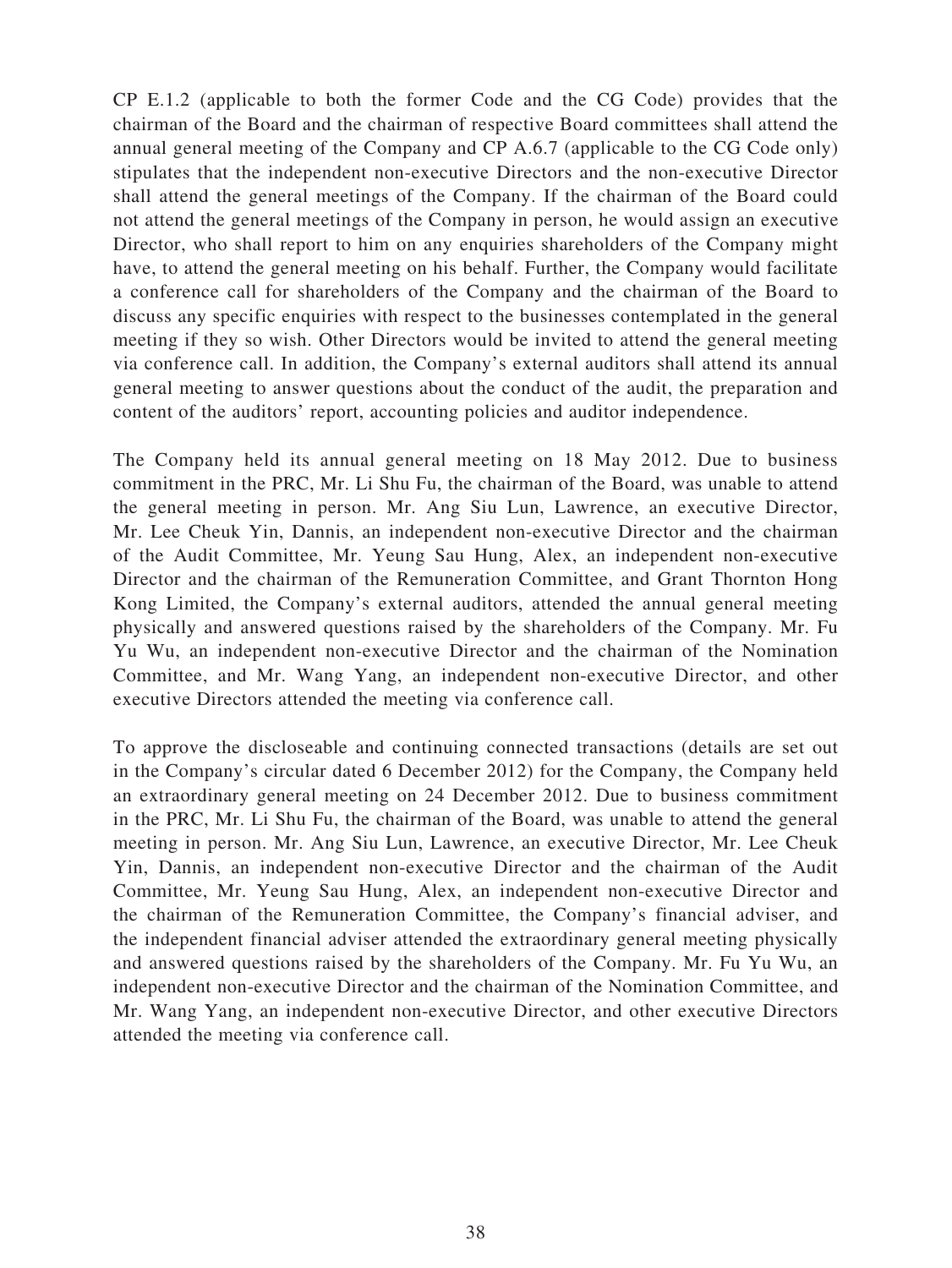## **MODEL CODE FOR SECURITIES TRANSACTIONS BY DIRECTORS**

During the year, the Company adopted the Model Code for Securities Transactions by Directors of Listed Issuers (the "Model Code") as set out in Appendix 10 of the Listing Rules as its own Code for Securities Transactions by Officers (the "Code"). All directors of the Company have confirmed their compliance during the year with the required standards set out in the Model Code and the Code.

## **AUDIT COMMITTEE**

The Listing Rules require every listed issuer to establish an Audit Committee comprising at least three members who must be non-executive directors only, and the majority thereof must be independent non-executive directors, at least one of whom must have appropriate professional qualifications, or accounting or related financial management expertise. The Audit Committee is accountable to the Board and the primary duties of the Audit Committee include the review and supervision of the Group's financial reporting process and internal controls. The Audit Committee currently comprises Mr. Lee Cheuk Yin, Dannis, Mr. Song Lin, Mr. Yeung Sau Hung, Alex, Mr. Fu Yu Wu and Mr. Wang Yang, who are the independent non-executive directors of the Company.

The Audit Committee has reviewed the audited consolidated results of the Group for the year ended 31 December 2012.

## **ANNUAL GENERAL MEETING**

The annual general meeting of the Company will be held in Hong Kong on Thursday, 16 May 2013 at 10:00 a.m. (Hong Kong Time). A notice of the annual general meeting will be issued and delivered to shareholders of the Company in due course.

## **SCOPE OF WORK OF THE AUDITORS**

The figures in respect of the preliminary announcement of the Group's results for the year ended 31 December 2012 have been agreed by the Company's auditors, Grant Thornton Hong Kong Limited (the "Auditors"), to the amounts set out in the Group's consolidated financial statements for the year. The work performed by the Auditors in this respect did not constitute an assurance engagement in accordance with Hong Kong Standards on Auditing, Hong Kong Standards on Review Engagements or Hong Kong Standards on Assurance Engagements issued by the Hong Kong Institute of Certified Public Accountants and consequently no assurance has been expressed by the Auditors on the preliminary announcement.